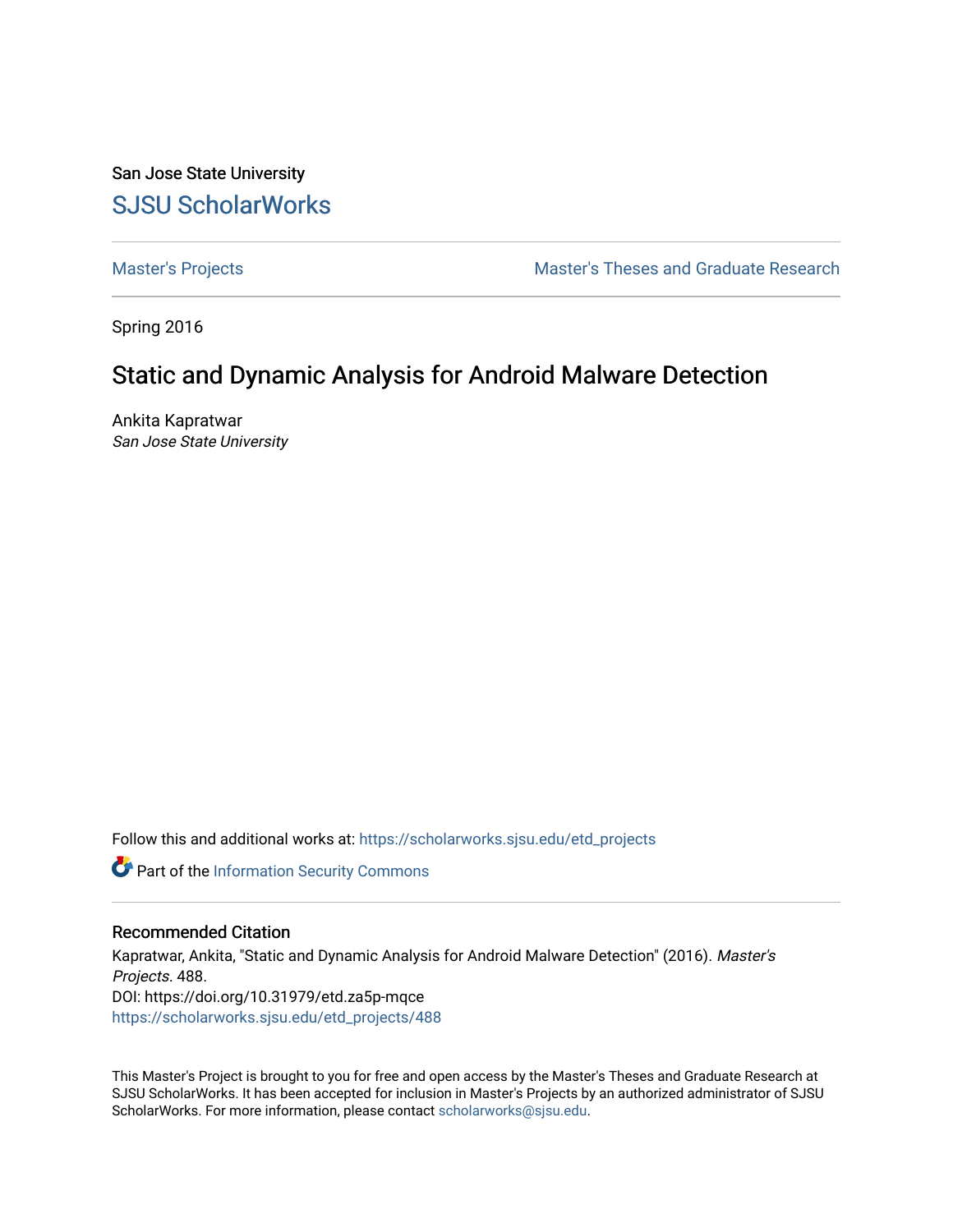Static and Dynamic Analysis for Android Malware Detection

A Project

## Presented to

# The Faculty of the Department of Computer Science San Jose State University

In Partial Fulfillment of the Requirements for the Degree Master of Science

> by Ankita Kapratwar May 2016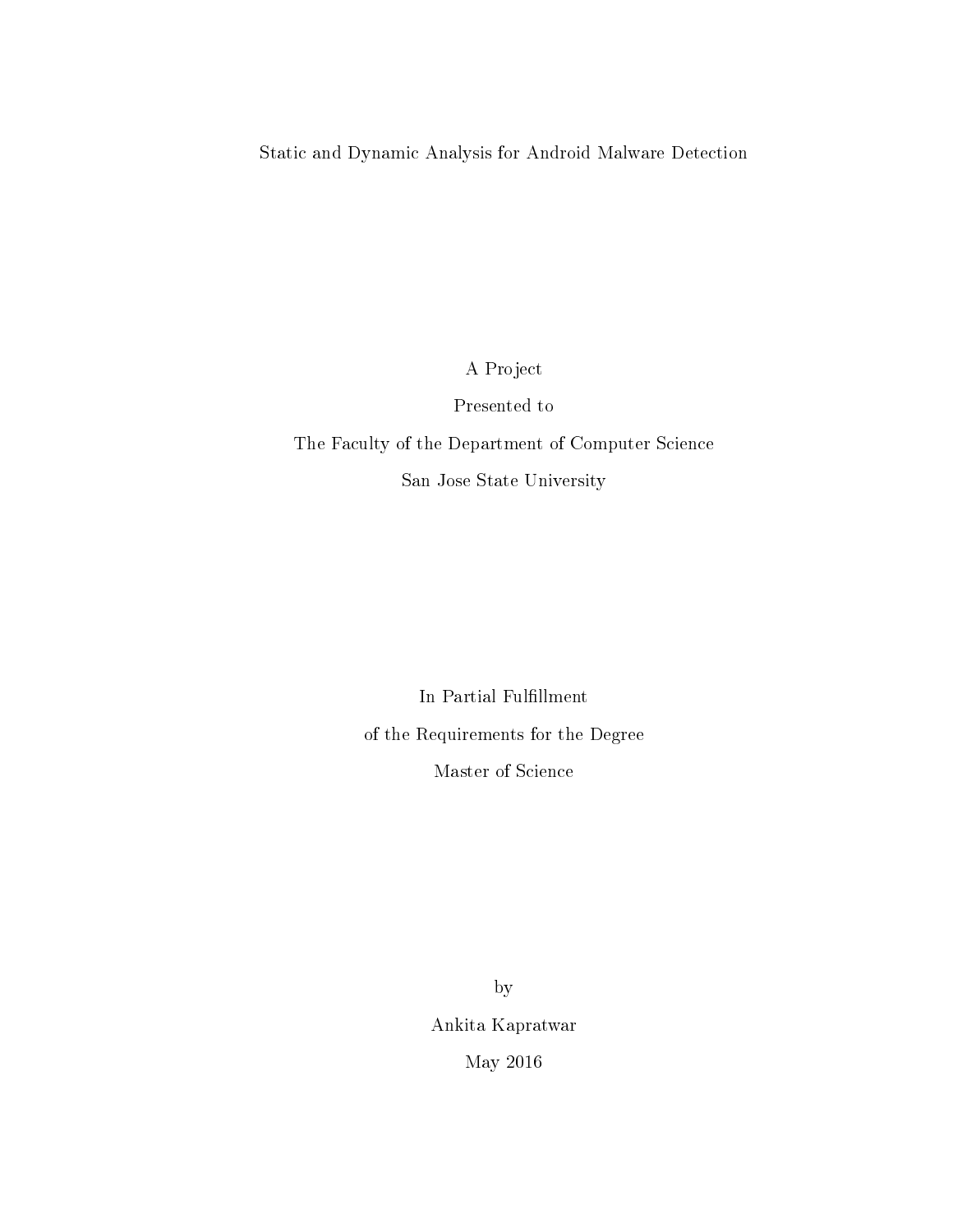$\odot$  2016

# Ankita Kapratwar

ALL RIGHTS RESERVED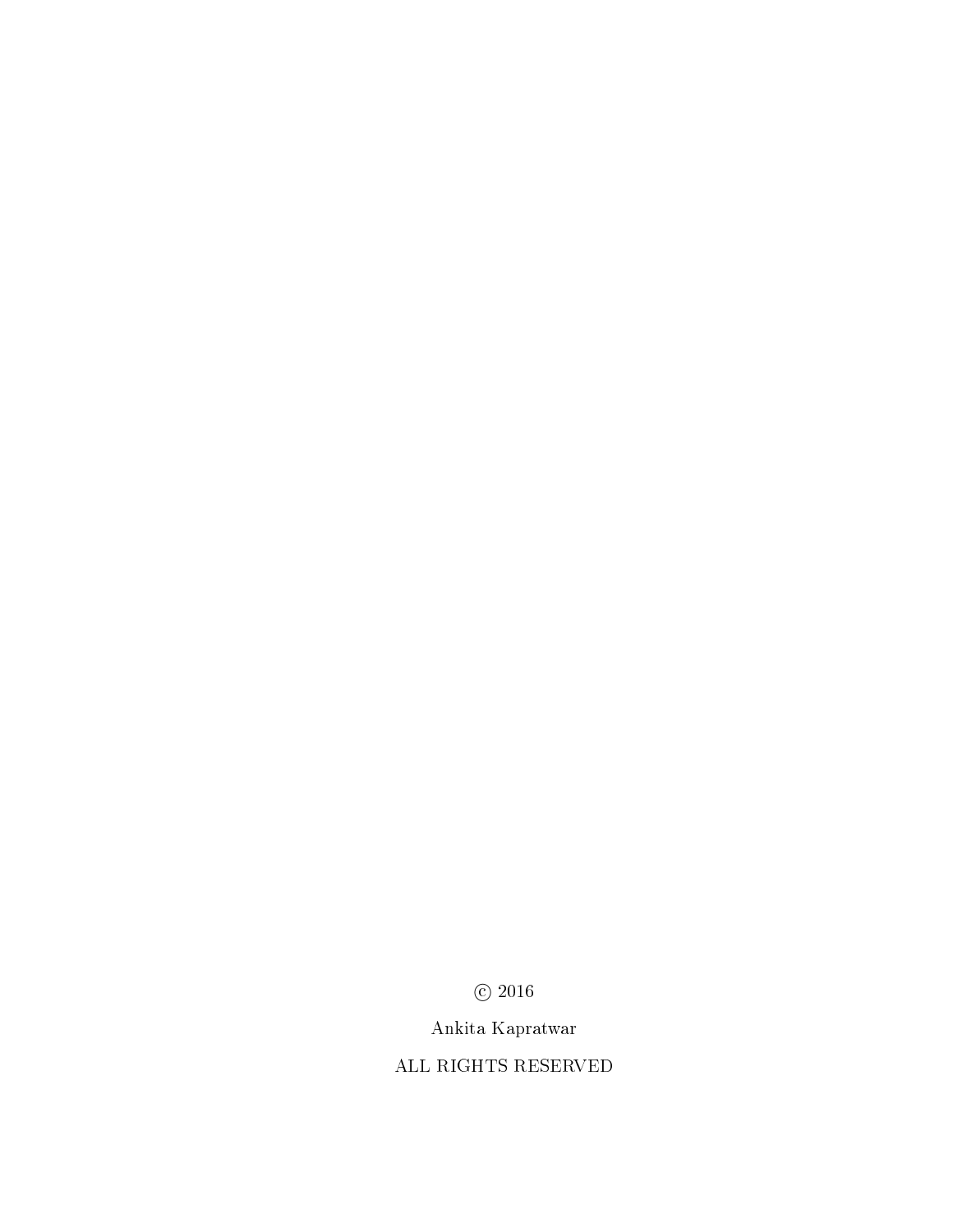The Designated Project Committee Approves the Project Titled

Static and Dynamic Analysis for Android Malware Detection

by

Ankita Kapratwar

## APPROVED FOR THE DEPARTMENTS OF COMPUTER SCIENCE

SAN JOSE STATE UNIVERSITY

May 2016

| Dr. Mark Stamp | Department of Computer Science                   |
|----------------|--------------------------------------------------|
|                | Dr. Thomas Austin Department of Computer Science |
| Fabio Di Troia | Department of Computer Science                   |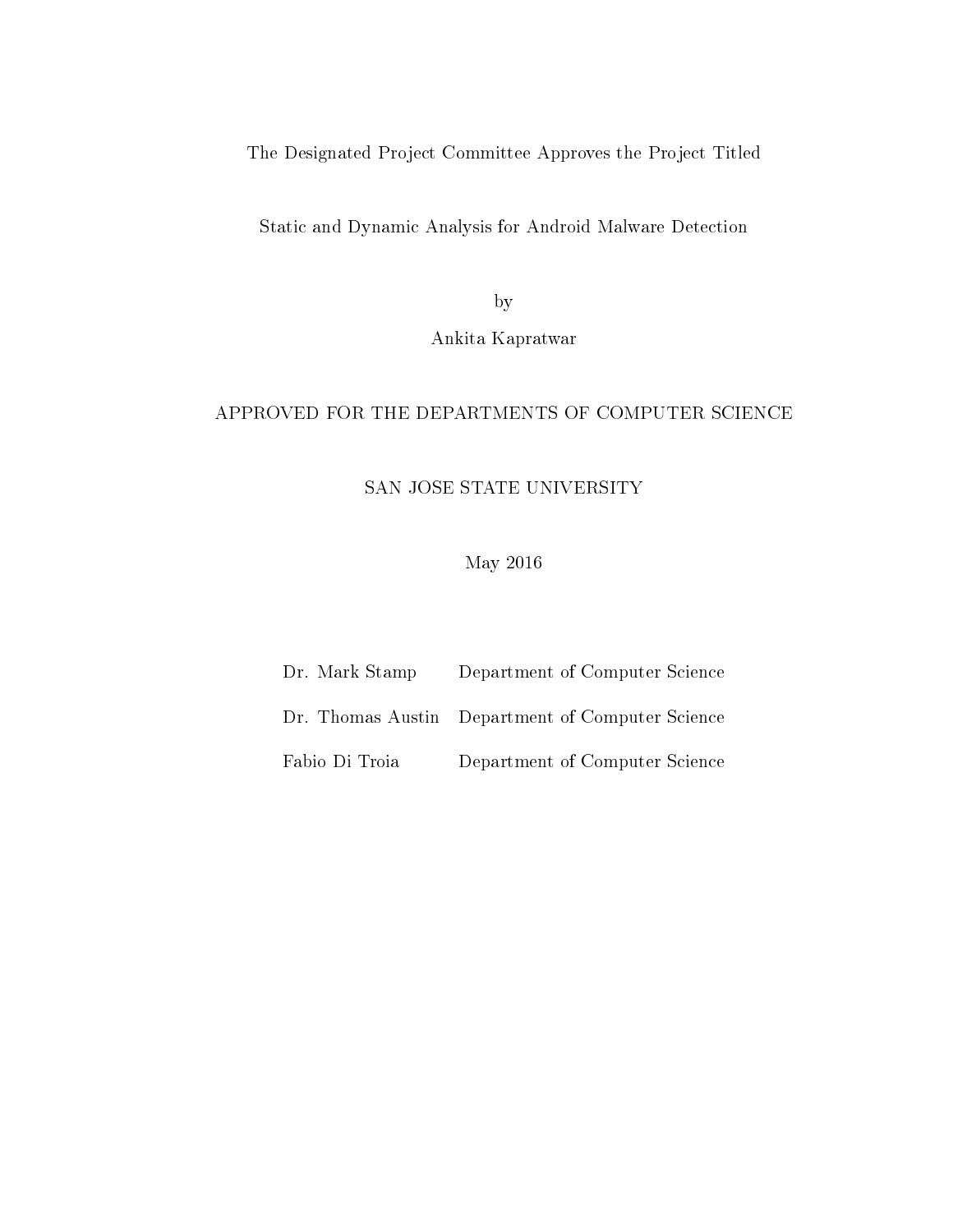#### ABSTRACT

# Static and Dynamic Analysis for Android Malware Detection by Ankita Kapratwar

Static analysis relies on features extracted without executing code, while dynamic analysis extracts features based on code execution (or emulation). In general, static analysis is more efficient, while static analysis is often more informative, particularly in cases of highly obfuscated code. Static analysis of an Android application can rely on features extracted from the manifest file or the Java bytecode, while dynamic analysis of Android applications can deal with features involving dynamic code loading and system calls that are collected while the application is running. In this research, we analyzed the effectiveness of combining static and dynamic features for detecting Android malware using machine learning techniques . We also carefully analyze the robustness of our scoring technique.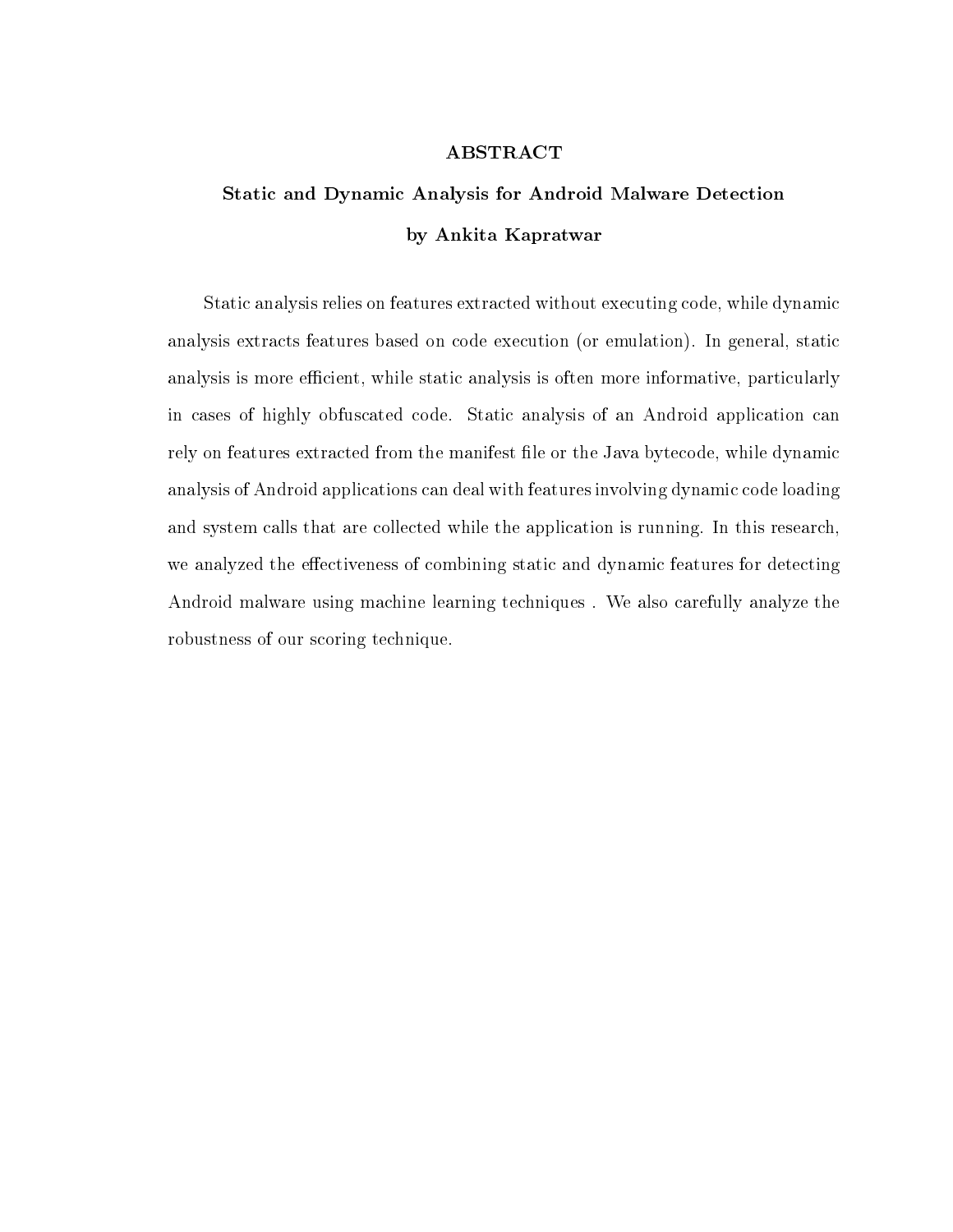#### ACKNOWLEDGMENTS

I would like to express my gratitude to my advisor Dr. Mark Stamp for his continuous encouragement, patience, faith and for creating a very positive atmosphere for completing my thesis.

In addition, I want to thank my thesis committee members, Dr. Thomas Austin and Fabio Di Troia, for monitoring my progress and providing me a valuable feedback. Last but not the least, I would like to thank my parents Ashok Kapratwar and Vandana Kapratwar and my sister Aditi Kapratwar Gokhale for their constant love and support all these years.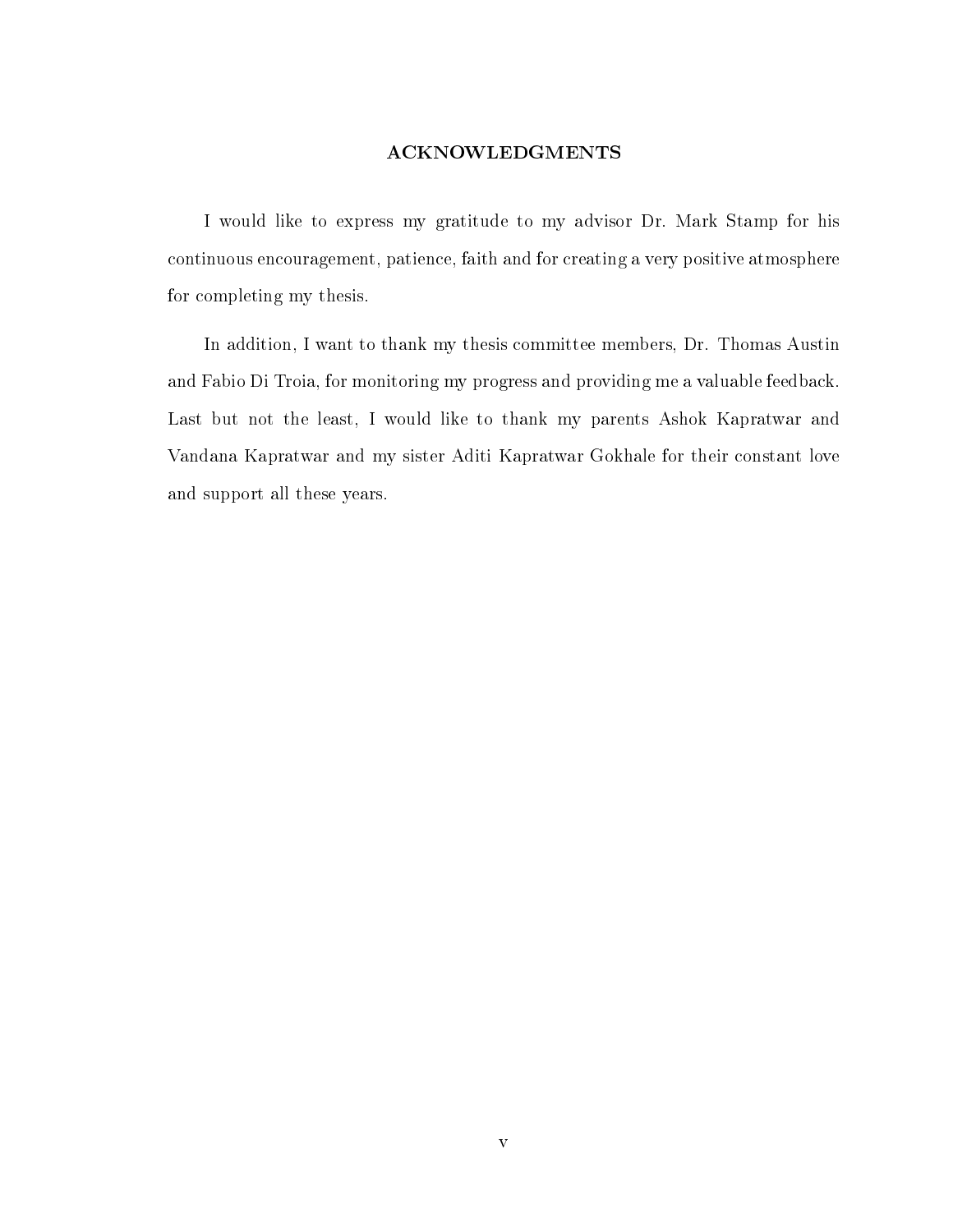# TABLE OF CONTENTS

## CHAPTER

| 1              | $\mathbf{1}$ |               |                                                                                 |                 |  |
|----------------|--------------|---------------|---------------------------------------------------------------------------------|-----------------|--|
| $\overline{2}$ |              |               |                                                                                 | $\overline{4}$  |  |
|                | 2.1          |               |                                                                                 | $\overline{4}$  |  |
|                | 2.2          |               | Types of Android application malware                                            | 6               |  |
|                |              | 2.2.1         |                                                                                 | $6\phantom{.}6$ |  |
|                |              | 2.2.2         | Spyware $\ldots \ldots \ldots \ldots \ldots \ldots \ldots \ldots \ldots \ldots$ | $6\phantom{.}6$ |  |
|                | 2.3          |               |                                                                                 | $\overline{7}$  |  |
|                |              | 2.3.1         |                                                                                 | $\overline{7}$  |  |
|                |              | 2.3.2         |                                                                                 | 8               |  |
|                | 2.4          |               |                                                                                 | 9               |  |
|                |              | 2.4.1         |                                                                                 | 9               |  |
|                |              | 2.4.2<br>J.48 |                                                                                 | 9               |  |
|                |              | 2.4.3         |                                                                                 | 9               |  |
|                |              | 2.4.4         |                                                                                 | 10              |  |
|                |              | 2.4.5         | Sequential Minimal Optimization                                                 | 10              |  |
|                |              | 2.4.6         |                                                                                 | 10              |  |
| 3              | 12           |               |                                                                                 |                 |  |
|                | 3.1          | Dataset       |                                                                                 | 12              |  |
|                | 3.2          |               |                                                                                 | 13              |  |
|                |              | 3.2.1         | Feature extraction using Static analysis                                        | 13              |  |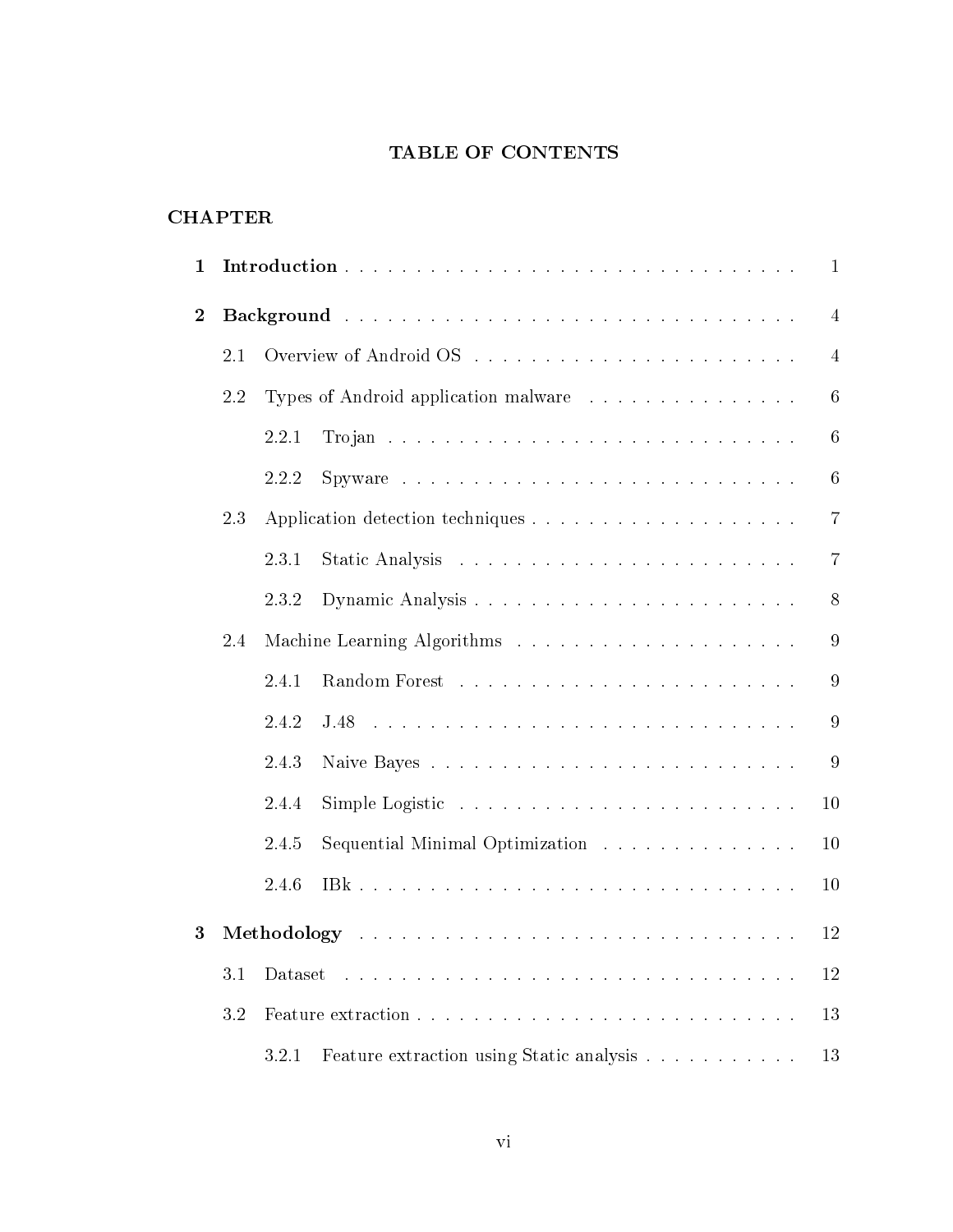|                 |     | 3.2.2 |                                                               | 17     |
|-----------------|-----|-------|---------------------------------------------------------------|--------|
| $\overline{4}$  |     |       |                                                               | 21     |
|                 | 4.1 |       |                                                               | 21     |
|                 | 4.2 |       |                                                               | 21     |
|                 | 4.3 |       |                                                               | $22\,$ |
|                 |     | 4.3.1 | Machine Learning Algorithm Analysis                           | 22     |
|                 |     | 4.3.2 |                                                               | 23     |
|                 |     | 4.3.3 | Permission based data analysis                                | 24     |
|                 |     | 4.3.4 | Combination of static and dynamic analysis data               | 24     |
|                 |     | 4.3.5 | Reducing the count of features                                | 24     |
| $\overline{5}$  |     |       | 28                                                            |        |
| <b>APPENDIX</b> |     |       |                                                               |        |
|                 |     |       | A ROC Curves for Permission Vector                            | 32     |
|                 |     |       | A.1 Machine Learning Algorithm Analysis - Permission features | 32     |
| B               |     |       | ROC Curves for System Calls app:b                             | 37     |
|                 | B.1 |       | Machine Learning Algorithm Analysis - System Calls features   | 37     |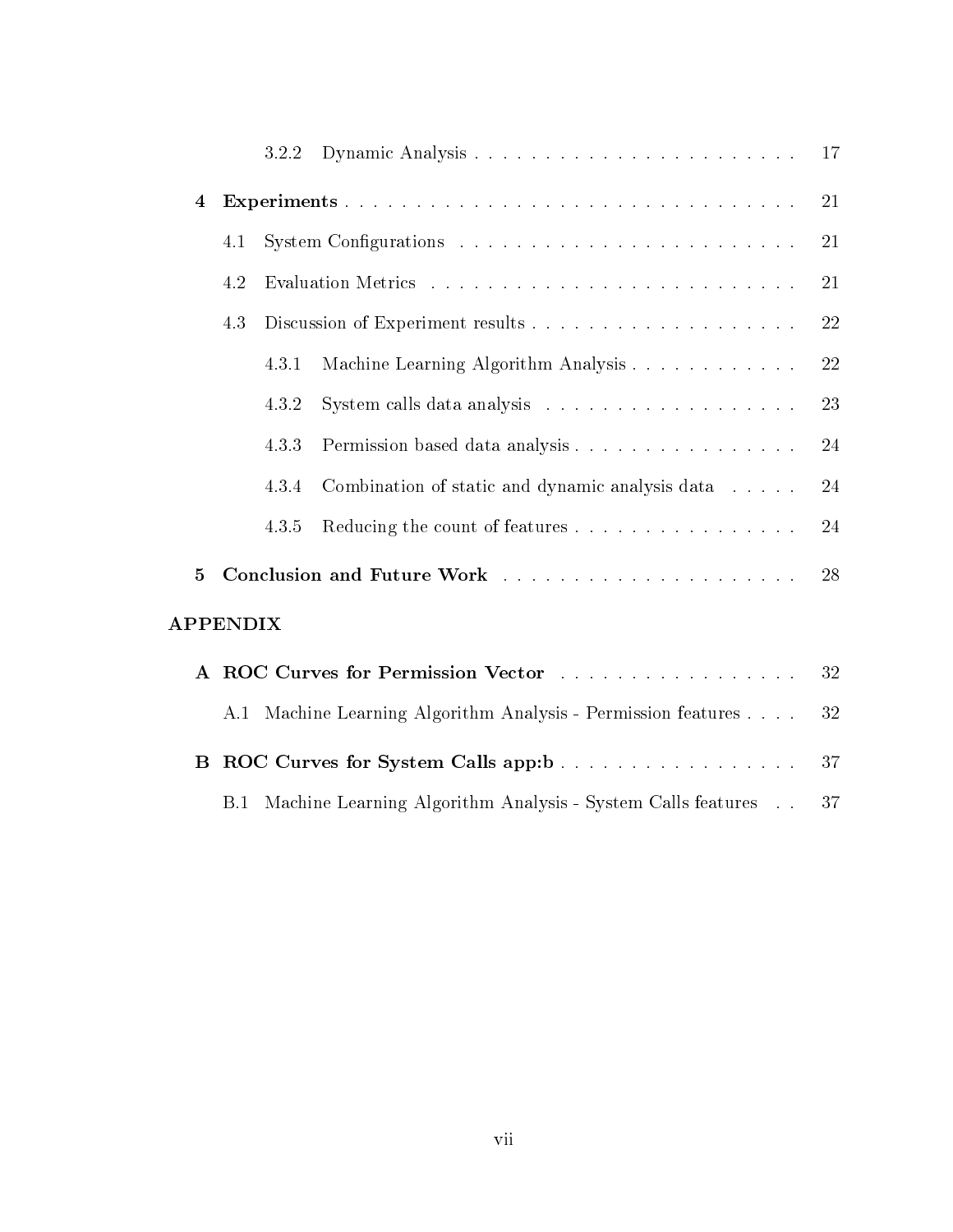# LIST OF TABLES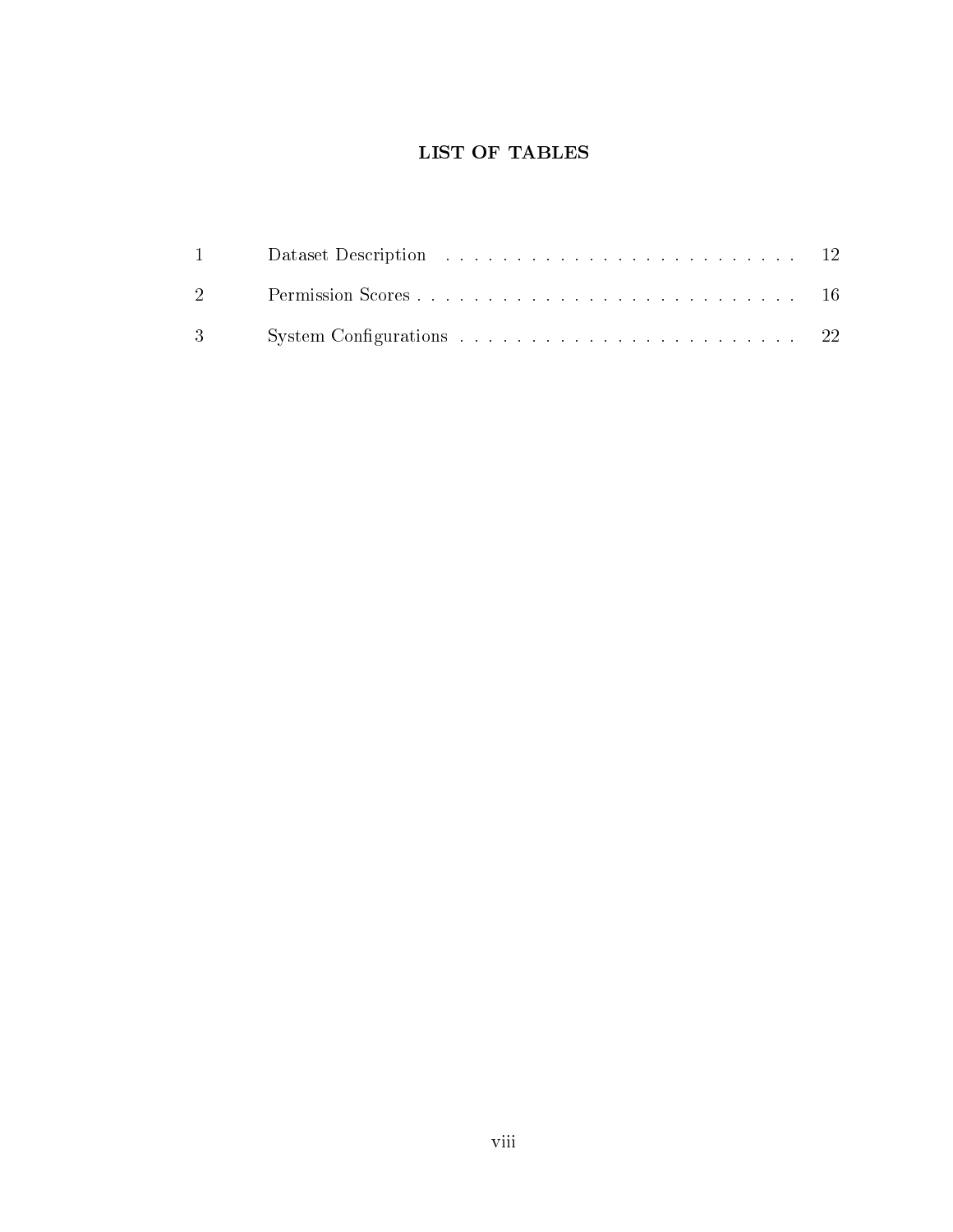# LIST OF FIGURES

| $\mathbf{1}$    | Mobile malware applications statistics 2010-2014                                                                                                                                                                                                                                                                | $\sqrt{2}$     |
|-----------------|-----------------------------------------------------------------------------------------------------------------------------------------------------------------------------------------------------------------------------------------------------------------------------------------------------------------|----------------|
| $\overline{2}$  |                                                                                                                                                                                                                                                                                                                 | $\overline{4}$ |
| 3               | Flow chart of permission feature extraction                                                                                                                                                                                                                                                                     | 14             |
| $\overline{4}$  | Flow chart of system calls feature extraction                                                                                                                                                                                                                                                                   | 19             |
| $\overline{5}$  | AUC of Machine Learning Algorithms for Static and Dynamic                                                                                                                                                                                                                                                       | 23             |
| $6\phantom{.}6$ | ROC for high ranked system calls feature vectors                                                                                                                                                                                                                                                                | 23             |
| 7               | ROC for high ranked permission feature vectors                                                                                                                                                                                                                                                                  | 24             |
| 8               | Static and Dynamic Analysis Features Combined Result                                                                                                                                                                                                                                                            | 25             |
| $\overline{9}$  | AUC for reduced number of permission                                                                                                                                                                                                                                                                            | 26             |
| 10              | AUC for reduced frequency count of system calls                                                                                                                                                                                                                                                                 | 26             |
| 11              | Reduced permission and frequency count                                                                                                                                                                                                                                                                          | 27             |
| A.12            | ROC for Random Forest -100 Trees, Machine Learning Algorithm                                                                                                                                                                                                                                                    | 32             |
| A.13            | ROC for Random Forest -10 Trees, Machine Learning Algorithm -                                                                                                                                                                                                                                                   | 32             |
| A.14            | ROC for J.48 Machine Learning Algorithm - Permission Feature.                                                                                                                                                                                                                                                   | 33             |
| A.15            | ROC for NaiveBayes Machine Learning Algorithm - Permission<br>Feature<br>والمتعاونة والمتعاونة والمتعاونة والمتعاونة والمتعاونة والمتعاونة والمتعاونة والمتعاونة والمتعاونة والمتعاونة                                                                                                                          | 33             |
| A.16            | ROC for Simple Logistic Machine Learning Algorithm - Permission<br>Feature                                                                                                                                                                                                                                      | 33             |
| A.17            | ROC for BayesNet TAN Machine Learning Algorithm - Permission<br>Feature<br><u>. A constitution of the constitution of the constitution of the constitution of the constitution of the constitution of the constitution of the constitution of the constitution of the constitution of the constitution of t</u> | 34             |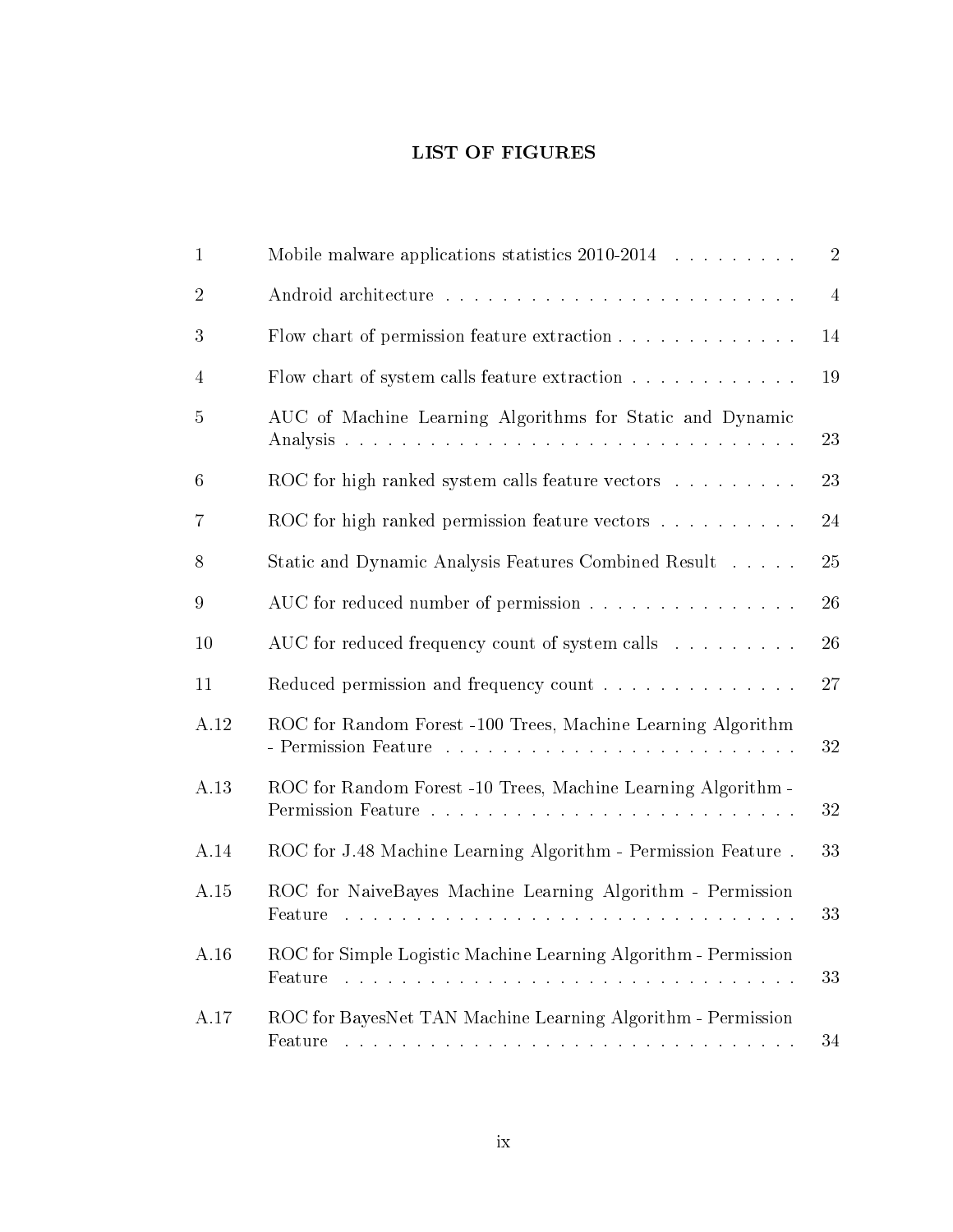| A.18        | ROC for BayesNet K2 Machine Learning Algorithm - Permission<br>Feature<br>والمتعاونة والمتعاونة والمتعاونة والمتعاونة والمتعاونة والمتعاونة والمتعاونة والمتعاونة والمتعاونة والمتعاونة              | 34     |
|-------------|------------------------------------------------------------------------------------------------------------------------------------------------------------------------------------------------------|--------|
| A.19        | ROC for SMO PolyKernel Machine Learning Algorithm - Permis-                                                                                                                                          | 34     |
| A.20        | ROC for SMO NPolyKernel Machine Learning Algorithm - Per-                                                                                                                                            | 35     |
| A.21        | ROC for IBk 1 Machine Learning Algorithm - Permission Feature                                                                                                                                        | 35     |
| A.22        | ROC for IBk 3 Machine Learning Algorithm - Permission Feature                                                                                                                                        | 35     |
| A.23        | ROC for IBk 5 Machine Learning Algorithm - Permission Feature                                                                                                                                        | 36     |
| A.24        | ROC for IBk 10 Machine Learning Algorithm - Permission Feature                                                                                                                                       | 36     |
| <b>B.25</b> | ROC for Random Forest -10 Trees, Machine Learning Algorithm -                                                                                                                                        | 37     |
| <b>B.26</b> | ROC for J.48 Machine Learning Algorithm - System Calls Feature                                                                                                                                       | 37     |
| <b>B.27</b> | ROC for NaiveBayes Machine Learning Algorithm - System Calls<br>Feature<br>والمتعاونة والمتعاونة والمتعاونة والمتعاونة والمتعاونة والمتعاونة والمتعاونة والمتعاونة والمتعاونة والمتعاونة             | 37     |
| <b>B.28</b> | ROC for Simple Logistic Machine Learning Algorithm - System<br>Calls Feature<br>والمتعاونة والمتعاونة والمتعاونة والمتعاونة والمتعاونة والمتعاونة والمتعاونة والمتعاونة والمتعاونة والمتعاونة        | 38     |
| <b>B.29</b> | ROC for BayesNet K2 Machine Learning Algorithm - System Calls<br>Feature<br>والمتابع والمتابع والمتابع والمتابع والمتابع والمتابع والمتابع والمتابع والمتابع والمتابع والمتابع<br>and a strain and a | $38\,$ |
| <b>B.30</b> | ROC for SMO NPolyKernel Machine Learning Algorithm - System<br>Calls Feature                                                                                                                         | 38     |
| <b>B.31</b> | ROC for IBk 5 Machine Learning Algorithm - System Calls Feature                                                                                                                                      | 39     |
| <b>B.32</b> | ROC for IBk 10 Machine Learning Algorithm - System Calls Feature 39                                                                                                                                  |        |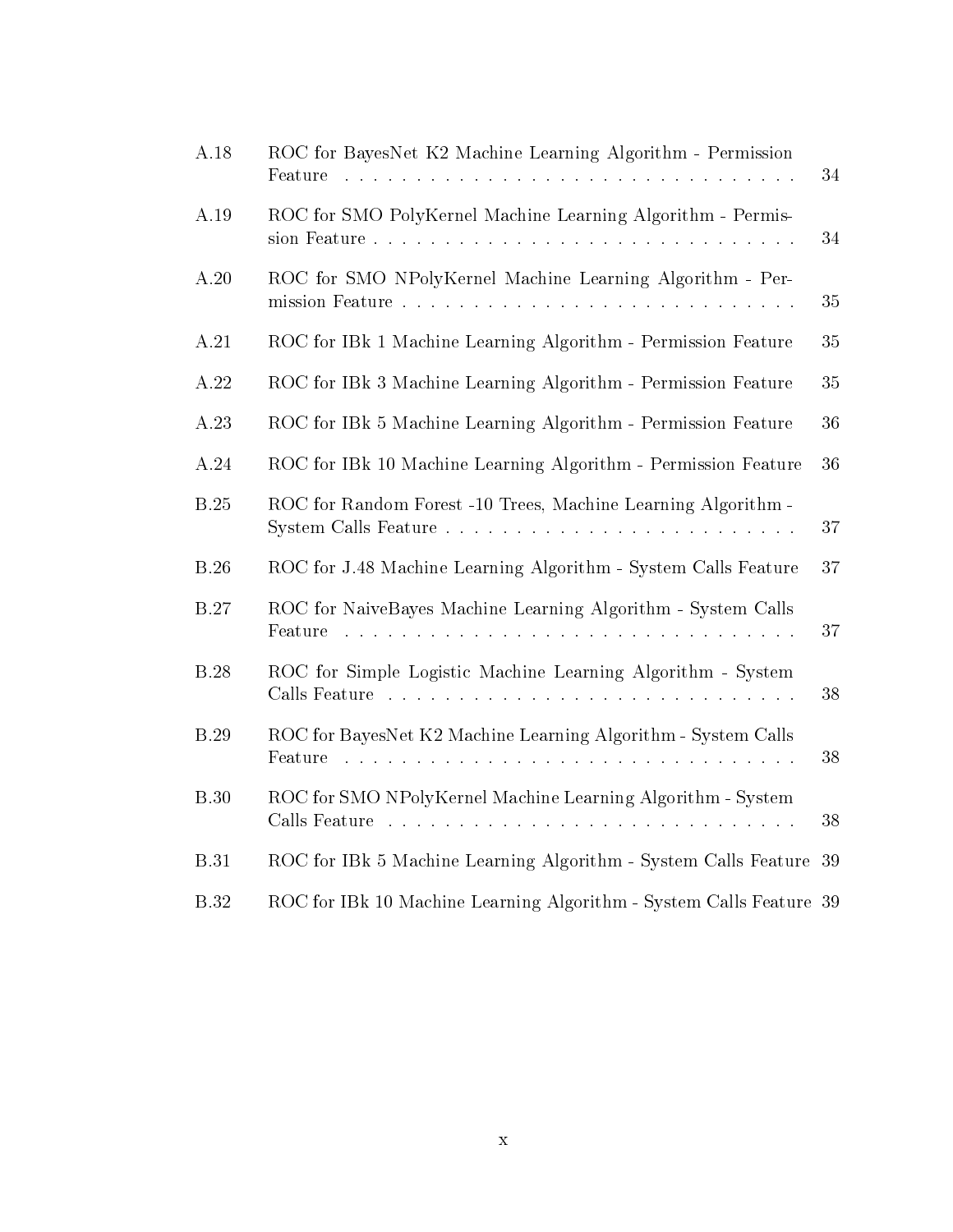#### CHAPTER 1

#### Introduction

<span id="page-11-0"></span>Smartphone malware can come in the form of Trojan, botnet or spyware. Such applications are created with malicious intent, and can, for example, acquire a user's private data [\[23\]](#page-40-0). Today, the majority of smartphones are based on the Android Operating System (OS). According to a recent report by International Data Corporation, Android dominates the smartphones market, with a market share of 88.2% in 2015 [\[24\]](#page-41-0). As announced at a press event by Google, there are approximately 1.4 billion active Android phone users.

The large market for smartphones has drawn the attention of cybercriminals [\[25\]](#page-41-1). Android has various third party application stores which makes it easy for cybercriminals to repackage Android applications with malicious payloads. Such cybercriminals develop malicious software which is often designed to gain access to information within a smartphone.

Reports estimate that during 2010 to 2014, the number of mobile malware applications have grown exponentially and most of this malware has targeted Android systems. Figure [1](#page-12-0) shows a rise in the number of total mobile malware applications and the share of Android malware applications [\[1,](#page-39-0) [2\]](#page-39-1). According to a report by Kaspersky Labs, there were 291,800 new mobile malware programs that emerged in the second quarter of 2015, which is 2.8 times more than in the first quarter. In addition, there were 1 million mobile malware installation packages in the second quarter, which is 7 times more than the first quarter of 2015 [\[20\]](#page-40-1).

Due to this alarming increase in the number of Android malware applications, the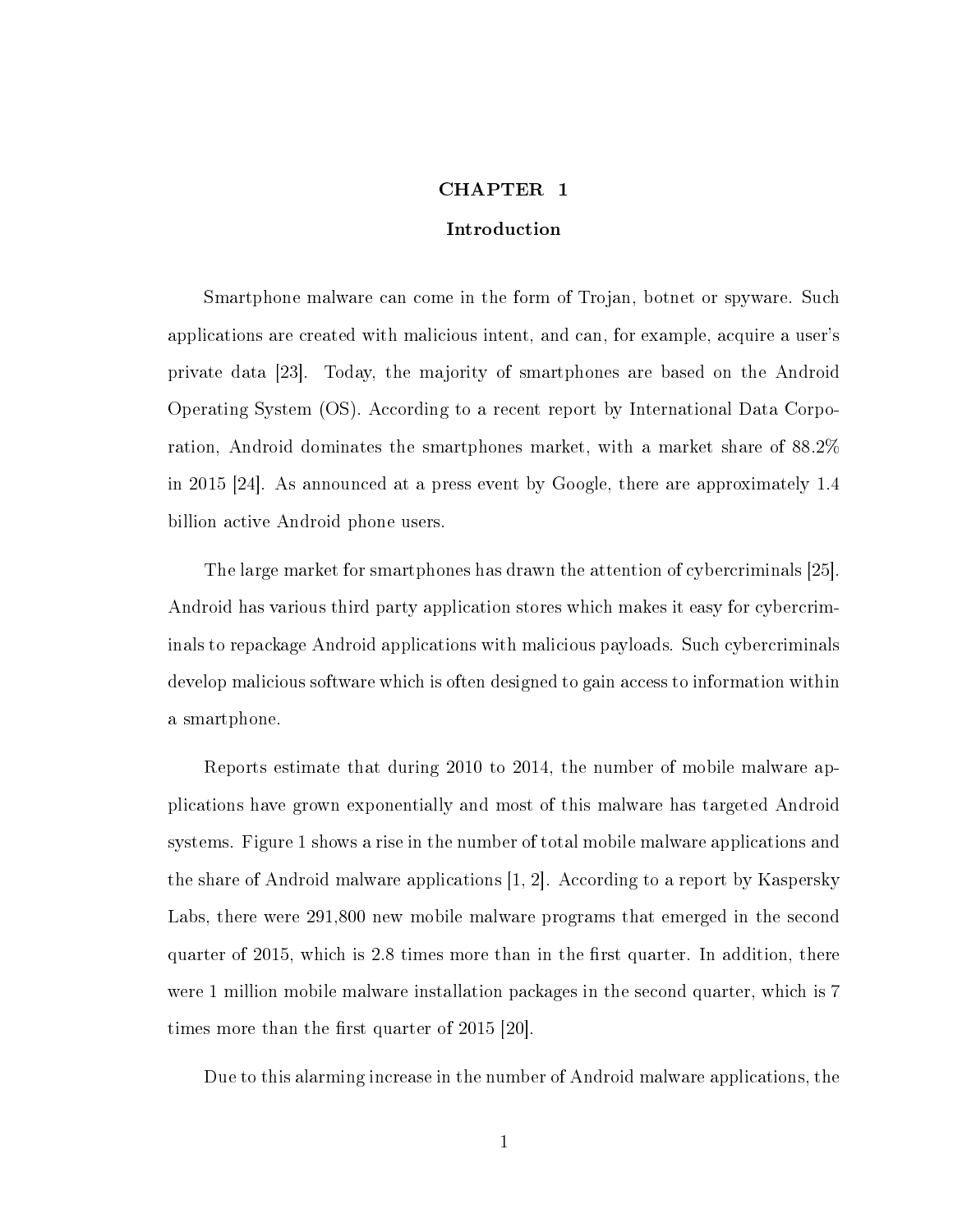<span id="page-12-0"></span>

Figure 1: Mobile malware applications statistics 2010-2014

analysis and detection of Android malware has become an important research area. Many Android malware detection and classification techniques have been proposed and analyzed in the literature.

To collect the features used when analyzing malware, we can rely on static or dynamic analysis (or some combination thereof). Static analysis refers to features that are collected without executing the code. In contrast, in dynamic analysis we execute (or emulate) the code. Static analysis is usually more efficient, but dynamic analysis can be more informative, and dynamic analysis is often thought to be less susceptible to code obfuscation.

Static analysis of Android malware can rely on Java bytecode extracted by disassembling an application. The manifest file is also a source of information for static analysis. One disadvantage of static analysis is that it is blind to dynamic code loading, that is, static analysis fails to deal with parts of the code that are downloaded during execution. In contrast, dynamic analysis can examine all code that is actually executed by an application.

In this paper, we consider Android application malware detection which rely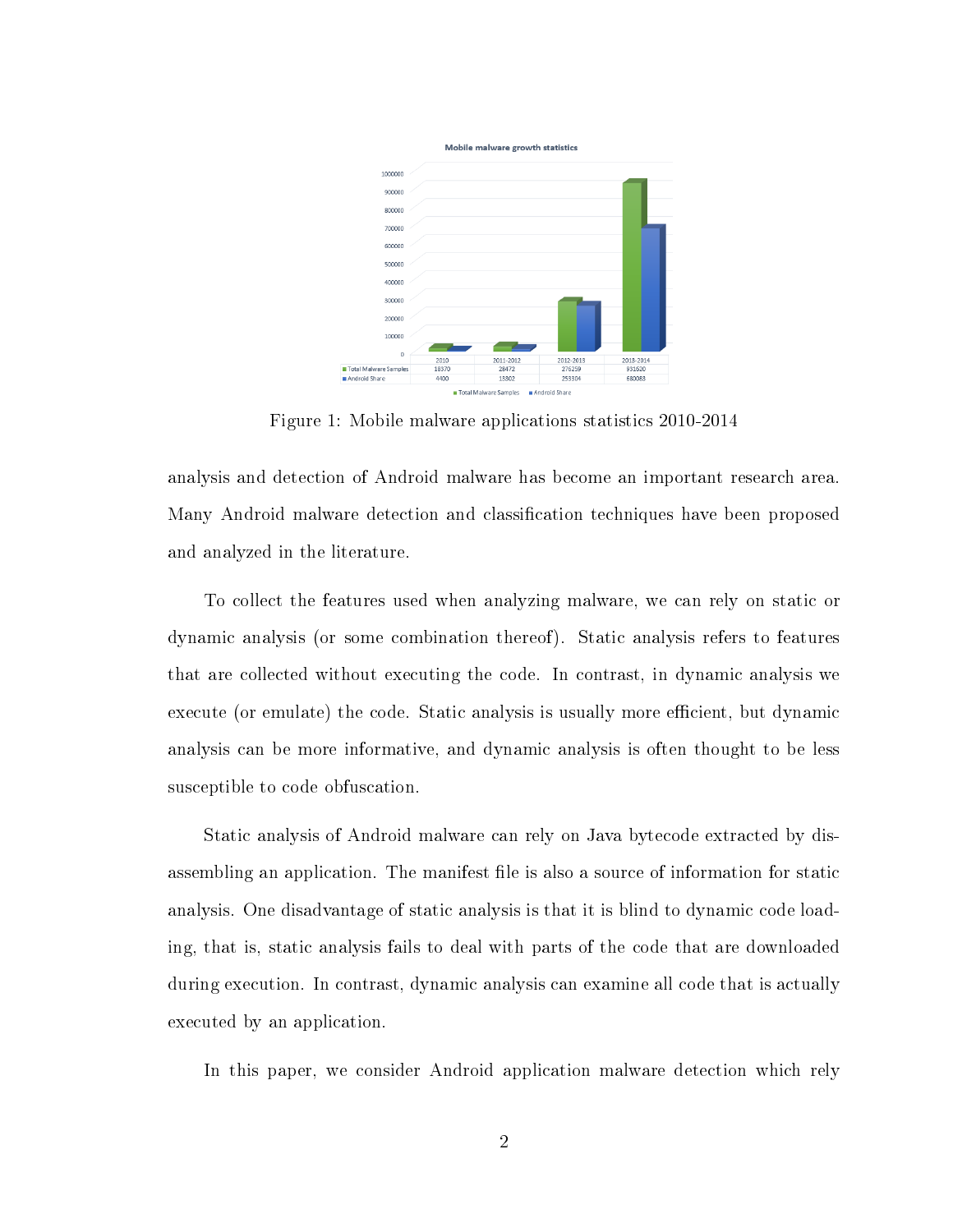on static and dynamic features. The static features we consider are permissions extracted from the manifest file, while our dynamic analysis is based on system calls extracted at runtime. We analyze the effectiveness of these techniques individually and in combination. We also consider a robustness analysis, and carefully consider the interplay between these two approaches.

The paper is organized as follows. In Chapter [2,](#page-14-0) we discuss relevant background related to the Android OS. This chapter also includes a literature survey of various static and dynamic analysis techniques. Chapter [3](#page-22-0) discusses the dataset used and the methodology used to extract static and dynamic features. Chapter [4](#page-31-0) provides our experimental results. Finally, Chapter [5](#page-38-0) highlights our conclusion and suggestions for the future work.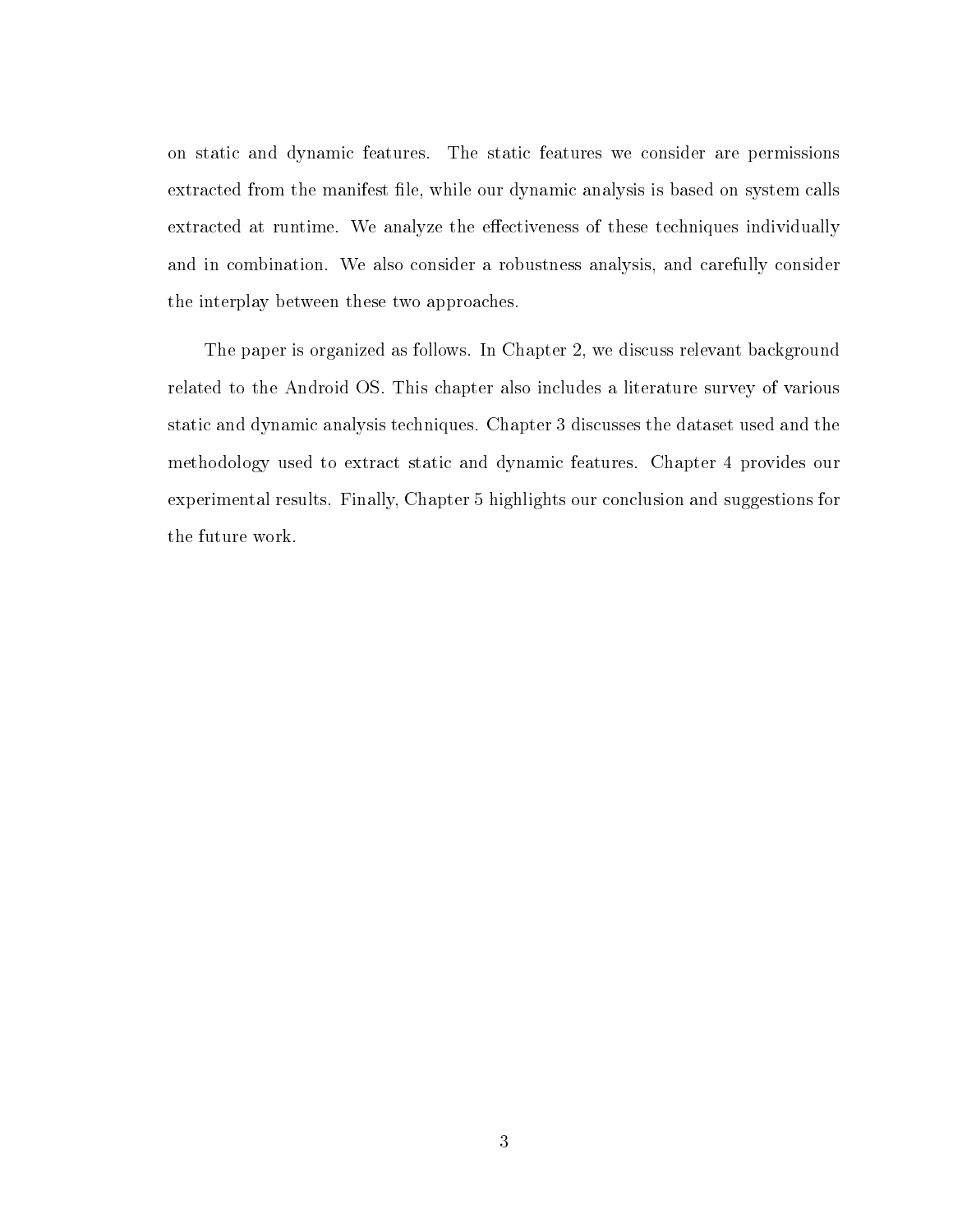#### CHAPTER 2

#### Background

#### <span id="page-14-1"></span><span id="page-14-0"></span>2.1 Overview of Android OS

In the Figure [2](#page-14-2) [\[5\]](#page-39-2), the Android software stack items in green are the written in  $C/C++$  and the blue ones are written in Java which executed using the Dalvik VM [\[5\]](#page-39-2). Here the Android Linux Kernel is a modified Linux Kernel which includes features like wake locks (memory management for optimizing the memory consumption), Binder IPC Drivers and other features which play a key role in mobile embedded platform [\[21\]](#page-40-2). The libraries item plays a vital role in optimizing CPU, memory consumption as well as the audio and video codecs for the device.

<span id="page-14-2"></span>

Figure 2: Android architecture

Android runtime is the managed runtime that is capable to compiling Android applications during the installation time. This component comprises of Dalvik virtual machine and core libraries of Java. During an Android application compilation, the Java bytecode is converted into Dalvik bytecode (Dalvik executable code) using dx tool, which is executed on Dalvik virtual machine. The classes.dex file consists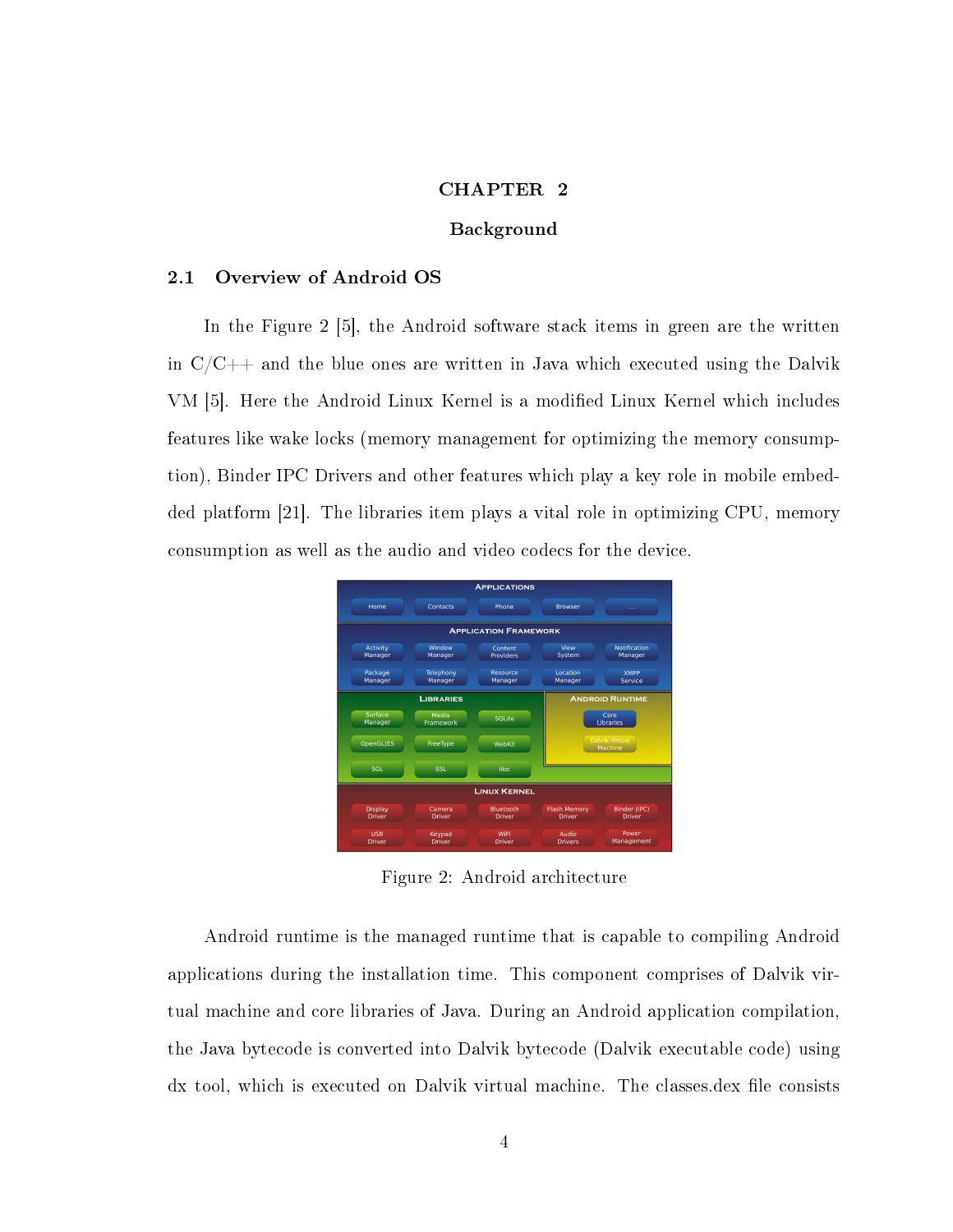of the whole repackaged application code after removing the duplicate parts in the code. The Dalvik virtual machine is more powerful compared to the Java Virtual Machine in terms of multitasking ability. Application framework is an abstract layer to develop applications using the underlying reusable libraries and packages. Some major components of this layer are [\[8\]](#page-39-3):

- ∙ Activity Manager: This provides an interface for the users to interact with the applications
- ∙ Intent/Notification Manager: This acts as messaging objects to facilitate the inter-process communication with components
- ∙ Content Manger: They provide an interface to pass data in from process to another process
- ∙ Telephony Manager: This provides telephony information like the IMEI number.

Applications are built on top of the Application framework which provide an interaction between users and the device. These are distributed as Android Package files (.apk). This .apk file is a signed ZIP file which consists of the classes.dex file, external libraries and AndroidManifest.xml file describing the capabilities of the Android application. The AndroidManifest.xml file provides information about various application components. Various application components like the activities, services, intents, broadcast receivers must be declared in this xml file. This file contains a list of permissions which the appplication requires to access certain device components and the minimal API version necessary to run this application.

A system call is a mechanism with which a user application can request a service which belongs to the operating system kernel. Information flows within the multi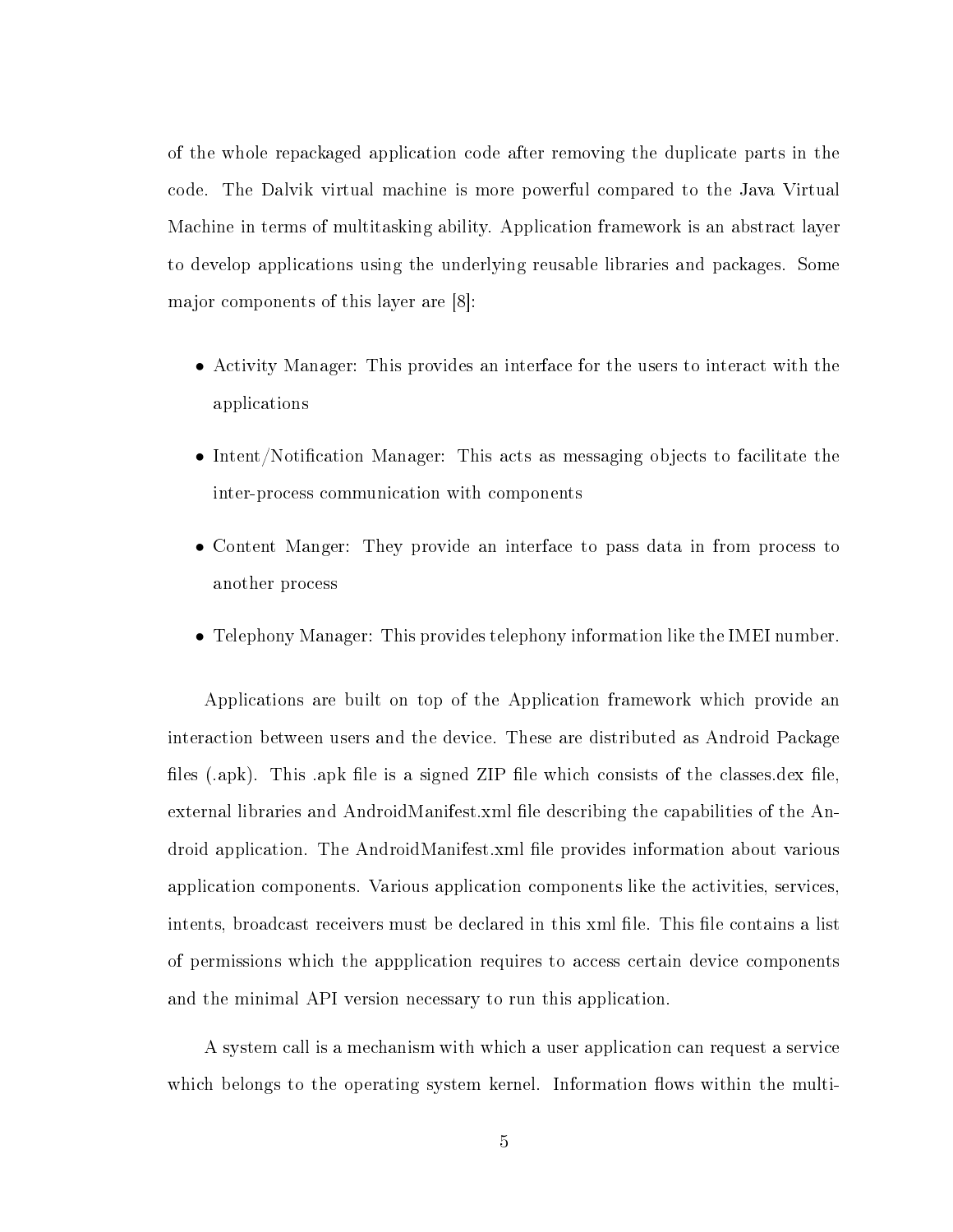layered Android architecture. For instance, an Android application can request for sending a text message. The request is transformed into a request to the Telephony Manager service which is later received by the Android runtime. Here the request is transformed to a set of library calls. These library calls are then transformed into the system calls to the Android Linux kernel. An example of the system call would be sendmsg(). Similarly, after the system calls are executed, information flows back in the reverse direction.

#### <span id="page-16-1"></span><span id="page-16-0"></span>2.2 Types of Android application malware

#### 2.2.1 Trojan

Android malware applications which belong to this category pretend to be either as installers or SMS malware apps. The former apps trick the user to install, by designing icons or user interfaces' of a benign installer. In reality, these apps display a service level agreement during installation which obtains permissions to users personal information like phone number and run a background process which sends SMS's to premium rate numbers. The later kind of trojans simply have a single activity with a button, which on click sends premium rate SMS's

#### <span id="page-16-2"></span>2.2.2 Spyware

This category of malicious applications intend to gain access to users private information and send it to a private server. The main purpose is to steal information like phone location, bank or credit card details, passwords, text messages, contacts, online browsing activity, etc. A more complicated malware can also trigger activities which are issued by the remote server.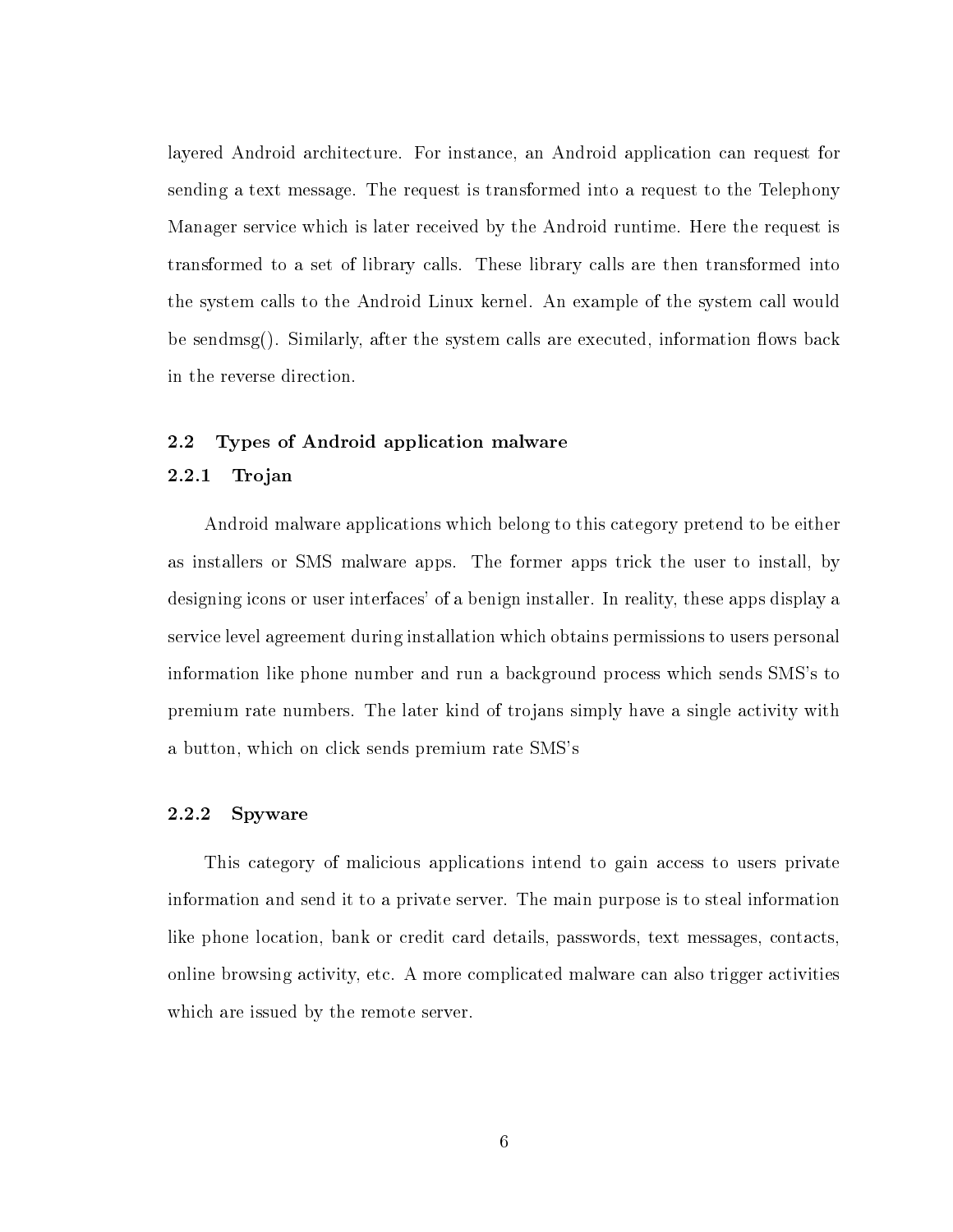#### <span id="page-17-1"></span><span id="page-17-0"></span>2.3 Application detection techniques

#### 2.3.1 Static Analysis

Static analysis is a technique to detect malicious behavior by analyzing the code segments. This technique is carried out without running the application in an Android emulator or device. However, this technique has a major drawback of code obfuscation and dynamic code loading. The advantages of static analysis is that the cost of computation is low, less time consuming and low resource consumption. However,code obfuscation makes the pattern matching a major drawback in detecting the malicious behavior. There are two main detection techniques for Static Analysis - Misuse Detection and Anomaly detection.

#### 2.3.1.1 Misuse Detection

This technique is also known as signature based detection technique. An application is detected as a malware if it matches a sequence of instructions or policies.

In the research by Feng et al. [\[14\]](#page-40-3) the authors have presented *Appopscopy*, a semantic language based signatures for detecting malicious Android applications. In this approach, signatures are created for each malware family. Signature matching is achieved using the inter component call graphs to decide the control flow properties. Further, the results are enhanced using the static taint analysis to decide if the data flow properties. However, in this approach, it is very complicated to define a signature that is able overcome the drawback of code obfuscation and dynamic code loading problems. In another research by Fuchs et al. [\[15\]](#page-40-4) implement Scandroid where the security specific features are extracted along with data flow to check the with the malicious signatures. Zhou et al. [\[29\]](#page-41-2) extracts permissions and applies heuristic filtering to detect Android application malware.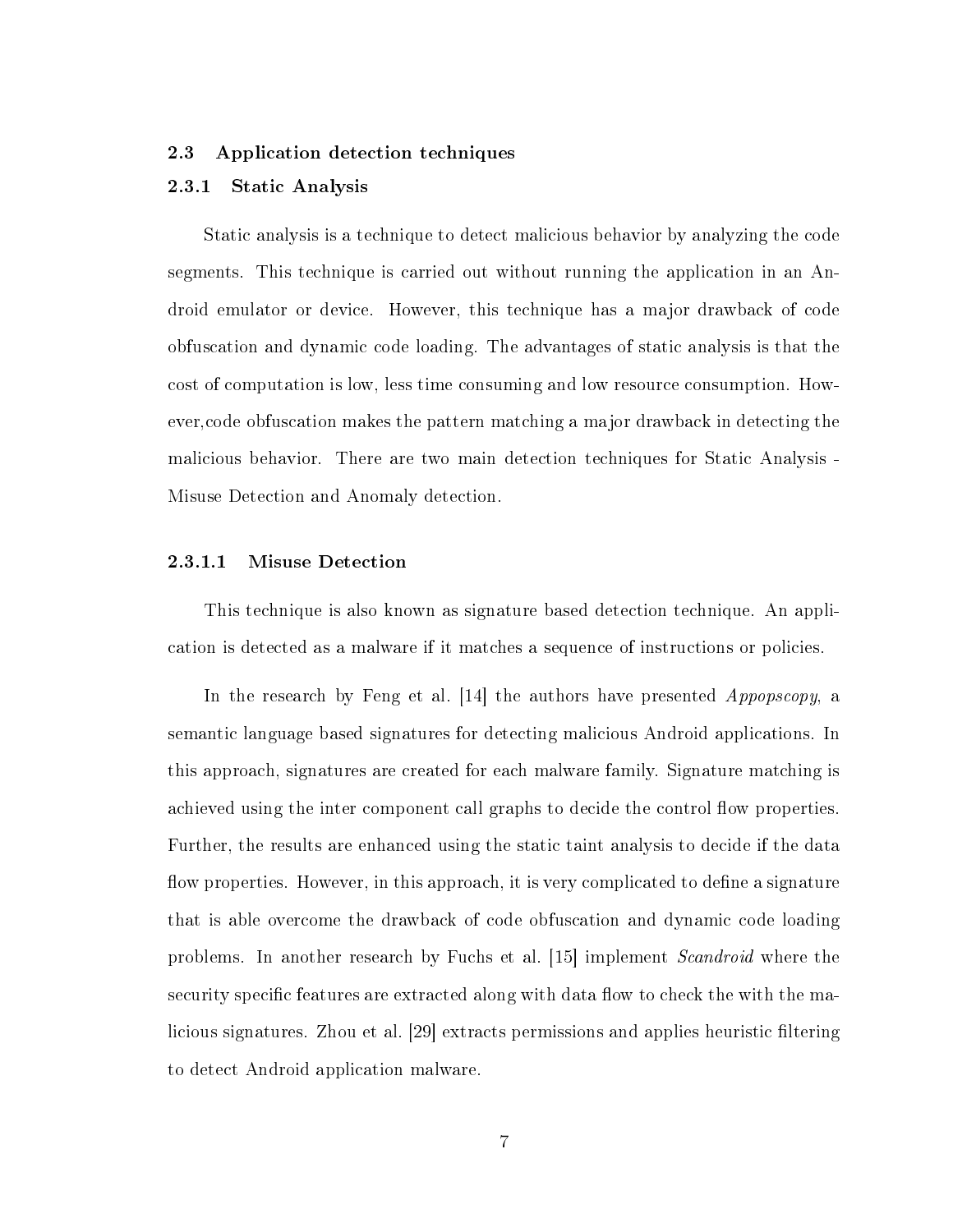#### 2.3.1.2 Anomaly Detection

This technique relies machine learning algorithms to detect malicious behavior. Features extracted from known malware are used to train the model and predict a novel or unknown malware.

Abah et al. [\[5\]](#page-39-2) proposes a machine learning approach relies on K-Nearest Neighbor classifier to train the model with features such as incoming/outgoing SMS and calls, Device status and running applications/processes. In another research by Aung et al. [\[21\]](#page-40-2) proposes a framework which relies on machine learning algorithms to for Android malware detection using features obtained from Android events and permission based to learn and classify malware and benign applications.

#### <span id="page-18-0"></span>2.3.2 Dynamic Analysis

Dynamic analysis is a detection technique aimed at evaluating malware by executing the application in a real environment. The main advantage of this technique is it detects dynamic code loading and records the application behavior during runtime. This technique fails to determine the amount of code that is executed while running the application. There are chances that the applications can fail to execute the malicious code while recording the features. Additionally, this technique is hard to implement as compared to static analysis, due to the overhead of executing the application.

Aphonso et al. [\[4\]](#page-39-4) has proposed a dynamic analysis technique which records the frequency of system calls and API calls to detect the malware and goodware. The main drawback of this system is that it will detect a malware only in case the application meets certain API level.  $Taindroid$  [\[13\]](#page-40-5) is another dynamic analysis system which captures the network data for analyzing applications. In another research by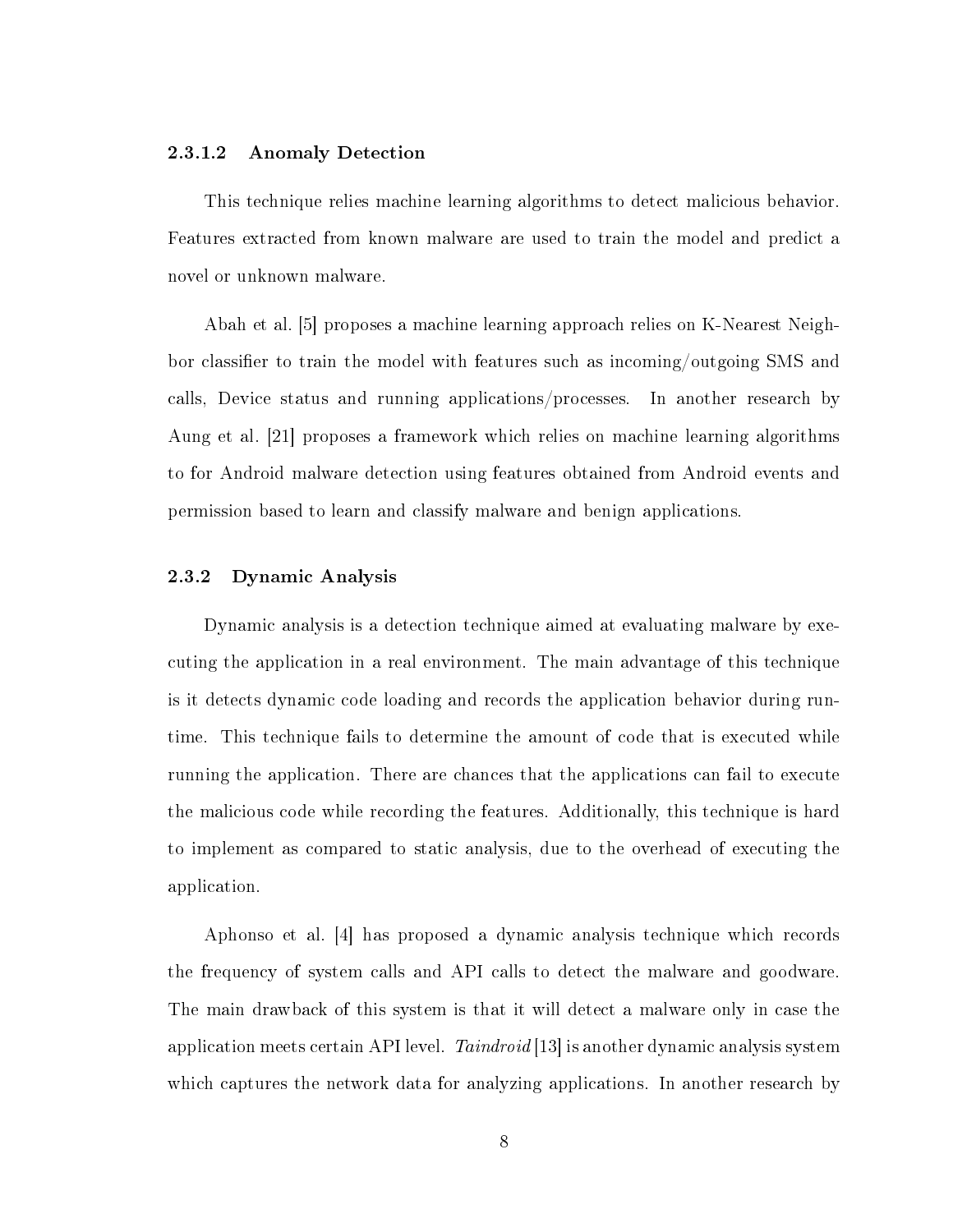the authors of Maline [\[12\]](#page-39-5) have proposed a malware detection tool, based on tracing system calls and classify them based on machine learning algorithms.

#### <span id="page-19-0"></span>2.4 Machine Learning Algorithms

#### <span id="page-19-1"></span>2.4.1 Random Forest

This is an ensemble learning algorithm which classifies based on information aggregated from individual learner. This algorithm relies on the bagging approach where each classifier is built individually by working with a bootstrap sample of the input data. Normally in a decision tree algorithm, the decision is made considering all the features. However, in Random Forest Algorithm the decision is made by randomly selecting the features. This random selection, improves the scalability when there are large number of features. In addition, it reduces the interdependence between the feature attributes and makes the results is less susceptible to noise.

### <span id="page-19-2"></span>2.4.2 J.48

J.48 is based on the implementation of the decision tree algorithm C4.5. In this algorithm, a node for the tree is created by splitting the dataset. The data with highest information gain is chosen which effectively splits the into class variable. After choosing the data, a decision node is created to split based on the data chosen. The data obtained by splitting is the recursed and then added as children of the decision node.

#### <span id="page-19-3"></span>2.4.3 Naive Bayes

In this algorithm we assume that all the features are independent of each other. The classification is based on the calculating the maximum probability of the at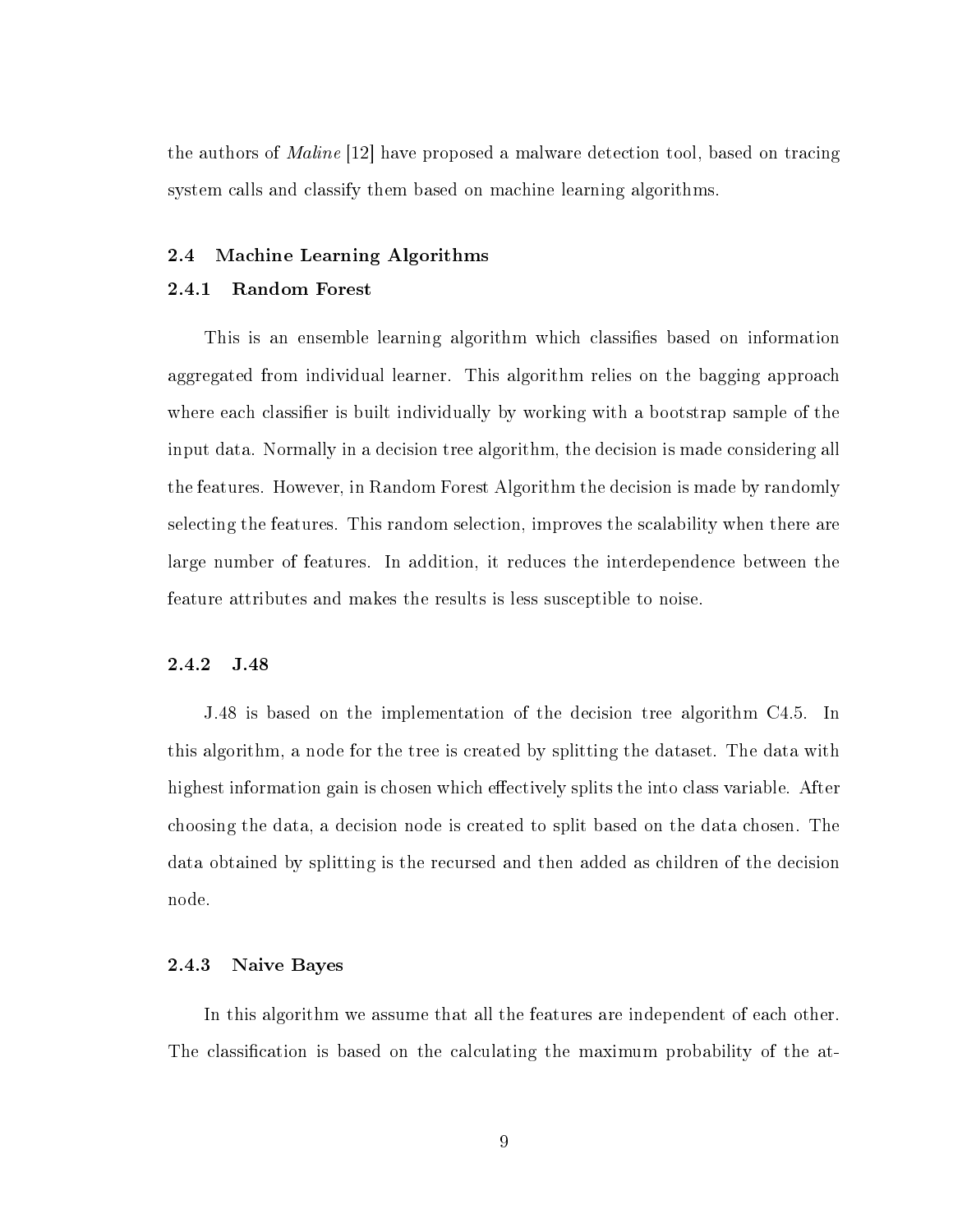tributes which belong to a particular class. Let  $r = (r_1, r_2, r_n)$  belong to class C, and  $P(C)$  be the probability of the class and  $PC|r$  be the probability of feature for a given class, then an application is considered as a goodware if,

$$
P(C = benign|R = r) > P(C = suspicious|R = r)
$$

#### <span id="page-20-0"></span>2.4.4 Simple Logistic

This is an ensemble learning algorithm. To evaluate the base learners this approach utilizes logistic regression using simple regression functions. Similar to linear regression, it tries to find a function that will fit the training data well by computing the weights that maximizes the log-likelihood of the logistic regression function. In this algorithm, the training phase is relatively longer than the testing phase.

#### <span id="page-20-1"></span>2.4.5 Sequential Minimal Optimization

This is an impletmentation of SVM in Weka. In this algorithm the classification is computed using a separator between two classes and then maximizing the width of the margin. SMO calculates the maximization by splitting the problem into smaller parts. Each problem consists of optimizing two multipliers in order to maximize or minimize the solution. The algorithm solves the smallest first and adds these to the overall optimization. The classifier uses either a Gaussian or a polynomial kernel to map the data.[\[17\]](#page-40-6)

#### <span id="page-20-2"></span>2.4.6 IBk

This instance based learner is a lazy algorithm. The instance based learner saves all of the training samples and compares the test samples to each of the members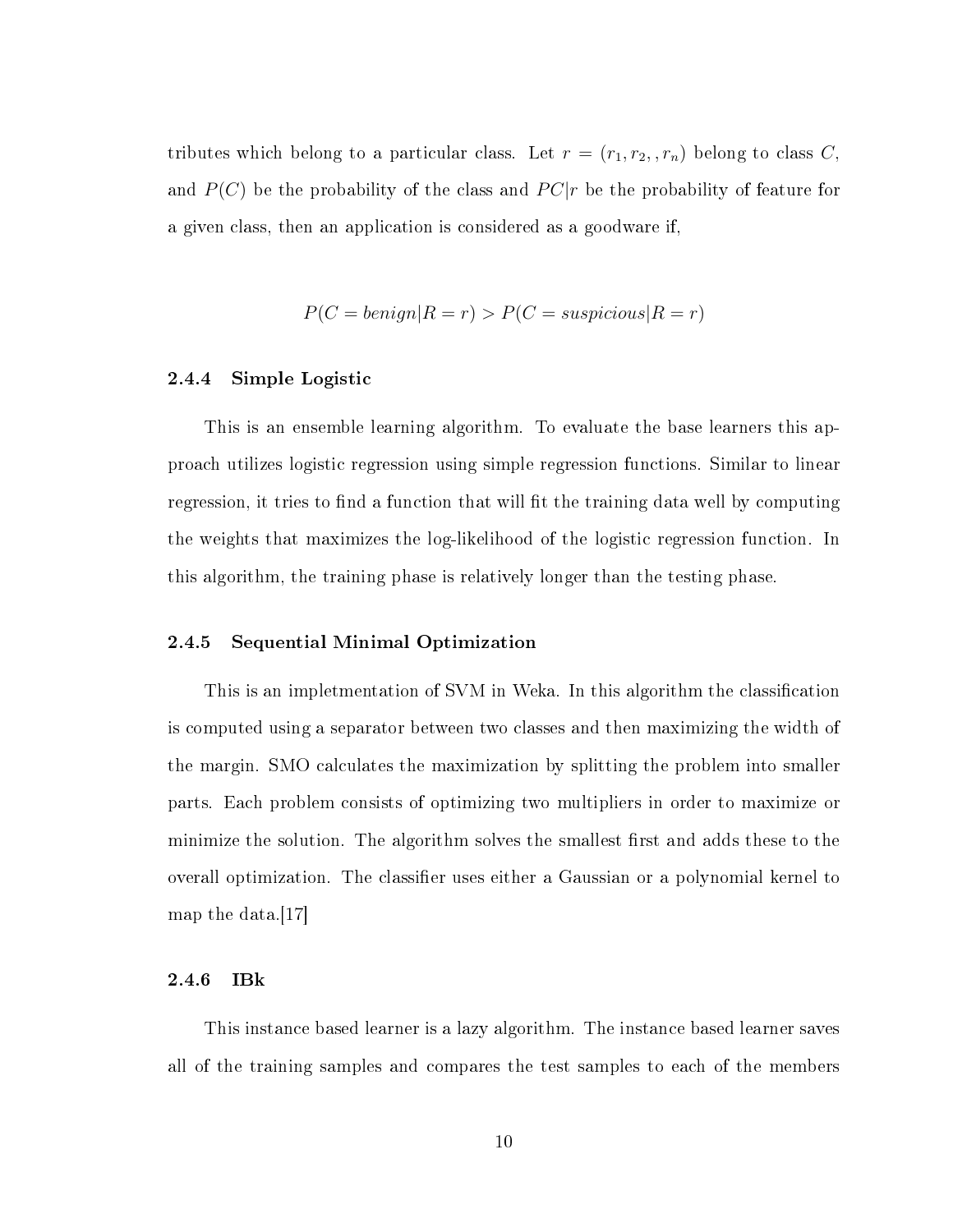of the training set until it finds the closest match. This algorithm is implemented in Weka as a k-nearest neighbor classifier. The Weka implementation sets Euclidean distance as the default distance algorithm.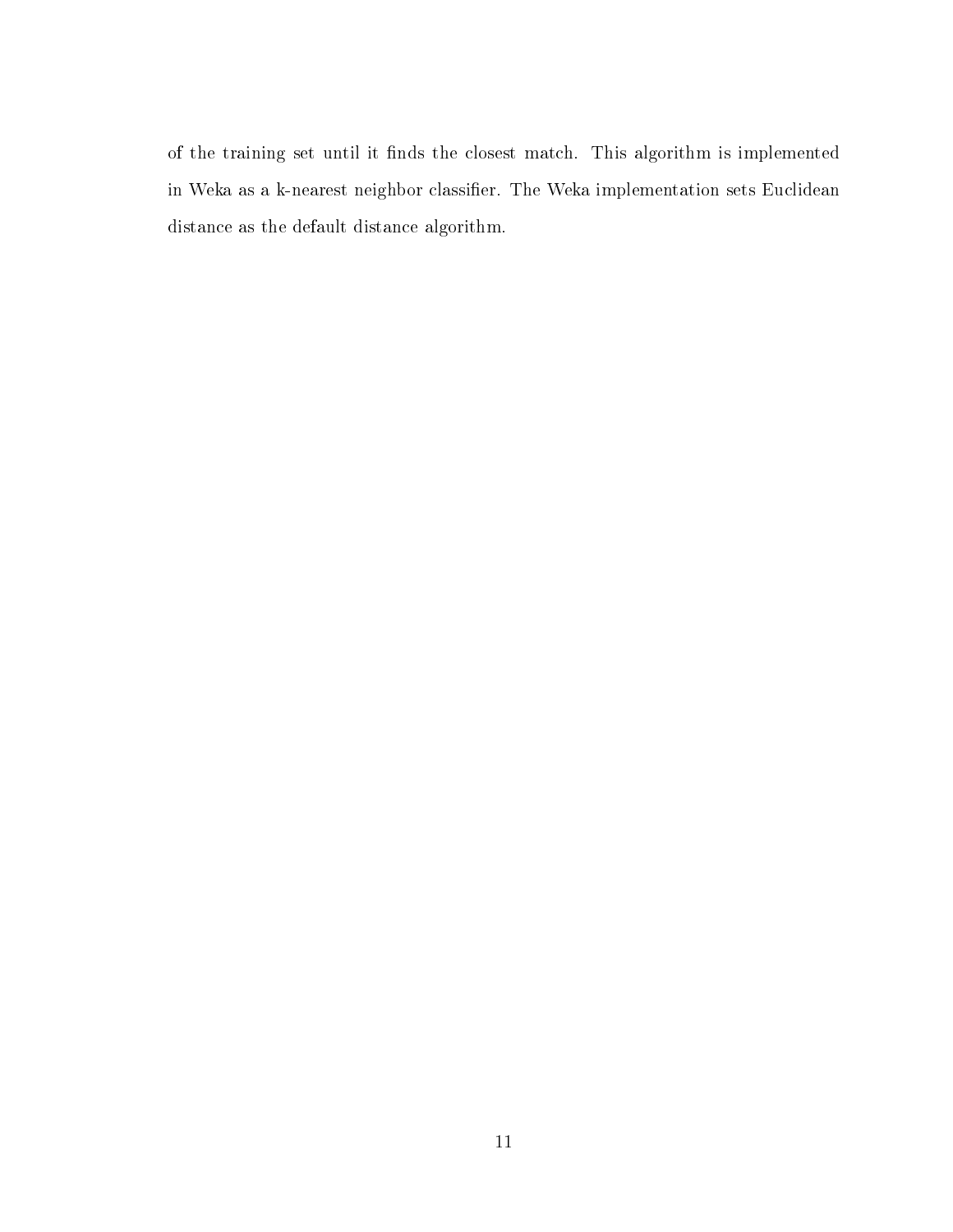#### CHAPTER 3

#### Methodology

<span id="page-22-0"></span>This chapter describes the Malware and benign dataset used in the project. The next section details the methodology used to extract features from the dataset. The last section describes the implementation details of the approach.

#### <span id="page-22-1"></span>3.1 Dataset

The benign dataset was created by self since there was no standard dataset available. The benign dataset .apk files was collected randomly from the Google Play Store [\[16\]](#page-40-7) which is considered as the official market with the least possibility of malware applications. We obtained the malware dataset from the authors of Drebin [\[10\]](#page-39-6). This dataset mainly consists of applications obtained from various Android markets, Android websites, malware forums, security blogs and Android Malgenome Project [\[30\]](#page-41-3). The malware dataset is based on results acquired from Virtotal [\[28\]](#page-41-4) service which aggregates information from different antivirus engines, website scanners and URL analyzers. Table [1](#page-22-2) gives a brief about the dataset used for experiments.

Table 1: Dataset Description

<span id="page-22-2"></span>

|         | Application type Total number of applications | Year of extraction                  |
|---------|-----------------------------------------------|-------------------------------------|
| Malware | 103                                           | August 2010- October 2012           |
| Benign  |                                               | $\vert$ October 2015- November 2015 |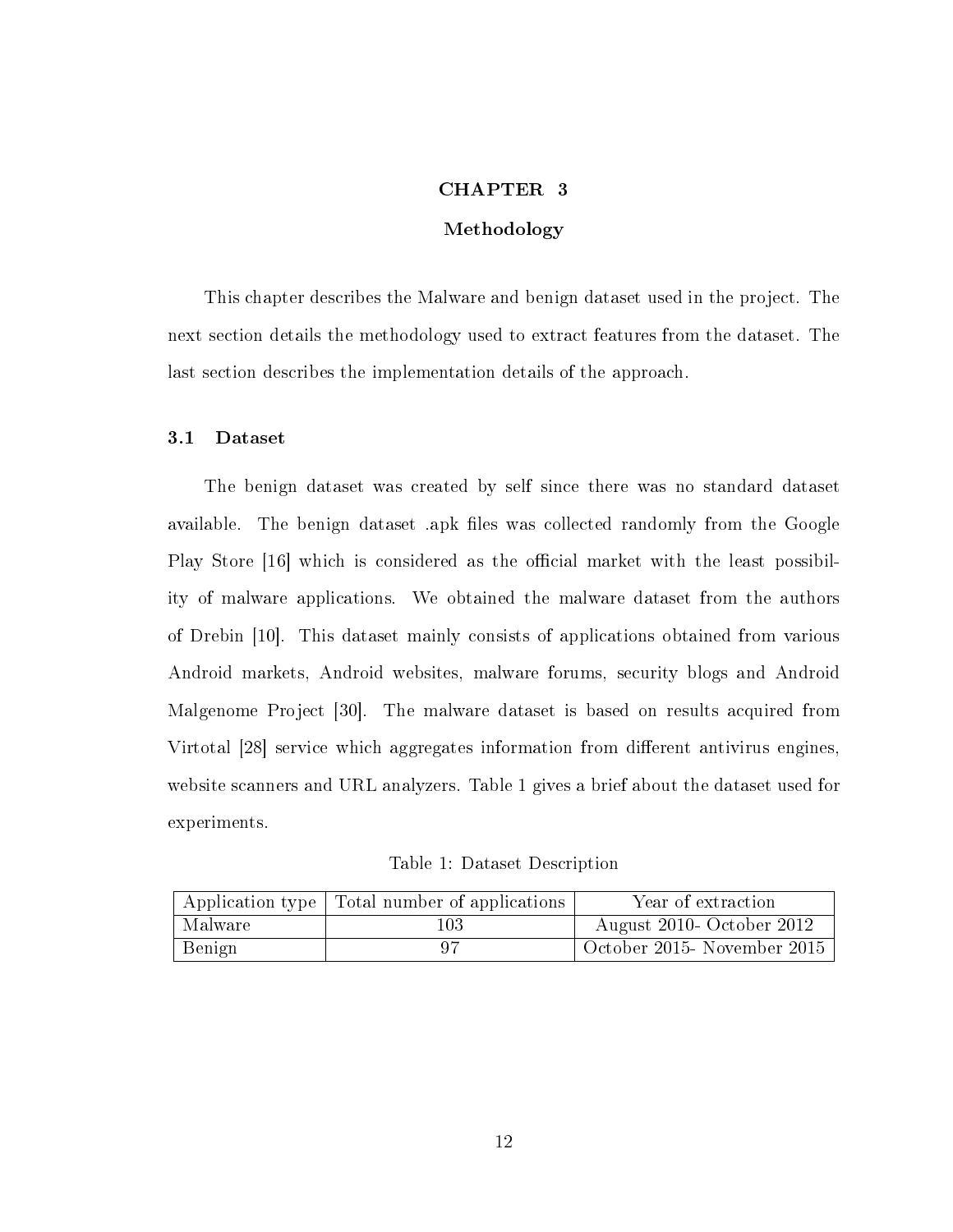#### <span id="page-23-0"></span>3.2 Feature extraction

The appropriateness of extracted features determines the accuracy of the emulation results. The features are extracted in two phases described below.

#### <span id="page-23-1"></span>3.2.1 Feature extraction using Static analysis

Android applications come in an Android package (.apk) archive. This .apk file is nothing but a zip bundle of AndroidManifest.xml, classes.dex and other resources and folders. For extracting these features we initially need to reverse engineer the .apk files. This is done using the apktool [\[28\]](#page-41-4). The AndroidManifest.xml file contains a lot of features that can be used for static analysis. One of the main feature is the permissions requested by the application. The AndroidManifest.xml contains the list of permissions required by the application. In order to extract these permissions, regular xml parsers cannot be used since Android has its own proprietary binary xml format. We designed a new xml parser capable of extracting permission feature from the AndroidManifest.xml file of the application.

#### 3.2.1.1 Feature vector

Let  $R$  be a vector containing a set of 135 Android permissions. For every  $i_{th}$  application in the Android apps dataset, we generate a binary sequence  $R_i = \{r_1, r_2, \dots, r_j\}$  and

$$
r_j = \begin{cases} 1, & \text{if } j_{th} \text{ permission exists .} \\ 0, & \text{otherwise.} \end{cases}
$$
 (1)

The permissions identified are stored as a binary sequence of 0 or 1 in a comma separated form. This sequence typically contains comma separated permission bits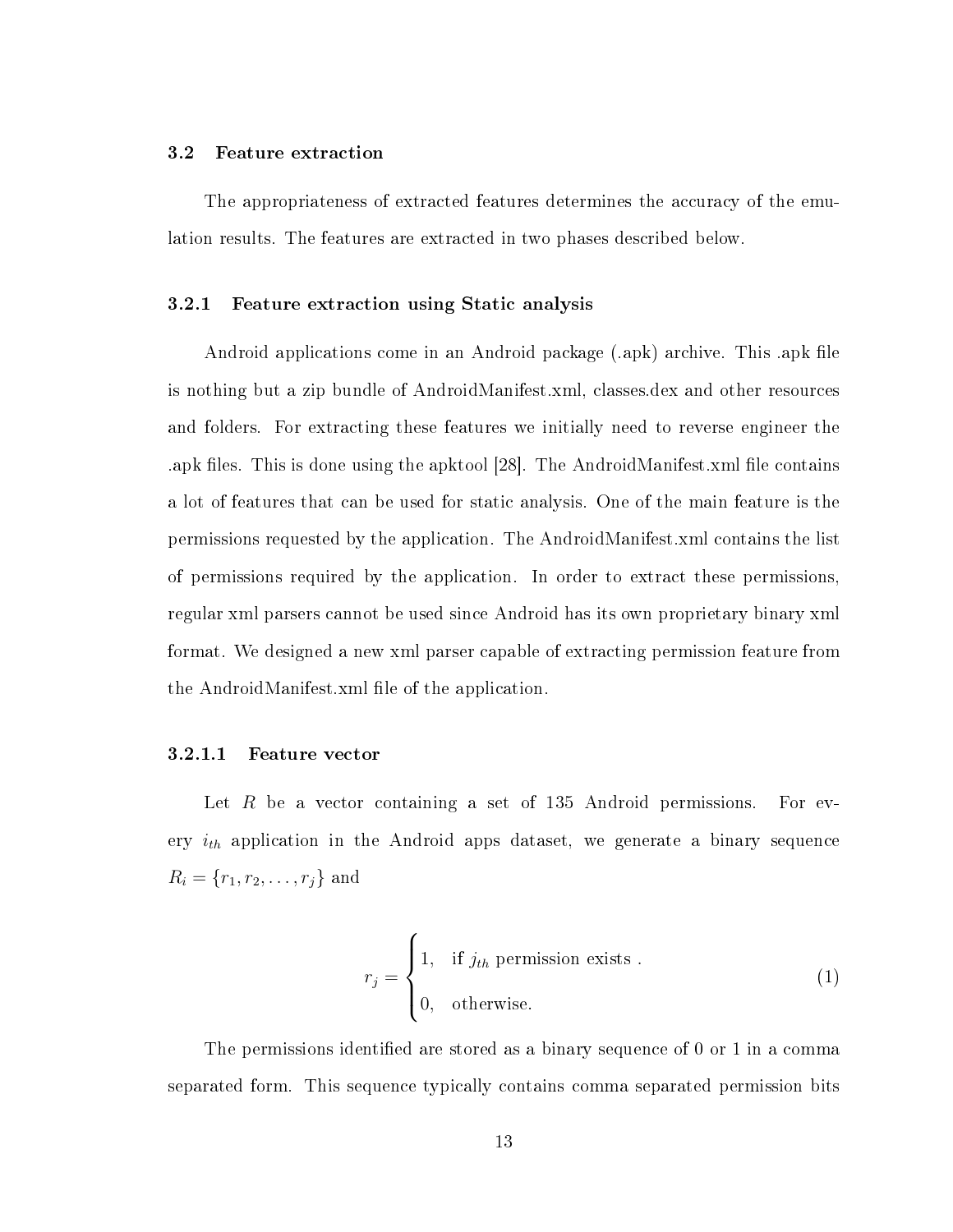which denote 1 if the corresponding permission is present or 0 if it is absent. In addition, we consider a variable C where  $C \in \{Malware, Benign\}$ . This variable C indicates -1 for malware application and 1 for benign application. Following is an example of the permission vector for malware and benign application:

> 0,0,0,0,0,0,0,1,0,0,0,0,0,0,0,0,0,0,0,0,0,0,0,0,0,0,0,0,0, 0,0,0,0,0,0,0,0,0,0,0,0,0,0,1,0,0,0,0,0,0,0,0,0,0,0,0,0,0, 0,0,0,0,1,0,0,0,0,0,0,0,0,0,0,0,0,0,0,0,0,0,1,0,0,0,0,0,0,1 Sample Benign Application Permission Vector

> 0,0,0,0,0,0,0,1,0,0,0,0,1,0,0,0,0,1,0,0,0,0,0,0,0,0,0,0,0, 0,0,0,0,0,0,0,0,0,0,0,0,0,0,1,0,0,1,0,0,0,0,0,0,0,1,0,0,0, 0,1,0,0,1,0,0,0,0,0,0,0,1,0,0,0,0,1,0,0,0,0,1,0,0,0,0,0,0,-1 Sample Malware Application Permission Vector

<span id="page-24-0"></span>

Figure 3: Flow chart of permission feature extraction

Figure [3](#page-24-0) explains the feature extraction method. Following are the steps to extract data

- 1. Create a dataset of all malware and benign files
- 2. Reverse engineer the android applications in the dataset. This reverse engineering is achieved using the APK tool.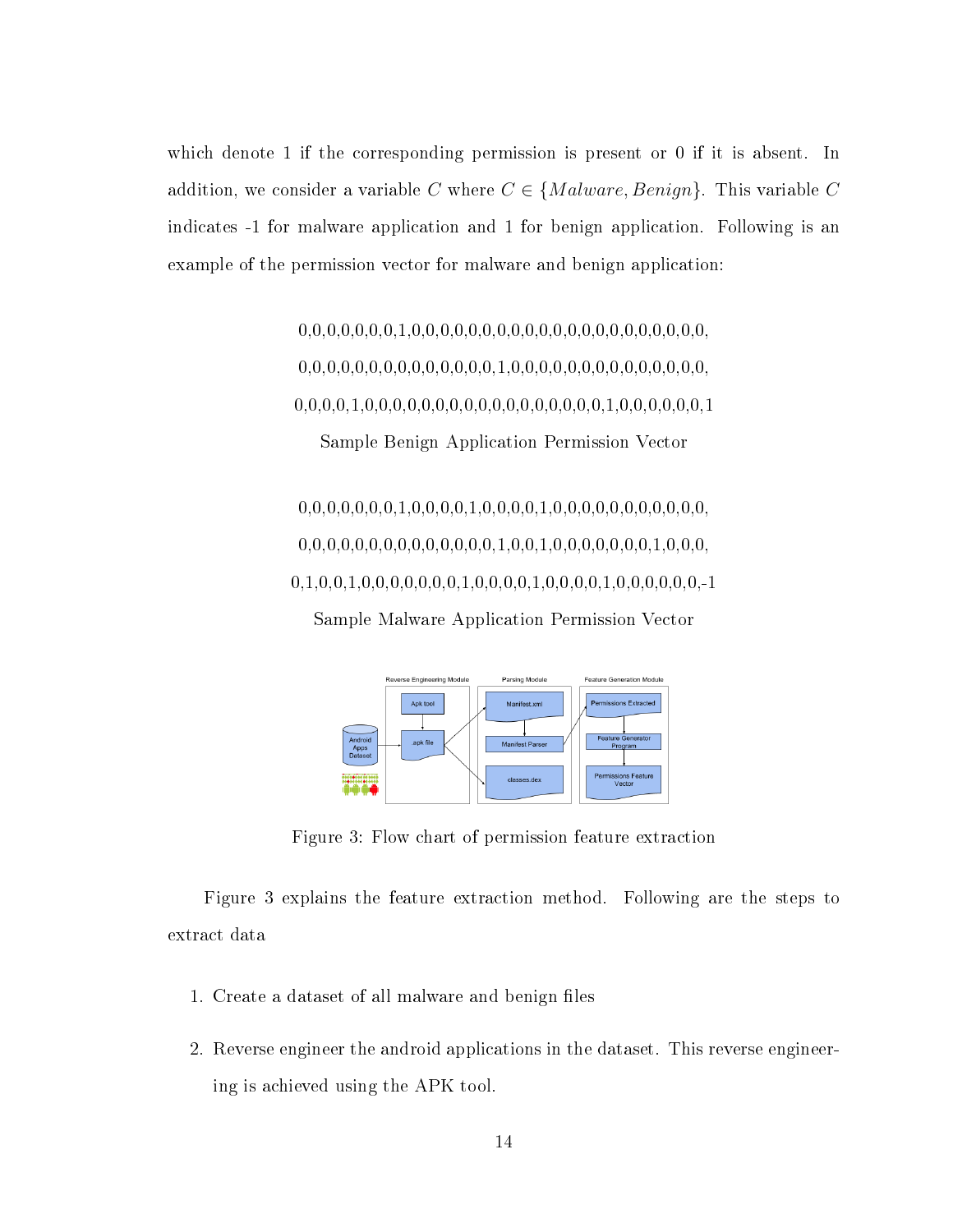- 3. We extract the permission request features from the AndroidManifest.xml file using our special AndroidManifest xml parser
- 4. The permissions obtained for each Android application is then sent to the Feature vector generator program where the application is feature vector is generated using the method discussed above
- 5. We finally build a permission vector dataset for all the applications and store it in an ARFF [\[9\]](#page-39-7) file format.

#### <span id="page-25-0"></span>3.2.1.2 Feature selection

For the feature vector obtained, there are many permissions which were redundant and never used in any of the Android applications. These redundant permissions are removed since they have the capacity of adverse effects for the classification process. Thus, the main aim of feature selection is to reduce the feature set in such a way that the new set of features give similar results as the original set. For this purpose, we have used the feature selection method known as Information Gain. According to this scoring method, similarities in the pattern of permissions appearing in the Android application is calculated and then higher weights are provided to the permissions which are most effective.

The information gain of each permission is calculated by

$$
InfoGain(C, r_j) = entropy(C) - entropy(C|r_j)
$$

Here entropy(C) is the information entropy. Also, A and B are random variables and  $P$  is the probability.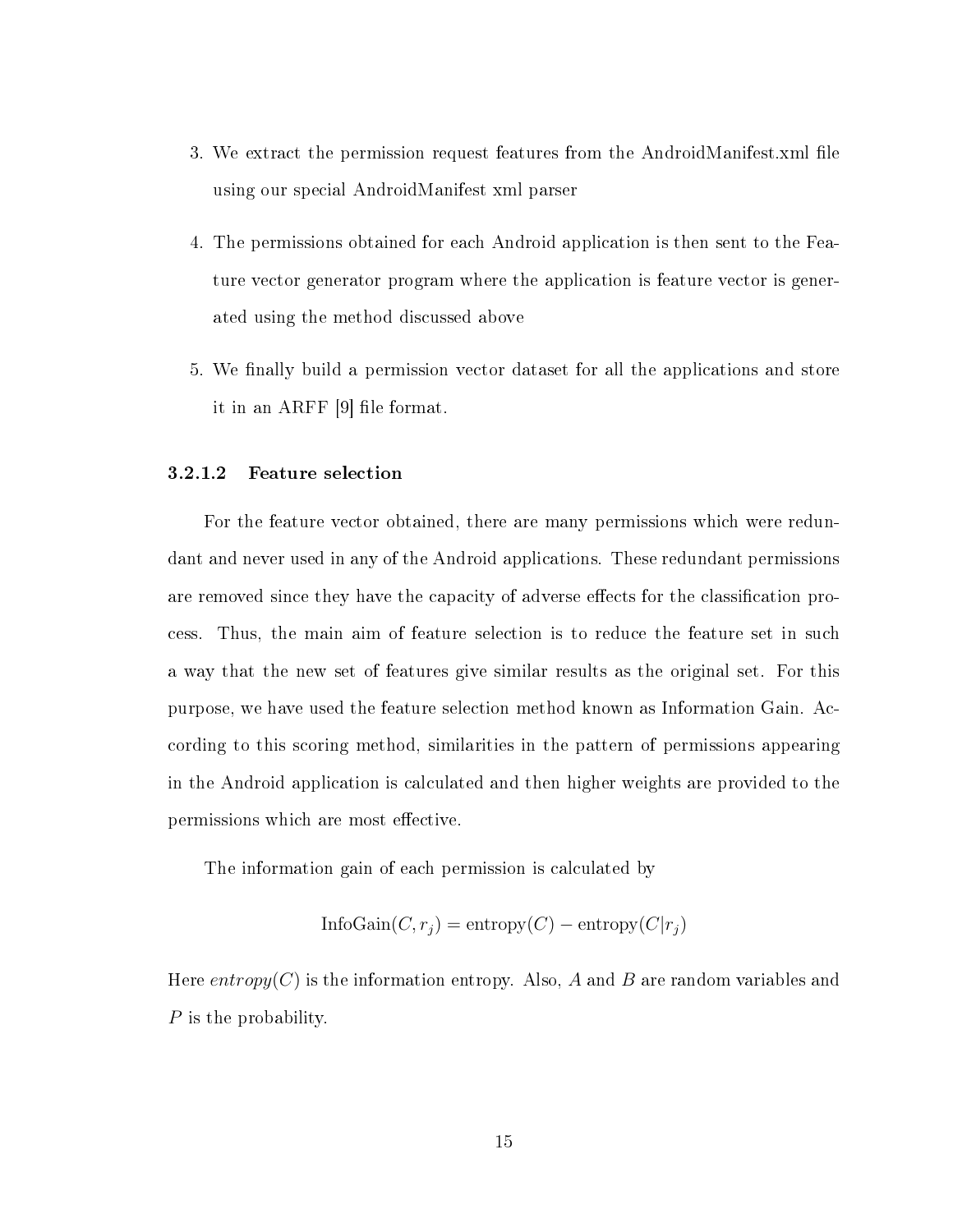entropy
$$
(A)
$$
 =  $\sum_i P(a_i)I(a_i)$ 

Conditional probability is calculates as

entropy
$$
(A|B) = \sum_{i,j} P(a_i, b_j) \log \frac{P(b_j)}{P(a_i, b_j)}
$$

Table [2](#page-26-0) shows the list of top 10 permissions and corresponding scores using the above method. Here higher values indicate more information gained from the attribute.

<span id="page-26-0"></span>

| Scores     | Permission                           |
|------------|--------------------------------------|
| 0.35071151 | MOUNT UNMOUNT FILESYSTEMS            |
| 0.2372118  | MANAGE DOCUMENTS                     |
| 0.20513852 | READ PHONE STATE                     |
| 0.15155536 | INSTALL LOCATION PROVIDER            |
| 0.10888962 | SET WALLPAPER                        |
| 0.09948323 | <b>VIBRATE</b>                       |
| 0.09220644 | WRITE CALL LOG                       |
| 0.08380299 | WAKE LOCK                            |
| 0.08131184 | SET PREFERRED APPLICATIONS           |
| 0.07221025 | REQUEST IGNORE BATTERY OPTIMIZATIONS |

Table 2: Permission Scores

After calculating the above scores using Information Gain method we started to reduce the number of 135 permission in such a way that we obtain an AUC greater than or equal to the original set. On applying the information gain algorithm, we excluded those permissions which scored 0 and obtained a subset of 99 top ranked features. We further reduced this feature set by 87 top permissions since it fetched a higher AUC than the original set.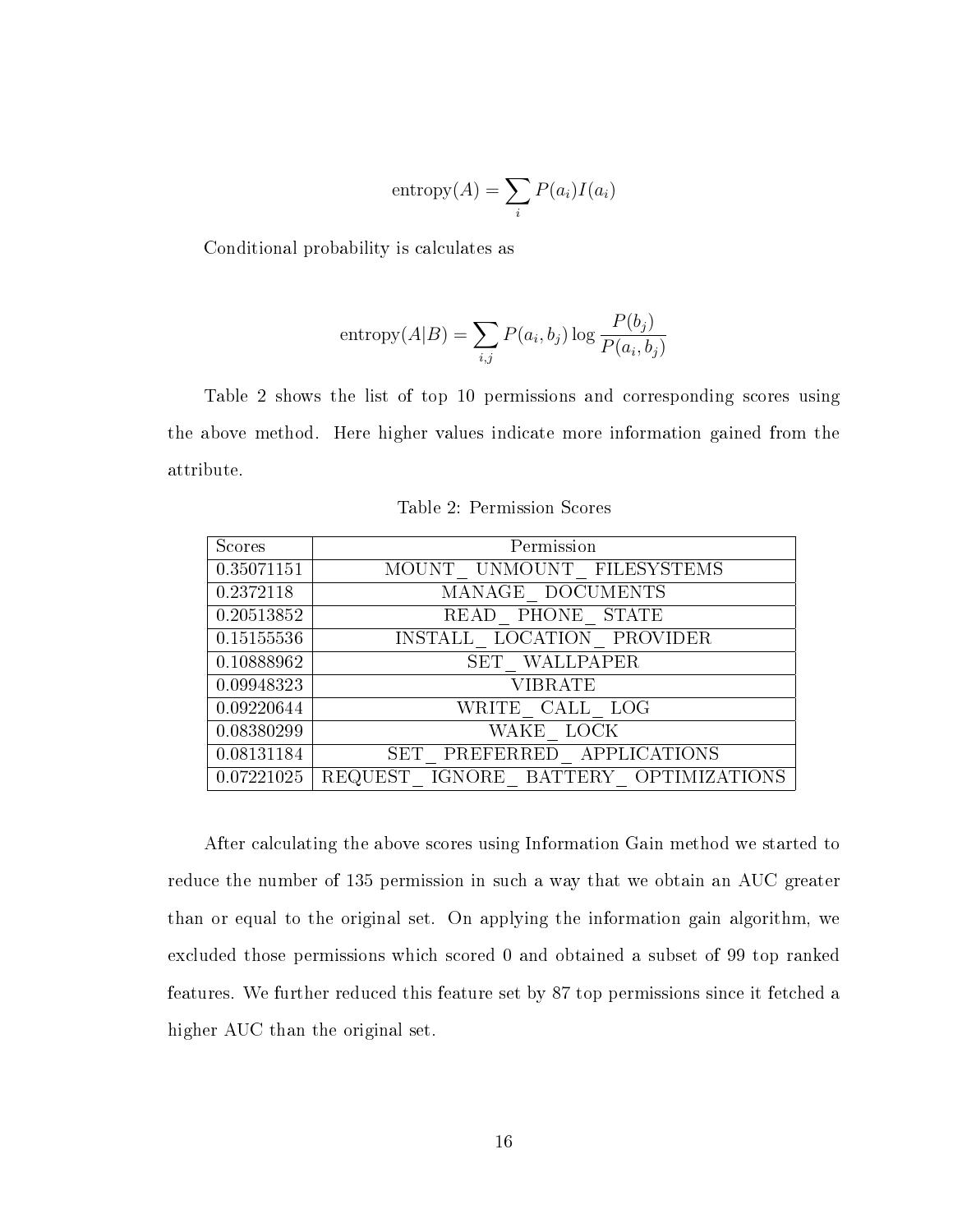#### <span id="page-27-0"></span>3.2.2 Dynamic Analysis

A system call is the mechanism through which a user interacts with the kernel in the operating system to request an action to be performed. Similarly in Android users interact with the operating system through the system calls. In this approach, the system calls have been extracted in the Dynamic analysis phase. In order to achieve this we have made use of the Android Emulator which comes along with the Android Studio [\[7\]](#page-39-8). Here we execute each Android application in separate emulator and record the system calls as soon as the application is installed in the emulator. This methodology records the frequency of all the successful system calls recorded. The log file contains percentage of the time utilized by the system call, seconds of the time for which the system call executed, count of the successful execution of the system call, number of errors in the interaction of system call and the name of the system call.

We connect to the emulator instance using the Android Debug Bridge (adb) [\[6\]](#page-39-9) that serves as a command line tool, found in Platform tools folder of Android SDK. This adb comes along with a Monkey tool [\[27\]](#page-41-5) which is able to emulate the UI interactions. The Monkey tool uses a pseudo random number to generate a sequence of events into the emulator. These events are usually clicks, volume interactions, touches, etc. which trigger system calls. The frequency of system calls is recorded using a monitoring tool Strace [\[26\]](#page-41-6)

The emulation is carried out in the following way for each Android application:

1. Open the AVD Manager in Android Studio and click on Create New Device. Here, we create a clean copy of emulator instance with specifications mentioned in [3](#page-32-2) and run it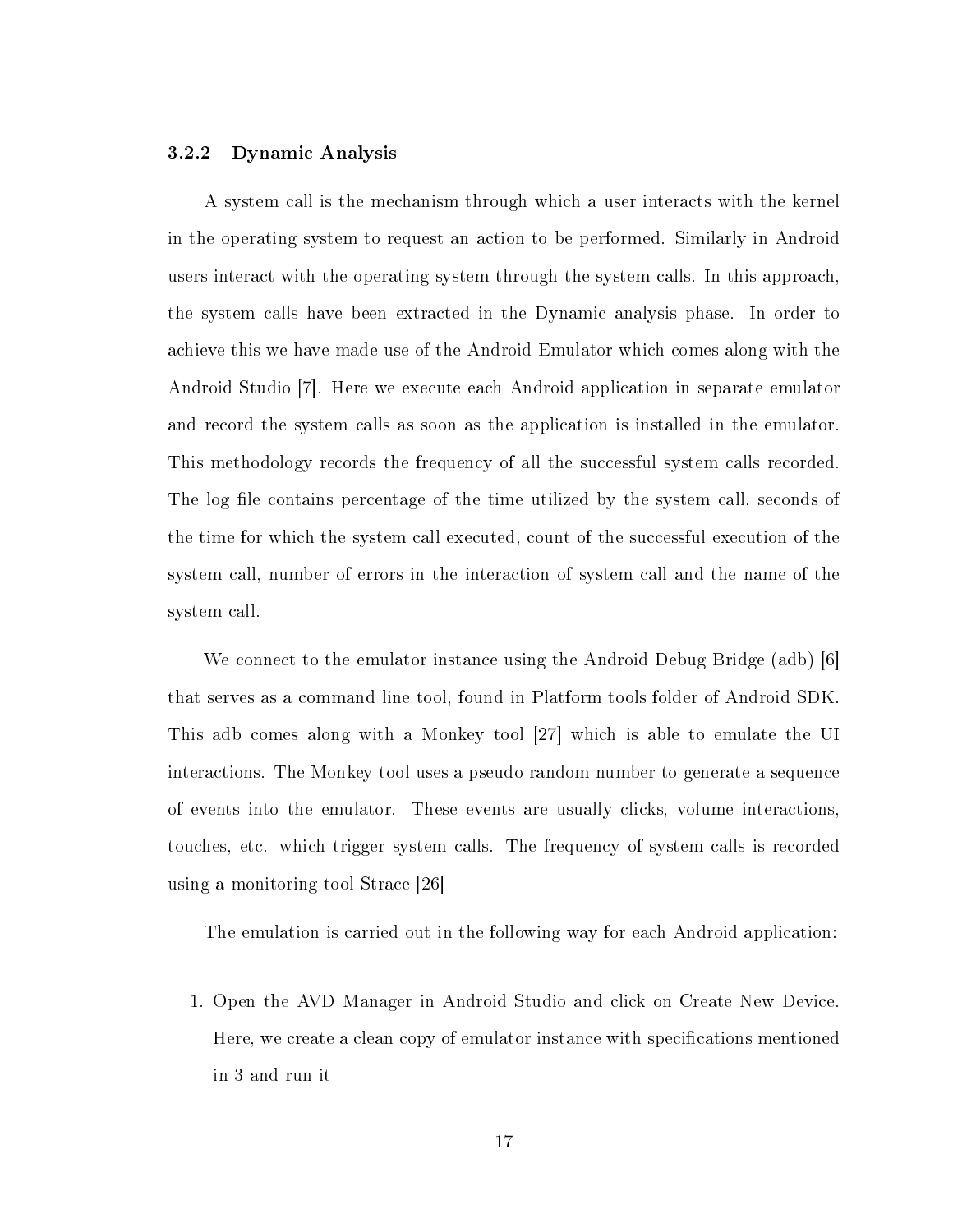- 2. After the emulator is up and running , open terminal and navigate to the platform tools folder of the Android SDK. Type 'adb help' to check if the adb is working normally
- 3. Next, use the command 'adb devices' which lists the name of the emulator ID which is running.
- 4. To install the Android application into the emulator type the command 'adb install ApplicationName.apk' or create a batch file to and change the apk file name. You will now see the application file installed in the emulator.
- 5. Enter the emulator shell by typing 'adb -s emulator-5646 shell' on the terminal.
- 6. Begin the application and check the process id using the ps  $\langle$  package name $\rangle$ command.
- 7. Use 'strace -P <ProcessID> -c -o <path in emulator>Filename.csv <package name>' This will begin recording the system calls
- 8. Start MonkeyRunner using the command 'adb shell -p <package name> -v 500 s 42' This will create automatic events in application through the user interface and simultaneously Strace will record the frequency count of the system calls generated
- 9. After the MonkeyRunner stops, pull the log file from command prompt using 'adb pull  $\leq$ path in emulator $\geq$   $\leq$ path in destination $\geq$ '

We repeated the same process for all the applications in different emulator instance and gained the log files.

Figure [4](#page-29-0) describes the process in detail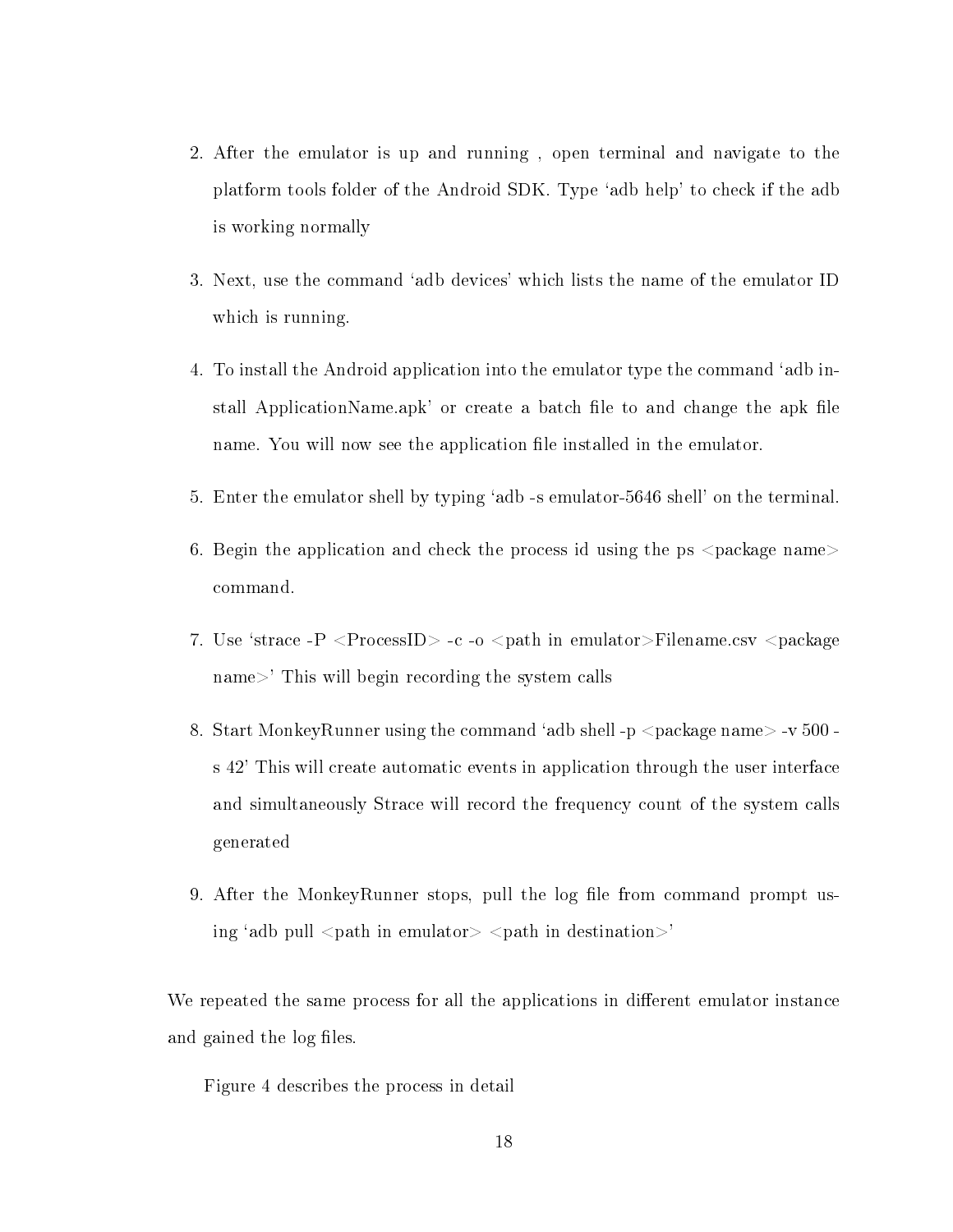<span id="page-29-0"></span>

Figure 4: Flow chart of system calls feature extraction

#### 3.2.2.1 Feature Extraction

The frequency representation of system calls carries information about its be-haviour [\[11\]](#page-39-10). A particular system call can be utilized more in malicious application than the one in benign application. The system call frequency representation that we have used captures this behavior of malicious Android application.

Let  $\zeta = \{s_1, s_2, \ldots, s_n\}$  be a list of all available system calls in an Android OS which belongs to a given processor architecture. Then, from the system call logs obtained for each application, we define a sequence  $\sigma$  of length n, that represents the frequency of captured system calls in a log file.

Let  $\sigma = (q_1, q_2, \dots, q_n)$ , where  $q_i \in \zeta$  is  $i^{\text{th}}$  observed system call in the log file.

The feature vector obtained with this method, is passed to the feature extraction phase. In this representation, each attribute in a feature vector represents the frequency of occurrence of a system call in the strace log. Using this  $\sigma$  sequence, we define a feature vector  $x = [x_1, x_2, \ldots, x_{|\zeta|}]$ , where  $x_i$  is equal to the frequency of system call  $s_i \in \sigma$ 

Similar to the permission vector, we consider a variable  $C$  where  $C \in \mathcal{C}$  ${[Malware, Benign]}$ . This variable C indicates -1 for malware application and 1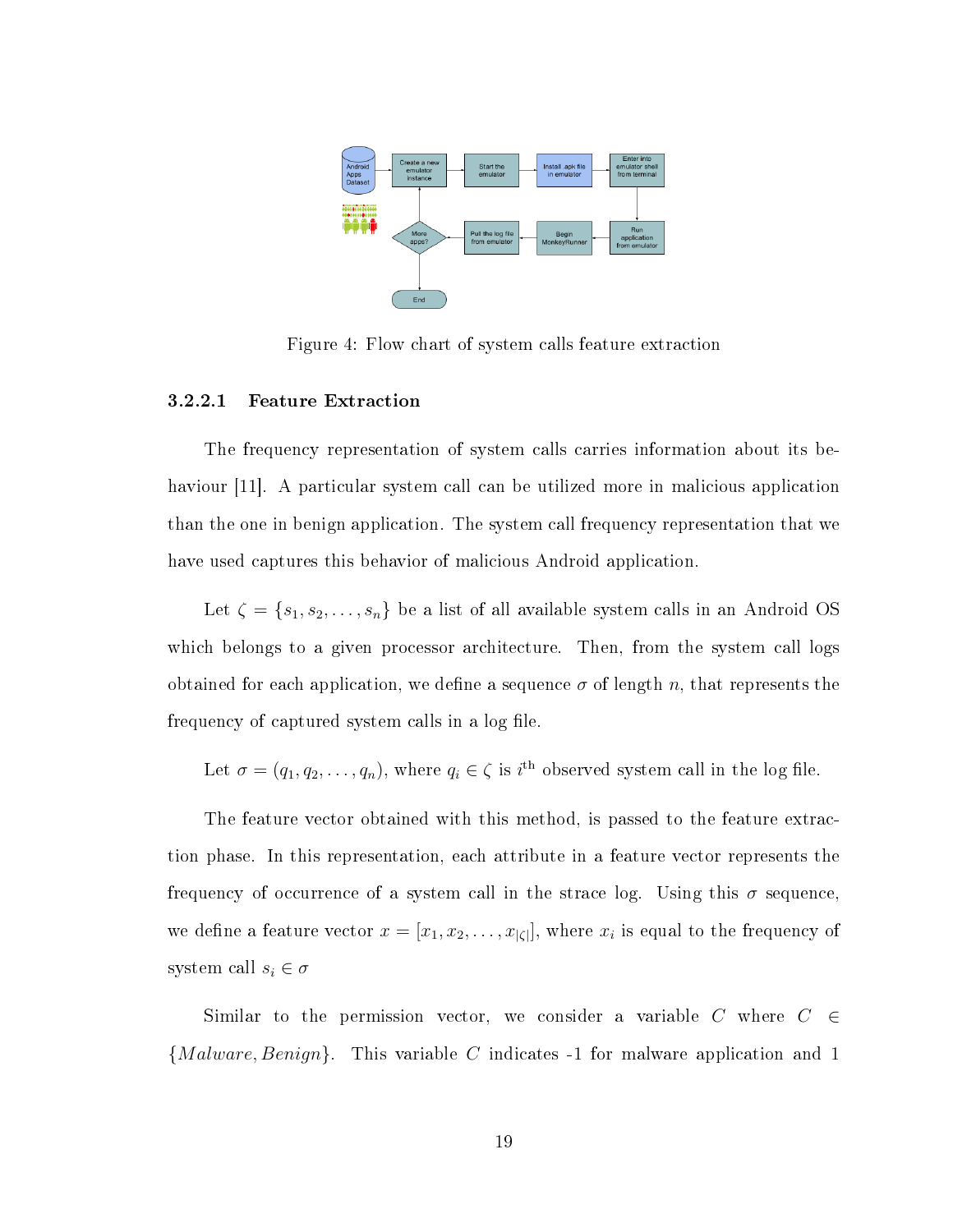for benign application. Following is an examples of the malware and benign system calls frequency bits extracted.

0,0,0,0,0,0,0,2500,0,0,0,0,0,0,0,0,0,0,0,0,0,0,0,1500,0,0,0,0,0,0,1100,0,0,0,0,0,0,0,800,0,0,0,0,1,32, 0,0,753,0,0,0,36,0,0,0,0,0,0,0,0,1,0,0,0,0,0,60,0,0,0,90,0,0,0,0,0,0,0,1,0,0,0,0,298,0,0,966,0,56,0, 0,0,0,0,0,0,0,756,0,0,0,0,0,0,0,0,0,0,0,0,0,0,0,150,0,0,0,0,0,0,110,0,0,0,0,0,0,0,0,0,0,0,0,1,0, 0,0,660,0,0,0,0,0,0,0,0,0,0,0,0,55,0,0,0,0,0,60,0,0,0,0,0,0,0,0,0,0,0,1,0,0,0,0,298,0,0,0,87,1,0, 0,0,0,0,0,0,0,82,0,0,0,0,0,0,0,0,0,0,0,0,0,0,0,1500,0,0,0,0,0,0,1250,0,0,0,0,0,0,0,885,0,0,0,0,65,0, 0,0,0,0,0,0,25,0,0,0,0,0,0,0,1,0,0,0,0,0,0,0,0,0,9,0,0,0,0,0,0,0,1,0,0,0,0,298,0,0,0,82,1,0,8, 0,0,0,0,0,0,0,0,0,0,0,0,0,0,0,0,0,0,0,0,0,0,0,2580,0,0,0,0,0,0,1100,0,0,0,0,0,0,0,800,0,0,0,0,1,0 0,0,0,0,0,0,00,0,0,0,0,0,0,0,0,1,0,0,0,0,0,60,0,0,0,900,0,0,0,0,0,0,0,1,0,0,0,0,0,0,426,0,0,65,1 Sample Benign Application System Calls Vector

0,0,0,0,0,0,0,8400,0,0,0,0,0,110,0,0,0,0,0,0,0,0,0,1500,0,0,0,0,0,0,1100,0,0,0,0,0,0,0,800,0,0,0,0,1,32, 0,0,6523,0,0,0,368,0,0,0,0,0,0,0,0,1,0,0,0,0,0,60,0,0,0,90,0,0,0,0,0,0,0,0,0,0,0,0,298,0,0,966,0,5600,0, 0,0,0,0,0,0,0,756,0,0,0,0,0,0,0,0,0,0,0,0,0,0,0,150,0,0,0,0,0,0,110,0,0,0,0,0,0,0,0,0,0,0,0,1,0, 0,0,0,0,0,0,0,0,0,0,0,0,0,0,0,5865,0,0,0,0,0,600,0,0,0,0,0,0,0,0,0,0,0,1,0,0,0,0,298,0,4260,0,0,0,0, 0,0,0,0,0,0,0,82,0,0,0,0,0,0,0,0,0,0,0,0,0,0,0,1500,0,0,0,0,0,0,1250,0,0,0,0,0,0,0,885,0,0,0,0,6500,0, 0,0,2238,0,0,0,250,0,0,0,0,62,0,0,1,0,0,0,0,0,60,0,0,0,9,0,0,0,0,0,0,0,1,0,0,0,0,298,0,5024,0,8785,1,0,0, 0,0,0,0,0,0,0,0,0,0,0,0,0,0,0,0,0,0,0,0,0,0,0,1500,0,0,0,0,0,0,1100,0,0,0,0,0,0,0,800,0,0,0,0,0,252 0,0,0,0,0,0,0,0,0,0,0,0,0,0,0,0,0,0,0,0,0,0,0,0,0,0,0,0,0,0,0,0,0,0,0,0,0,0,98,0,426,0,0,855,−1

Sample Malware Application System Calls Vector

20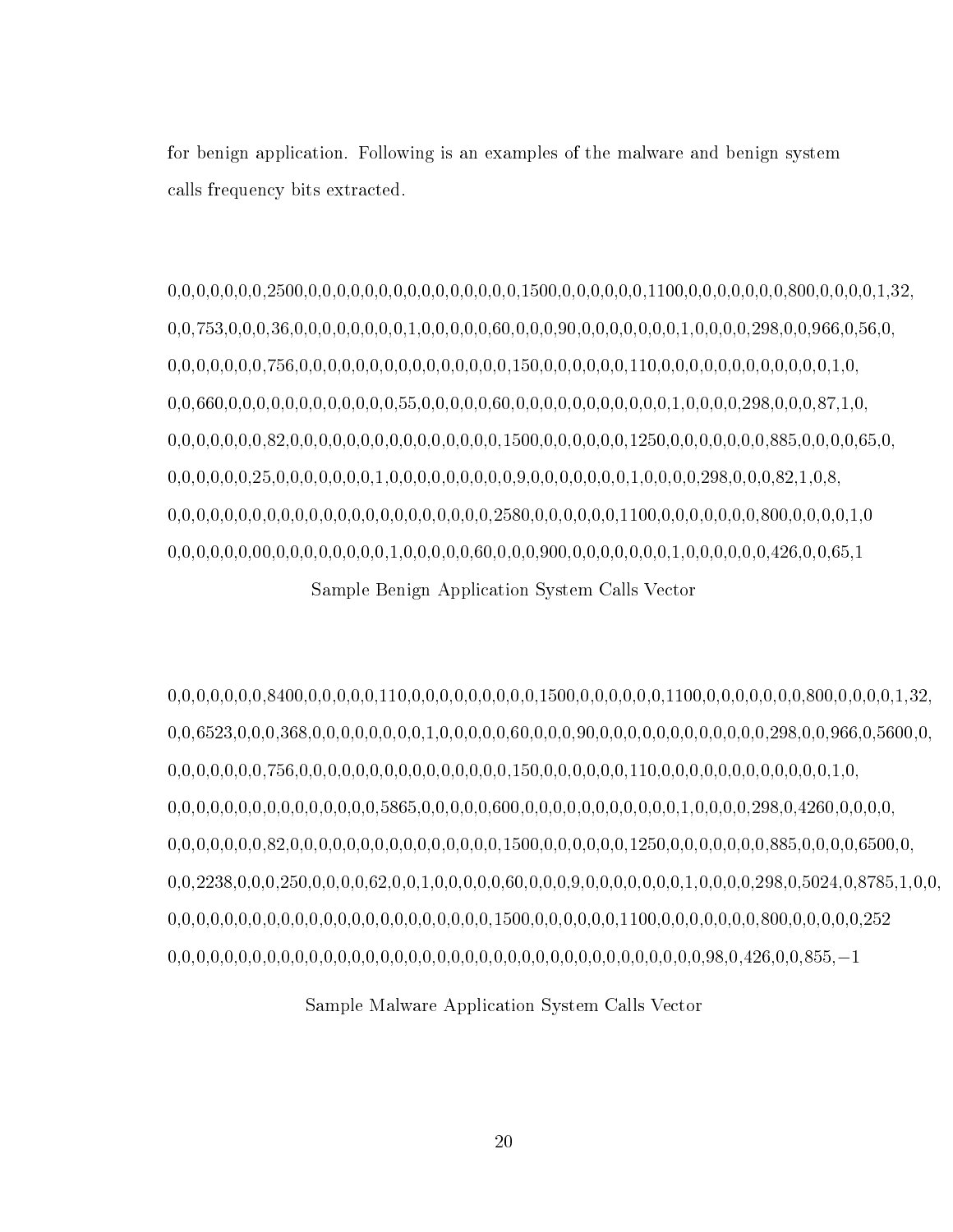#### CHAPTER 4

#### Experiments

<span id="page-31-0"></span>This chapter aims at discussing the experiments performed and the results obtained. For experiments in all three cases were evaluated. Firstly, we carried out experiment to choose correct machine learning algorithm. Secondly, the system call frequency data was analyzed for training and testing. Thirdly, static analysis was carried out using only the permission data for training and testing. Lastly, training and testing was carried out by combining the permission data and system calls frequency data. The system calls frequency results were not as effective as the permissions data. However, the effect of combining both the feature vector fetched a better result.

#### <span id="page-31-1"></span>4.1 System Configurations

#### <span id="page-31-2"></span>4.2 Evaluation Metrics

Accuracy of a test is evaluated on how well the test is able to distinguish between a malware and goodware. An ROC efficiently demonstrates the effectiveness of machine learning classifier by varying the threshold. This is plotted considering as a sensitivity or True positive rate (TPR) versus specificity aslo known as False positive rate (FPR). The color represents the threshold value for a each pair of true positive rate and false positive rate. If a particular instance highly belongs to the class, its threshold will be closer to 1. Hence, for a higher threshold of instance, darker will be the color in the ROC. The Area under the Curve (AUC) is the percentage of correct test results in while classifying the testing data. AUC value of 1 represents a perfect test whereas the one with 0.5 represents the least accurate test [\[18\]](#page-40-8).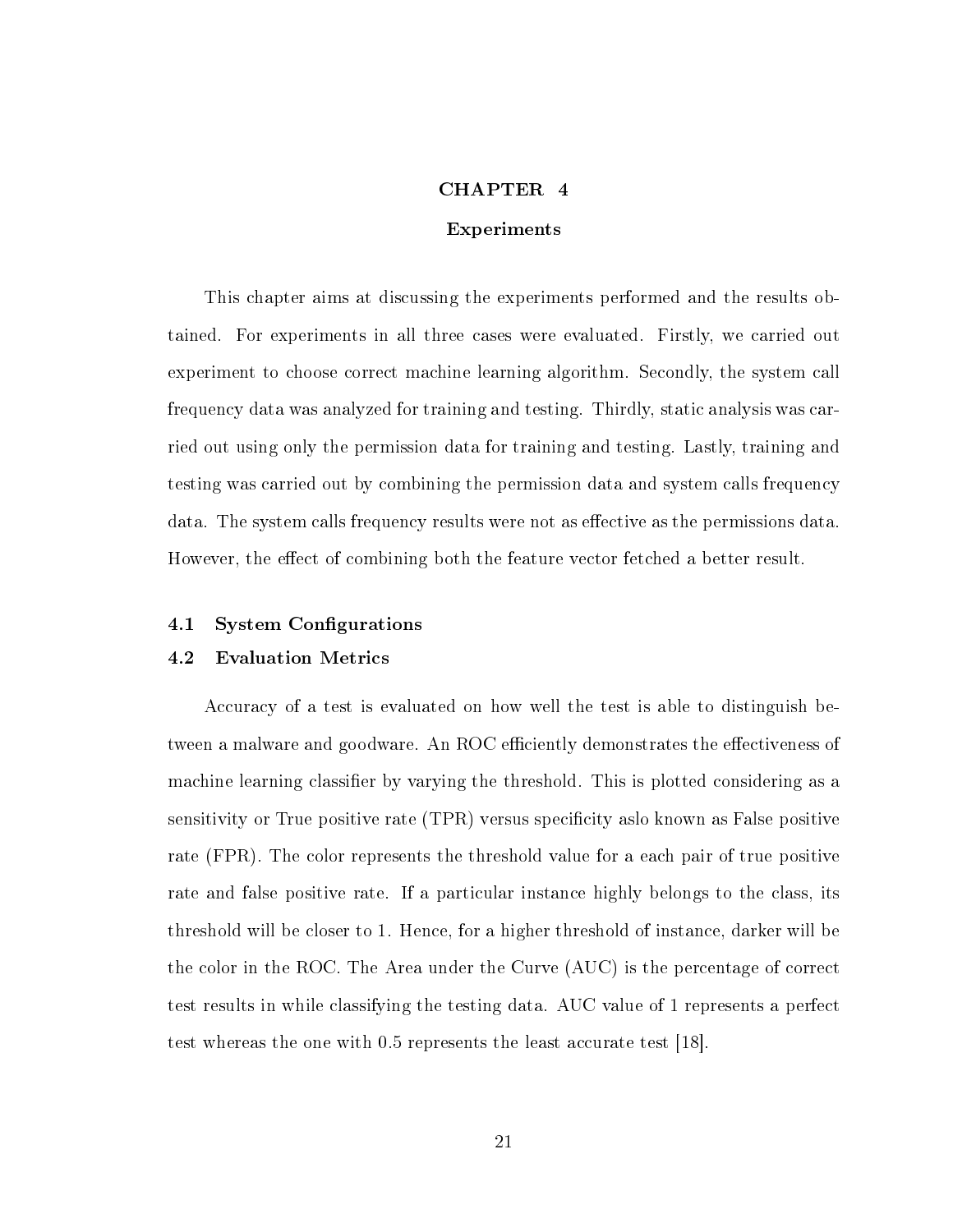<span id="page-32-2"></span>

| <b>Host Machine</b>                   |                                                                         |  |
|---------------------------------------|-------------------------------------------------------------------------|--|
| Model                                 | Dell Inspiron 15R                                                       |  |
| Processor                             | Intel Core <sup>TM</sup> i7-4500U CPU @ 1.80GHz $\tilde{A} \check{U}$ 4 |  |
| RAM                                   | 8.00 GB                                                                 |  |
| System Type                           | 64bit OS                                                                |  |
| Operating System                      | Windows 10                                                              |  |
| <b>Guest Machine</b>                  |                                                                         |  |
| Operating System Image                | Ubuntu 12.04 LTS                                                        |  |
| Memory                                | 226.00 GB                                                               |  |
| System Type                           | 32bit OS                                                                |  |
| <b>Android Emulator Configuration</b> |                                                                         |  |
| Platform                              | Android Studio 1.5.1                                                    |  |
| Device                                | Nexus 5                                                                 |  |
| Target                                | Android 4.4.2- API level 19                                             |  |
| CPU/ABU                               | Intel Atom $(x86)$                                                      |  |
| RAM                                   | 1536 MiB                                                                |  |
| SD Card                               | $200$ MiB                                                               |  |

Table 3: System Configurations

#### <span id="page-32-1"></span><span id="page-32-0"></span>4.3 Discussion of Experiment results

#### 4.3.1 Machine Learning Algorithm Analysis

In order to decide with the machine learning algorithm to be used for our analysis we carried out this experiment. Figure [5](#page-33-1) shows the AUC values of different algorithms analyzed with individual system calls and permission bits. We have considered the feature vector obtained before using the feature selection algorithm.

In this experiment we train the model with feature vector obtained from Section [3.2](#page-23-0) of the paper. Figure [5](#page-33-1) shows the results of AUC obtained for several machine learning algorithms in Weka. The main aim of this experiment is to compare the results obtained from several algorithms with Random Forest to verify the selection of correct machine learning algorithm. From the experiment results we can see that the Random Forest Algorithm with 100 trees, has given an AUC value closer to 1.0. When trained with static data we saw average accuracy of the results. Hence in the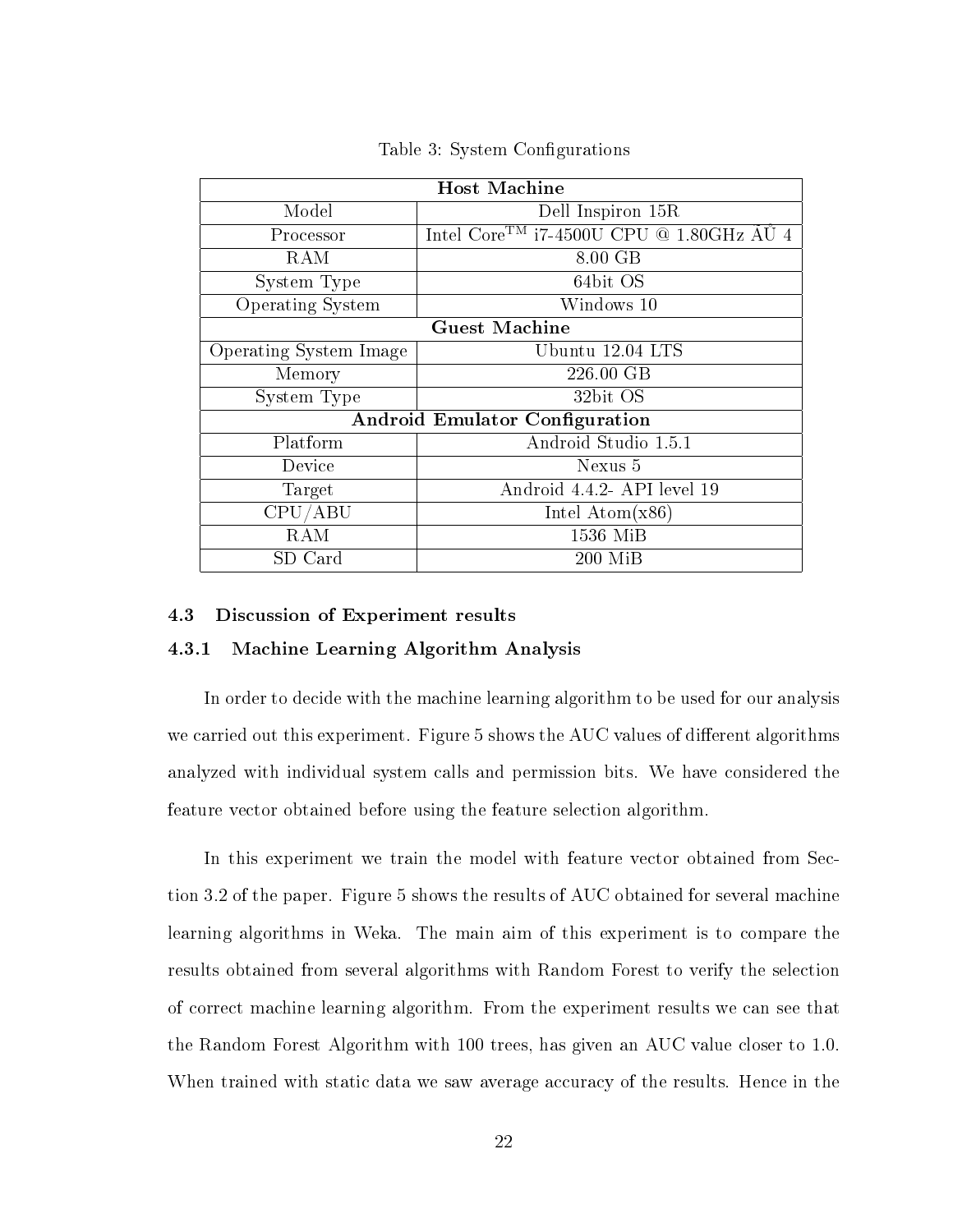

<span id="page-33-1"></span>next experiment we have tried a combination of both to detect unknown malware.

Figure 5: AUC of Machine Learning Algorithms for Static and Dynamic Analysis

#### <span id="page-33-0"></span>4.3.2 System calls data analysis

<span id="page-33-2"></span>In this experiment, we train the model with the feature vector obtained from Section [3.2.](#page-23-0) Figure [6](#page-33-2) shows the AUC obtained for several machine learning algorithms in Weka.



Figure 6: ROC for high ranked system calls feature vectors

From the above experiment we observe that the system calls feature alone doesnot give a high Android malware detection accuracy. In next experiment, we evaluate the static analysis technique.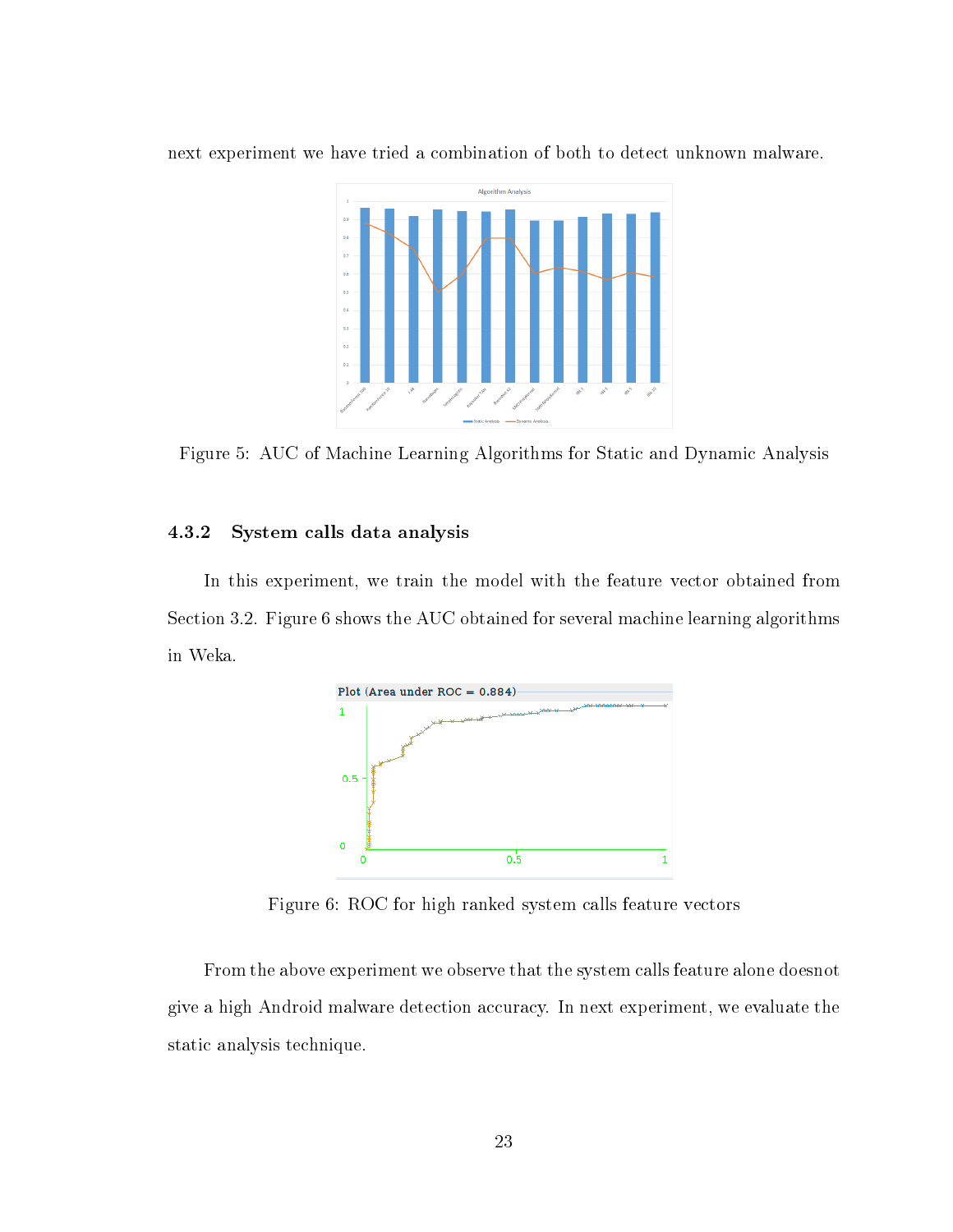#### <span id="page-34-0"></span>4.3.3 Permission based data analysis

<span id="page-34-3"></span>In this section, we analyze the results obtained on static analysis. We use the scoring technique from Section [3.2.1.2](#page-25-0) for permission based analysis and found that the 87 highest ranked features have produced an AUC of 0.972.



Figure 7: ROC for high ranked permission feature vectors

The Random Forest Algorithm has given the AUC value closer to 1.0. When trained with static analysis data we saw an increase in the accuracy of the results. Hence in the next experiment we have tried a combination of static and dynamic to detect unknown malware

#### <span id="page-34-1"></span>4.3.4 Combination of static and dynamic analysis data

In this experiment we analyzed that the effectiveness of combining the feature vector obtained from dynamic analysis as well as static analysis. The combination of both has built a great result in classifying an application as goodware or malware. Figure [8](#page-35-0) gives an ROC of the features obtained.

#### <span id="page-34-2"></span>4.3.5 Reducing the count of features

The main aim of this experiment was to find out for the modifications of system calls and permissions,in such a way that the Android malware application was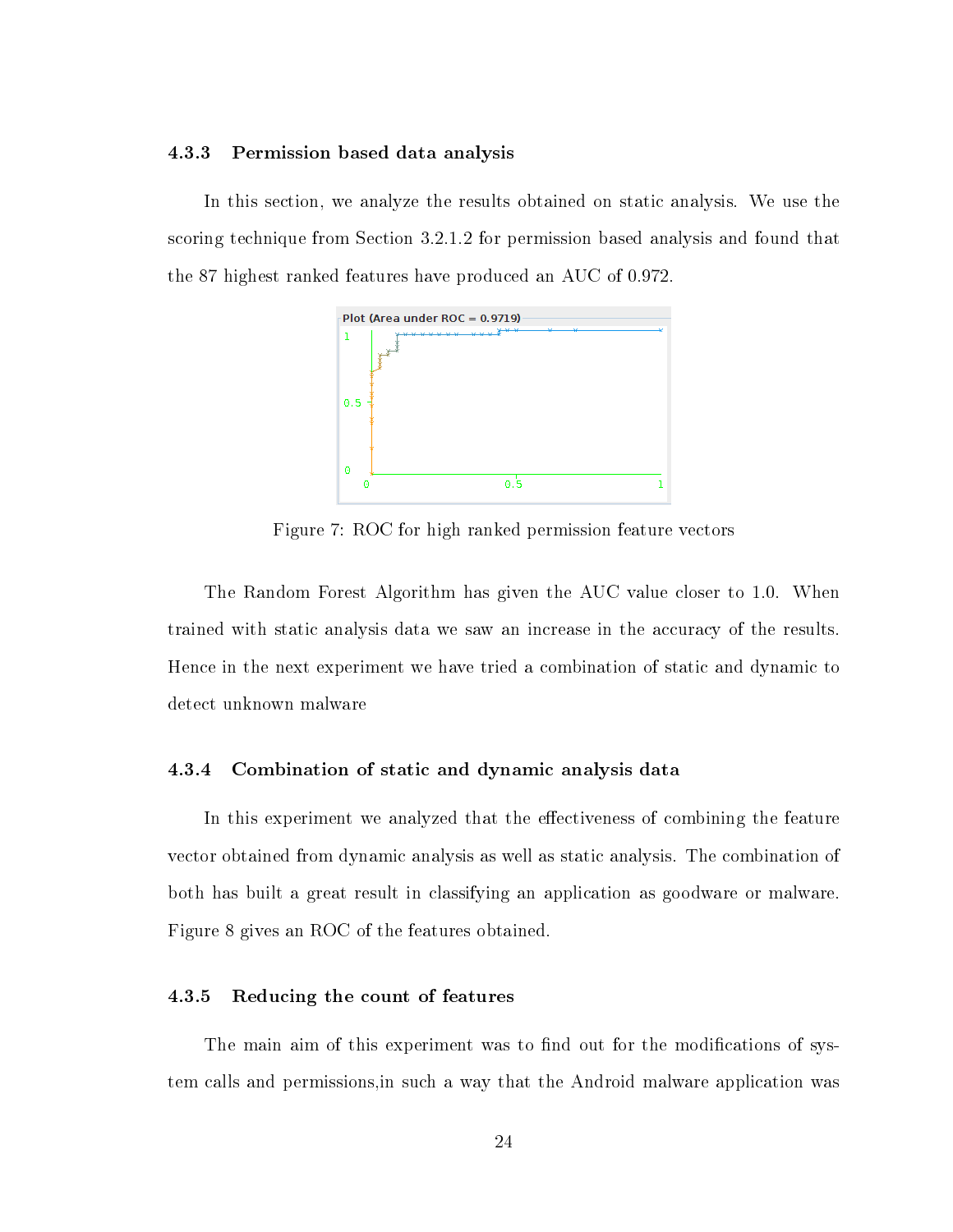<span id="page-35-0"></span>

Figure 8: Static and Dynamic Analysis Features Combined Result

undetectable. We modified the feature vectors by randomly reducing the permissions for the malware samples by 1 each time, until the maximum was reached (15 in our dataset). Figure [9](#page-36-0) shows the results of AUC values obtained when the permissions are reduced each time. The blue line shows the results of 10 fold cross validation and the red line for 66% split of the whole data. We carried out similar process for the system calls and ignored the frequency of system calls for each malware sample by 1 each time, until the maximum was reached. Figure [10](#page-36-1) shows the results of AUC values obtained when the system calls are reduced each time. We recomputed the scores and found that the detection rate was highly affected when the permissions were reduced by 3 upto the maximum count. In such cases the malware detection rate was reduced considerably from 0.97 to 0.5. However, there was no major effect in the detection rate while considering the system calls.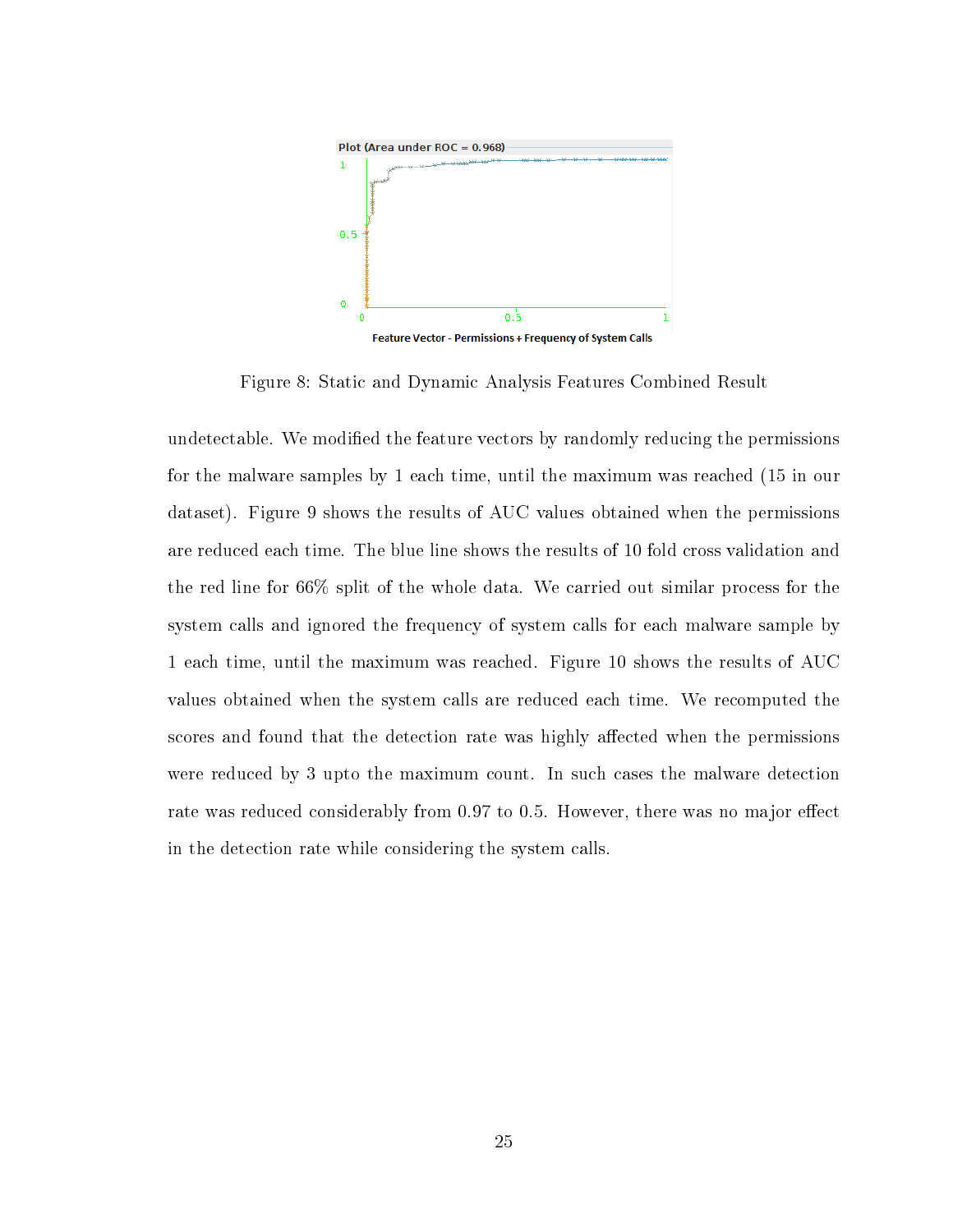<span id="page-36-0"></span>

Figure 9: AUC for reduced number of permission

<span id="page-36-1"></span>

Figure 10: AUC for reduced frequency count of system calls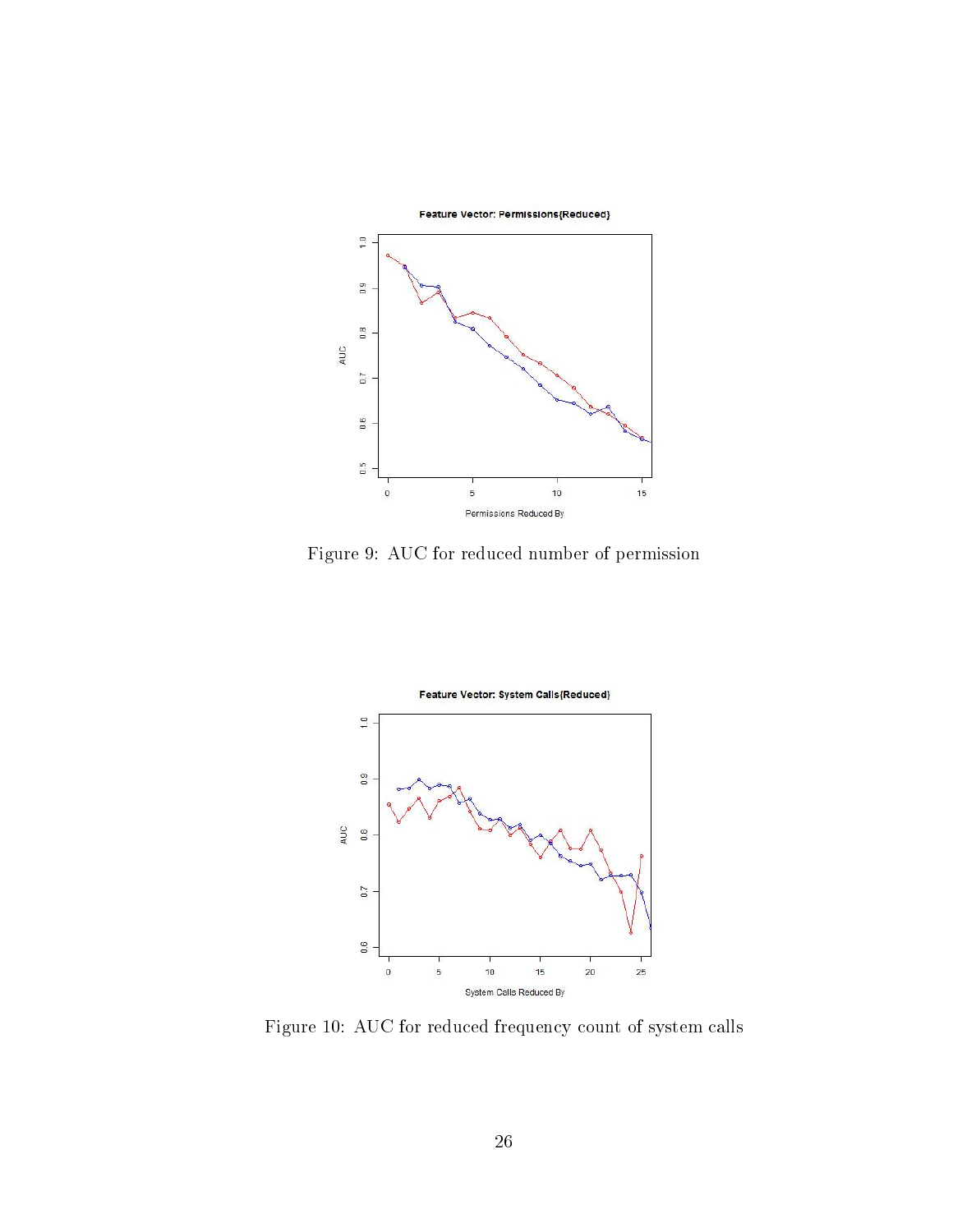<span id="page-37-0"></span>

Figure 11: Reduced permission and frequency count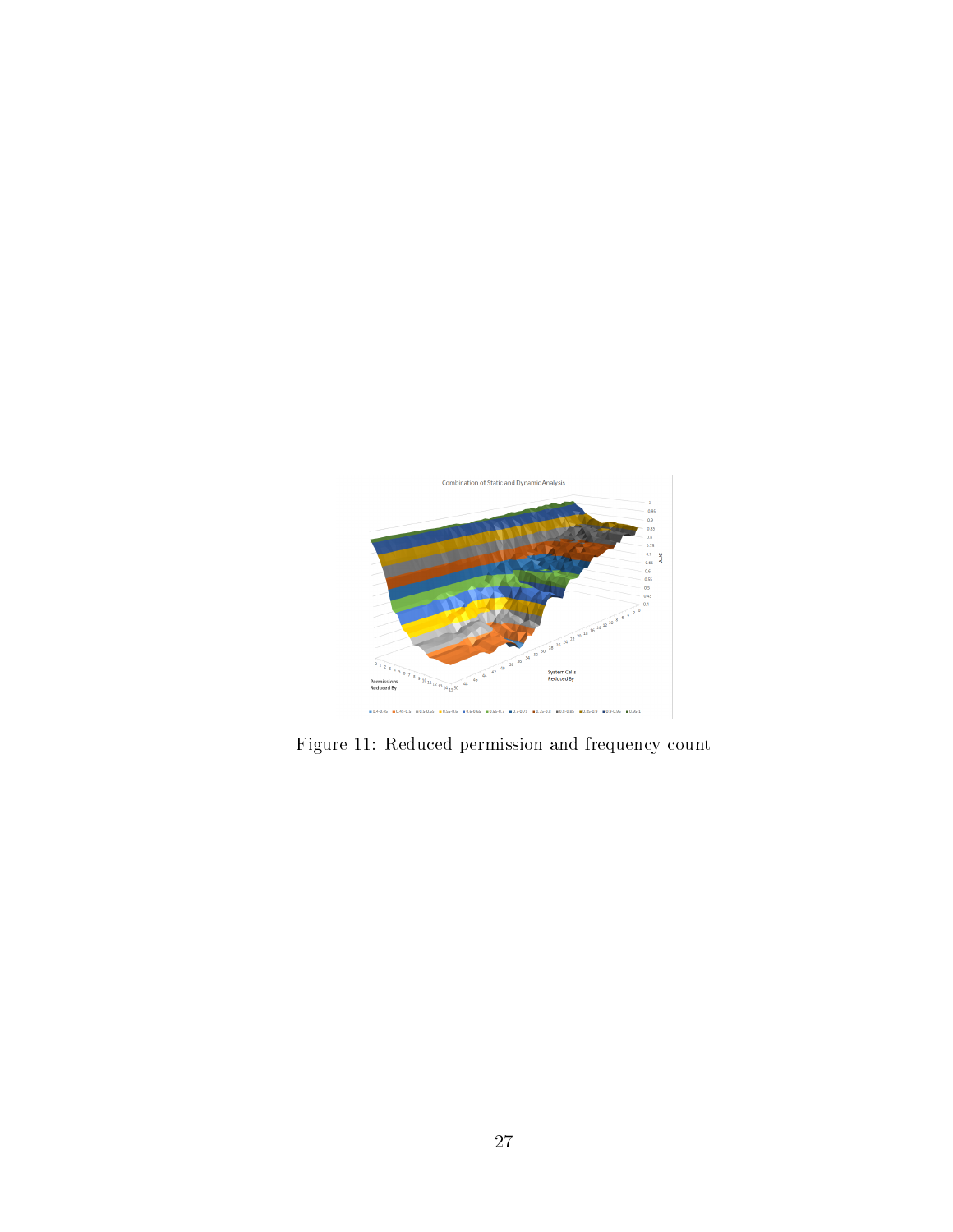#### CHAPTER 5

#### Conclusion and Future Work

<span id="page-38-0"></span>The main aim of this project was to evaluate the effectiveness of combining the static and dynamic analysis for detecting Android application malware. We have observed that the static analysis individually is more effective than the dynamic analysis. Additionally, the combination of both these analysis techniques have proven to be very effective than the individual ones. With our approach, we can successfully detect Android malware of unknown family with an AUC of 0.972. Our results also demonstrate the effectiveness of Random Forest classifier, to detect Android malware.

The results have proven to be very effective. However, we conclude that this approach has opportunities which could be more explored. For future work, the combined feature set can be evaluated using Support Vector Machine technique. We can also evaluate the effectiveness of the above approach using a larger dataset. We have also faced a problem where the Monkey Runner fails to execute the part of malicious code or completely crashes. We need to research more on code coverage during dynamic analysis. We can even generate a model in future which detects the malware application and classifies into malware families. Serveral machine learning algorithms can also be evaluated for combination of the feature vector and compare the results obtained from the current work. We can dig more into the network statistics, CPU and memory utilization while obtaining the dynamic features. Finally, we can design a malware application which can break the above feature vectors and make it undetectable.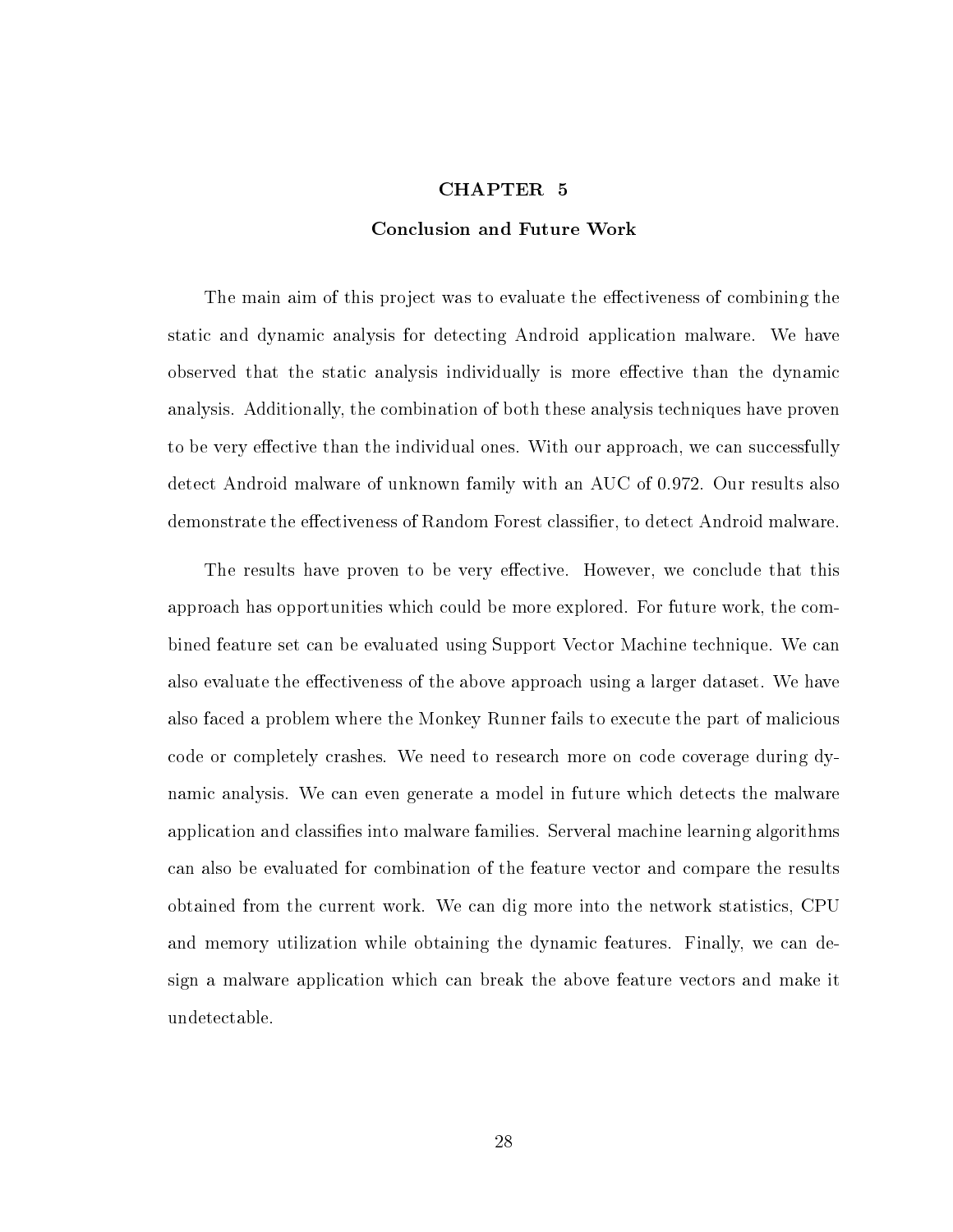#### LIST OF REFERENCES

- <span id="page-39-0"></span>[1] 2011 Mobile Threats Report,Retrieved March 23, 2016, from [https:](https://www.juniper.net/us/en/local/pdf/additional-resources/jnpr-2011-mobile-threats-report.pdf) [//www.juniper.net/us/en/local/pdf/additional-resources/jnpr-2011](https://www.juniper.net/us/en/local/pdf/additional-resources/jnpr-2011-mobile-threats-report.pdf) [mobile-threats-report.pdf](https://www.juniper.net/us/en/local/pdf/additional-resources/jnpr-2011-mobile-threats-report.pdf)
- <span id="page-39-1"></span>[2] 2015 Mobile Threat Report, Retrieved March 23, 2016, from [https://www.](https://www.pulsesecure.net/lp/mobile-threat-report-2014/) [pulsesecure.net/lp/mobile-threat-report-2014/](https://www.pulsesecure.net/lp/mobile-threat-report-2014/)
- [3] J. Abah, O. Waziri,M. Abdullahi, U. Arthur and O. Adewale, A machine learning approach to anomaly-based detection on Android platforms,International Journal of Network Security and Its Applications, 7(6):15–35,2015
- <span id="page-39-4"></span>[4] V. M. Afonso, M. F. de Amorim, A. R. A. Gregio, G. B. Junquera and P. L. de Geus, Identifying Android malware using dynamically obtained features,Journal of Computer Virology and Hacking Techniques, 11(1):9–17, 2015
- <span id="page-39-2"></span>[5] Analysis of Android Architecture, Retrieved October 11, 2015, from [https://os.itec.kit.edu/downloads/sa\\_2010\\_braehler-stefan\\_android](https://os.itec.kit.edu/downloads/sa_2010_braehler-stefan_android-architecture.pdf)[architecture.pdf](https://os.itec.kit.edu/downloads/sa_2010_braehler-stefan_android-architecture.pdf)
- <span id="page-39-9"></span>[6] Android Debug Bridge, Retrieved October 12, 2015, from [http://developer.](http://developer.android.com/tools/help/adb.html) [android.com/tools/help/adb.html](http://developer.android.com/tools/help/adb.html)
- <span id="page-39-8"></span>[7] Android Studio Overview, Retrieved October 12, 2015, from [http://developer.](http://developer.android.com/tools/studio/index.html) [android.com/tools/studio/index.html](http://developer.android.com/tools/studio/index.html)
- <span id="page-39-3"></span>[8] App Manifest, Retrieved October 19, 2015, from [http://developer.android.](http://developer.android.com/guide/topics/manifest/manifest-intro.html) [com/guide/topics/manifest/manifest-intro.html](http://developer.android.com/guide/topics/manifest/manifest-intro.html)
- <span id="page-39-7"></span>[9] ARFF(book version), Retrieved November 16, 2015, from [https://weka.](https://weka.wikispaces.com/ARFF+%28book+version%29) [wikispaces.com/ARFF+%28book+version%29](https://weka.wikispaces.com/ARFF+%28book+version%29)
- <span id="page-39-6"></span>[10] D. Arp, M. Spreitzenbarth, M. Huebner, H. Gascon and K. Rieck, Drebin: Efficient and Explainable Detection of Android Malware in Your Pocket,21th Annual Network and Distributed System Security Symposium (NDSS), February 2014
- <span id="page-39-10"></span>[11] I. Burguera, U. Zurutuza and S. Nadjm-Tehrani, Proceedings of the 1st ACM workshop on Security and privacy in smartphones and mobile devices, 15–26, 2011
- <span id="page-39-5"></span>[12] M. Dimjasevic, S. Atzeni,I. Ugrina and Z. Rakamari, Evaluation of Android Malware Detection Based on System Calls, Retrieved December 11, 2015, from <http://www.cs.utah.edu/docs/techreports/2015/pdf/UUCS-15-003.pdf>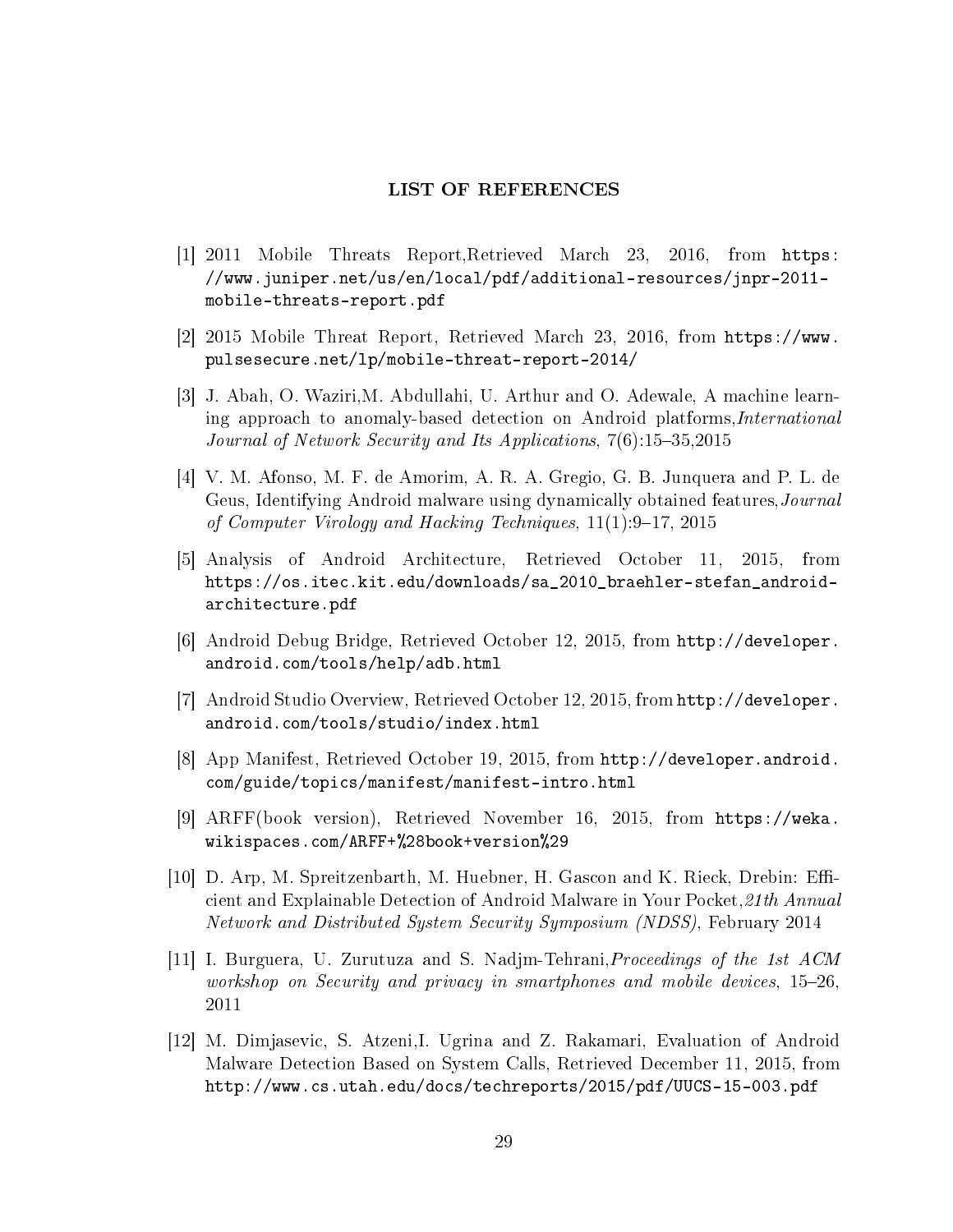- <span id="page-40-5"></span>[13] W. Enck, P. Gilbert, S. Han, V. Tendulkar, B. Chun, L. P. Cox, J. Jung, P. Mc-Daniel and A. N. Sheth, TaintDroid: An Information-Flow Tracking System for Realtime Privacy Monitoring on Smartphones, ACM Transactions on Computer Systems, 32(2):1–29, 2014
- <span id="page-40-3"></span>[14] Y. Feng, S. Anand, I. Dillig and A. Aiken, Apposcopy: semantics-based detection of Android malware through static analysis,Proceedings of the 22nd ACM SIG-SOFT International Symposium on Foundations of Software Engineering,576– 587,2014
- <span id="page-40-4"></span>[15] A. P. Fuchs, A. Chaudhuri and J. S. Foster, SCanDroid: Automated Security Certification of Android Applications, Technical Report CSTR-4991, Department of Computer Science, University of Maryland,College Park, November 2009
- <span id="page-40-7"></span>[16] Google Play, Retrieved September 8, 2015, from [https://play.google.com/](https://play.google.com/store?hl=en) [store?hl=en](https://play.google.com/store?hl=en)
- <span id="page-40-6"></span>[17] J. B. Guptil, Examining application components to reveal android malware, Retrieved on March 12,2016 from, [https://www.google.com/webhp?sourceid=](https://www.google.com/webhp?sourceid=chrome-instant&ion=1&espv=2&ie=UTF-8#) [chrome-instant&ion=1&espv=2&ie=UTF-8#](https://www.google.com/webhp?sourceid=chrome-instant&ion=1&espv=2&ie=UTF-8#)
- <span id="page-40-8"></span>[18] D. J. Hand, R. J. Till, A Simple Generalisation of the Area Under the ROC Curve for Multiple Class Classification Problems, 45(2):171-186, 2001
- [19] Juniper networks Mobile Threat Center Third Annual Mobile Threats Report: March 2012 through March 2013, Retrieved March 23, 2016, from [http://www.juniper.net/us/en/local/pdf/additional-resources/3rd](http://www.juniper.net/us/en/local/pdf/additional-resources/3rd-jnpr-mobile-threats-report-exec-summary.pdf)[jnpr-mobile-threats-report-exec-summary.pdf](http://www.juniper.net/us/en/local/pdf/additional-resources/3rd-jnpr-mobile-threats-report-exec-summary.pdf)
- <span id="page-40-1"></span>[20] Kaspersky Lab Reporting: Mobile malware has grown almost 3-fold in Q2, and cyberespionage attacks target SMB companies, Retrieved March 23, 2016, from [http://www.kaspersky.com/about/news/virus/2015/Kaspersky-](http://www.kaspersky.com/about/news/virus/2015/Kaspersky-Lab-Reporting-Mobile-malware-has-grown-almost-3-fold-in-Q2-and-cyberespionage-attacks-target-SMB-companies)[Lab-Reporting-Mobile-malware-has-grown-almost-3-fold-in-Q2-and](http://www.kaspersky.com/about/news/virus/2015/Kaspersky-Lab-Reporting-Mobile-malware-has-grown-almost-3-fold-in-Q2-and-cyberespionage-attacks-target-SMB-companies)[cyberespionage-attacks-target-SMB-companies](http://www.kaspersky.com/about/news/virus/2015/Kaspersky-Lab-Reporting-Mobile-malware-has-grown-almost-3-fold-in-Q2-and-cyberespionage-attacks-target-SMB-companies)
- <span id="page-40-2"></span>[21] Linux Kernel, Retrieved September 16, 2016, from [https://source.android.](https://source.android.com/devices/#Linux kernel) [com/devices/#Linuxkernel](https://source.android.com/devices/#Linux kernel)
- [22] Mobile Security, Retrieved March 23, 2016, from [http://home.mcafee.com/](http://home.mcafee.com/advicecenter/?id=ad_ms_wimm&ctst=1) [advicecenter/?id=ad\\_ms\\_wimm&ctst=1](http://home.mcafee.com/advicecenter/?id=ad_ms_wimm&ctst=1)
- <span id="page-40-0"></span>[23] M. M. Saudi, F. Ridzuan, N. Basir, N. F. Nabila, S. A. Pitchay and I. N. Ahmad, Android Mobile Malware Surveillance Exploitation Via Call Logs: Proof of Concept,17th UKSIM-AMSS International Conference on Modelling and Simulation, 176–181, 2015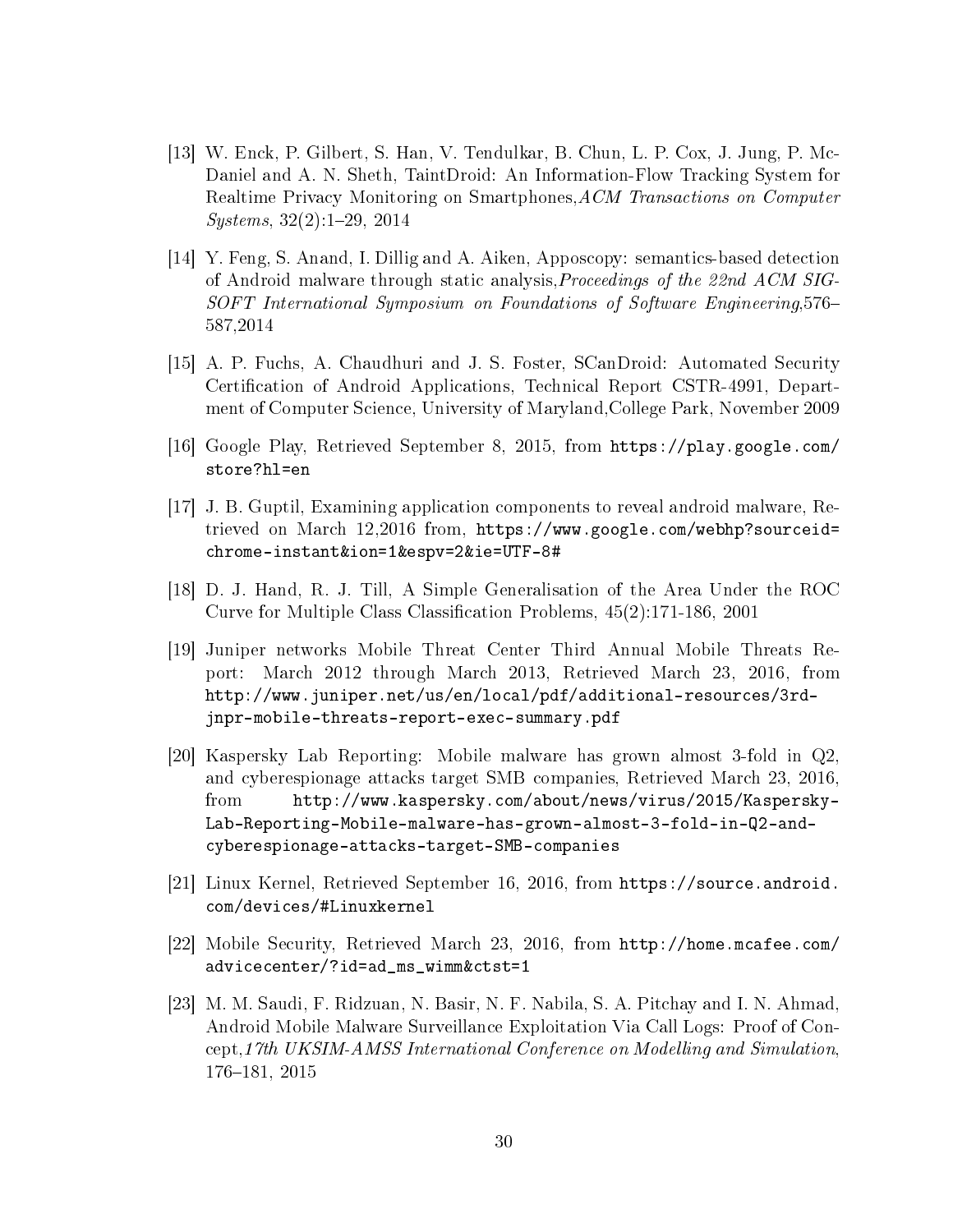- <span id="page-41-0"></span>[24] Smartphone OS Market Share, 2015 Q2, Retrieved March 23, 2016, from [http:](http://www.idc.com/prodserv/smartphone-os-market-share.jsp) [//www.idc.com/prodserv/smartphone-os-market-share.jsp](http://www.idc.com/prodserv/smartphone-os-market-share.jsp)
- <span id="page-41-1"></span>[25] M. Spreitzenbarth, T. Schreck, F. Echtler, D. Arp and J. Hoffmann, Mobile-Sandbox: combining static and dynamic analysis with machine-learning techniques, International Journal of Information Security,14(2):141–153,2014
- <span id="page-41-6"></span>[26] strace(1) - Linux man page, Retrieved December 11, 2015, from [http://linux.](http://linux.die.net/man/1/strace) [die.net/man/1/strace](http://linux.die.net/man/1/strace)
- <span id="page-41-5"></span>[27] UI/Application Exerciser Monkey, Retrieved January 10, 2016, from [http://](http://developer.android.com/tools/help/monkey.html) [developer.android.com/tools/help/monkey.html](http://developer.android.com/tools/help/monkey.html)
- <span id="page-41-4"></span>[28] Virustotal, Retrieved October 23, 2015, from <https://www.virustotal.com>
- <span id="page-41-2"></span>[29] Y. Zhou, Z. Wang, W. Zhou, and X. Jiang and P. Ning, Detecting malicious apps in official and alternative Android markets, *Proceedings of the second ACM* conference on Data and Application Security and Privacy,2012
- <span id="page-41-3"></span>[30] Y. Zhou and X. Jiang, Dissecting Android Malware: Characterization and Evolution, Proceedings of the 33rd IEEE Symposium on Security and Privacy, 95–109, 2012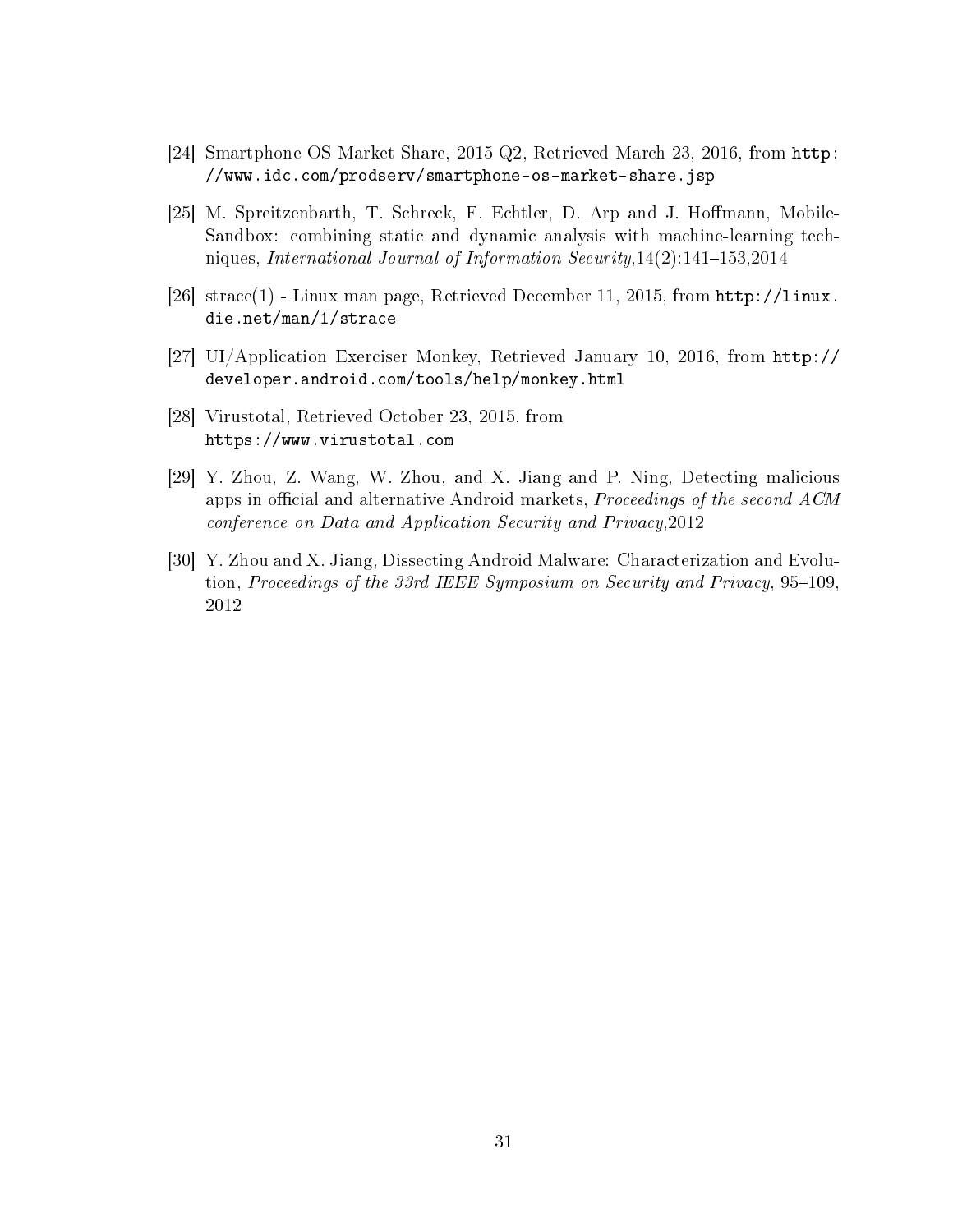## APPENDIX A

### ROC Curves for Permission Vector

#### <span id="page-42-2"></span><span id="page-42-1"></span><span id="page-42-0"></span>A.1 Machine Learning Algorithm Analysis - Permission features



<span id="page-42-3"></span>Figure A.12: ROC for Random Forest -100 Trees, Machine Learning Algorithm - Permission Feature



Figure A.13: ROC for Random Forest -10 Trees, Machine Learning Algorithm - Permission Feature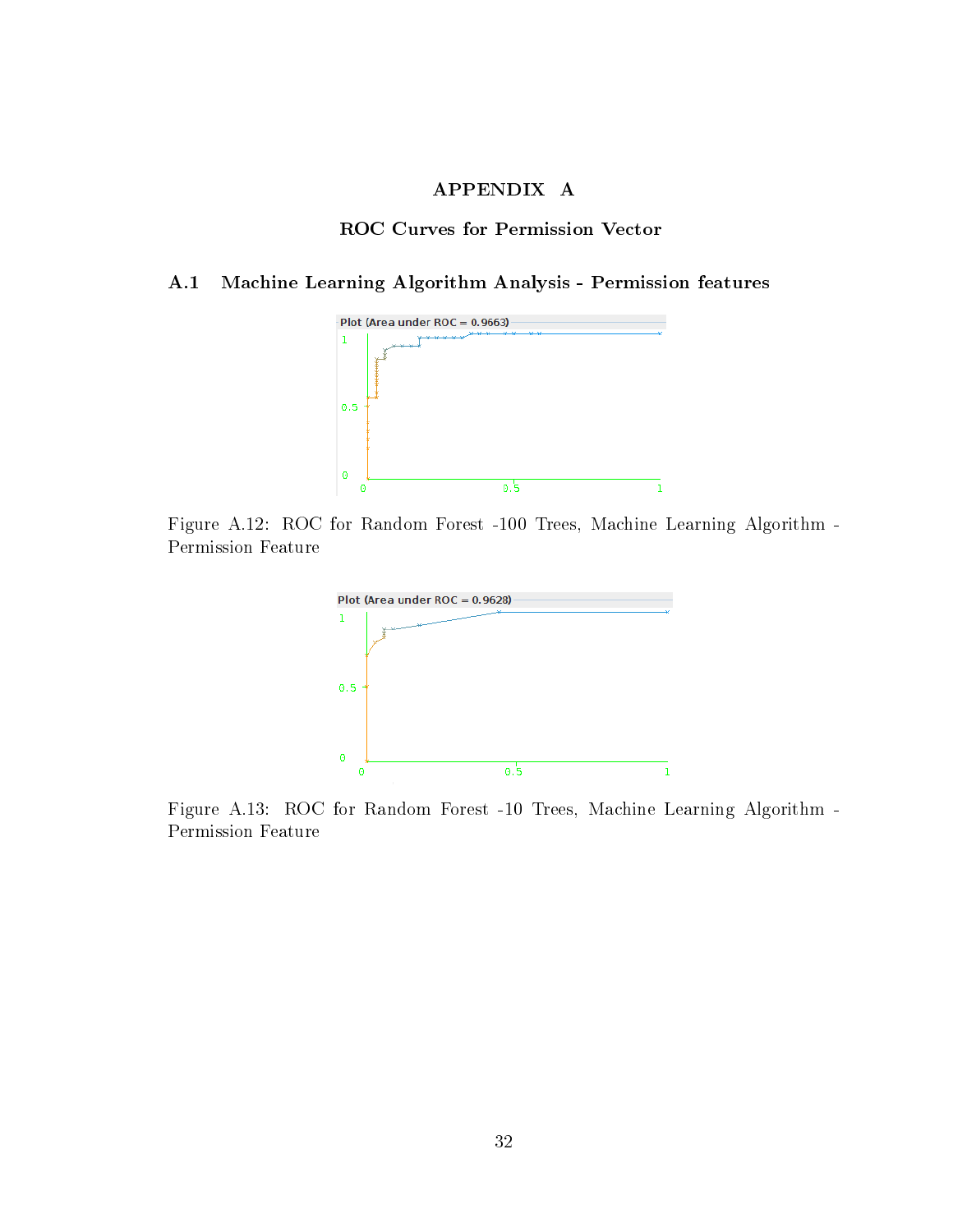<span id="page-43-0"></span>

<span id="page-43-1"></span>Figure A.14: ROC for J.48 Machine Learning Algorithm - Permission Feature



<span id="page-43-2"></span>Figure A.15: ROC for NaiveBayes Machine Learning Algorithm - Permission Feature



Figure A.16: ROC for Simple Logistic Machine Learning Algorithm - Permission Feature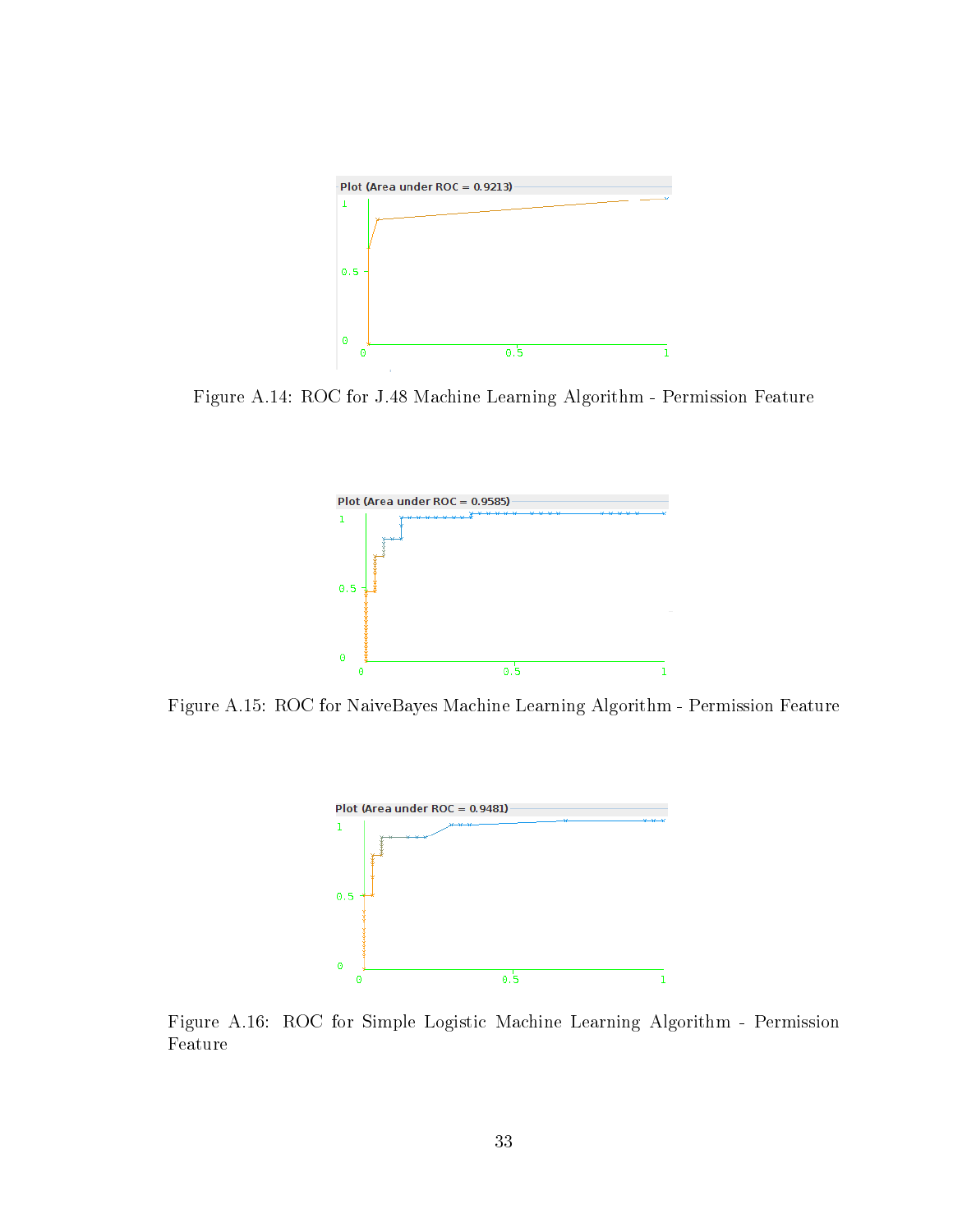<span id="page-44-0"></span>

<span id="page-44-1"></span>Figure A.17: ROC for BayesNet TAN Machine Learning Algorithm - Permission Feature



<span id="page-44-2"></span>Figure A.18: ROC for BayesNet K2 Machine Learning Algorithm - Permission Feature



Figure A.19: ROC for SMO PolyKernel Machine Learning Algorithm - Permission Feature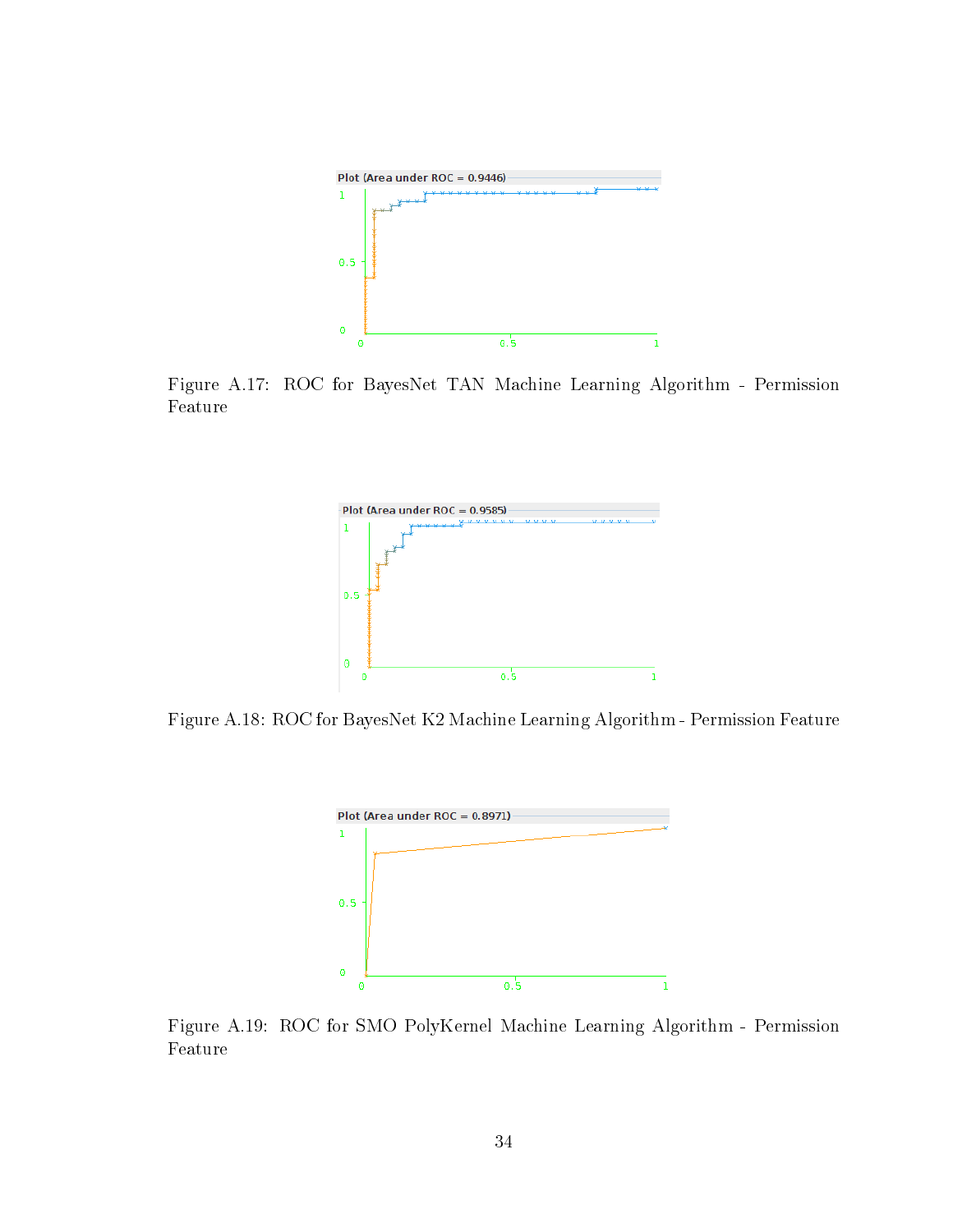<span id="page-45-0"></span>

<span id="page-45-1"></span>Figure A.20: ROC for SMO NPolyKernel Machine Learning Algorithm - Permission Feature



<span id="page-45-2"></span>Figure A.21: ROC for IBk 1 Machine Learning Algorithm - Permission Feature



Figure A.22: ROC for IBk 3 Machine Learning Algorithm - Permission Feature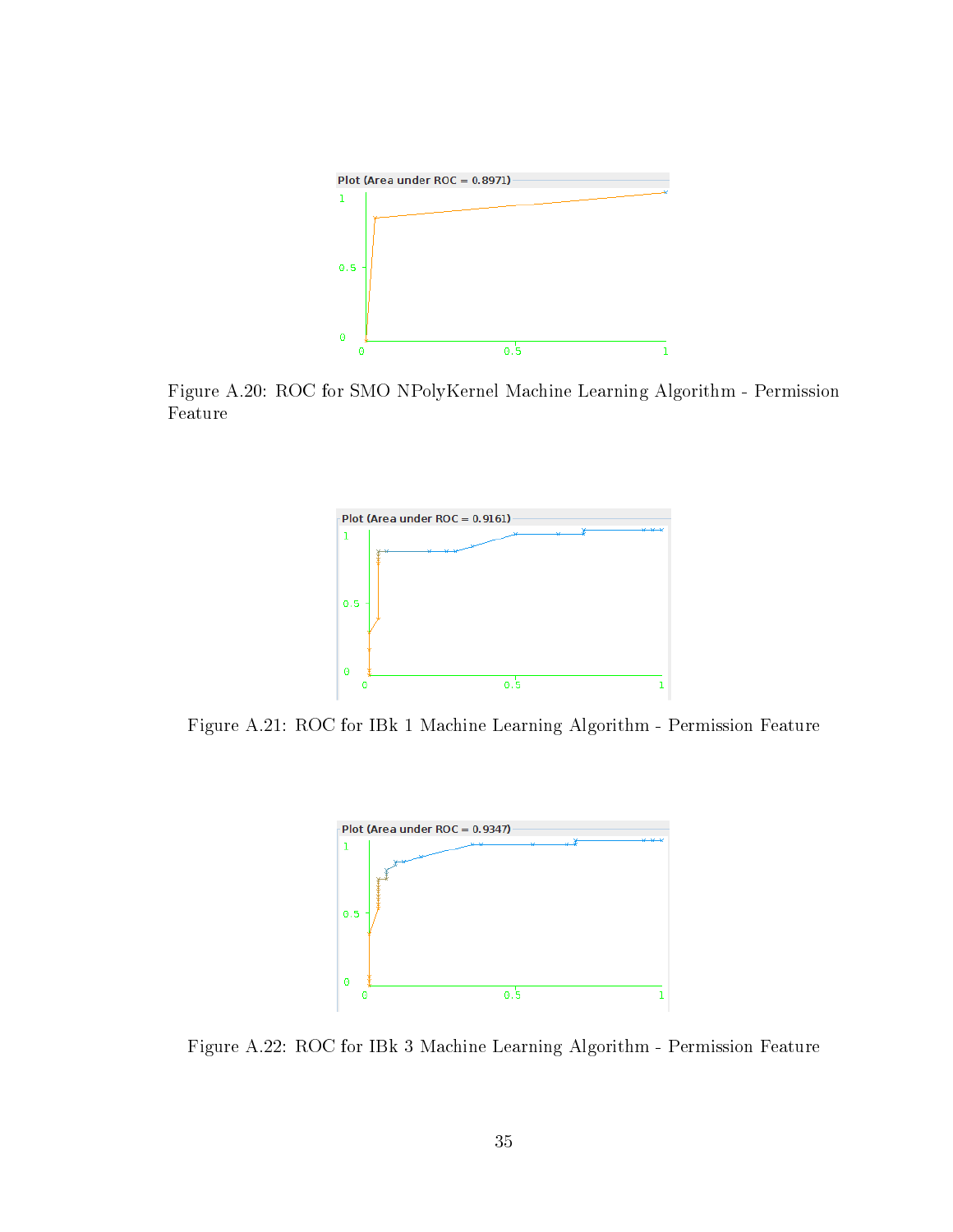<span id="page-46-0"></span>

Figure A.23: ROC for IBk 5 Machine Learning Algorithm - Permission Feature

<span id="page-46-1"></span>

Figure A.24: ROC for IBk 10 Machine Learning Algorithm - Permission Feature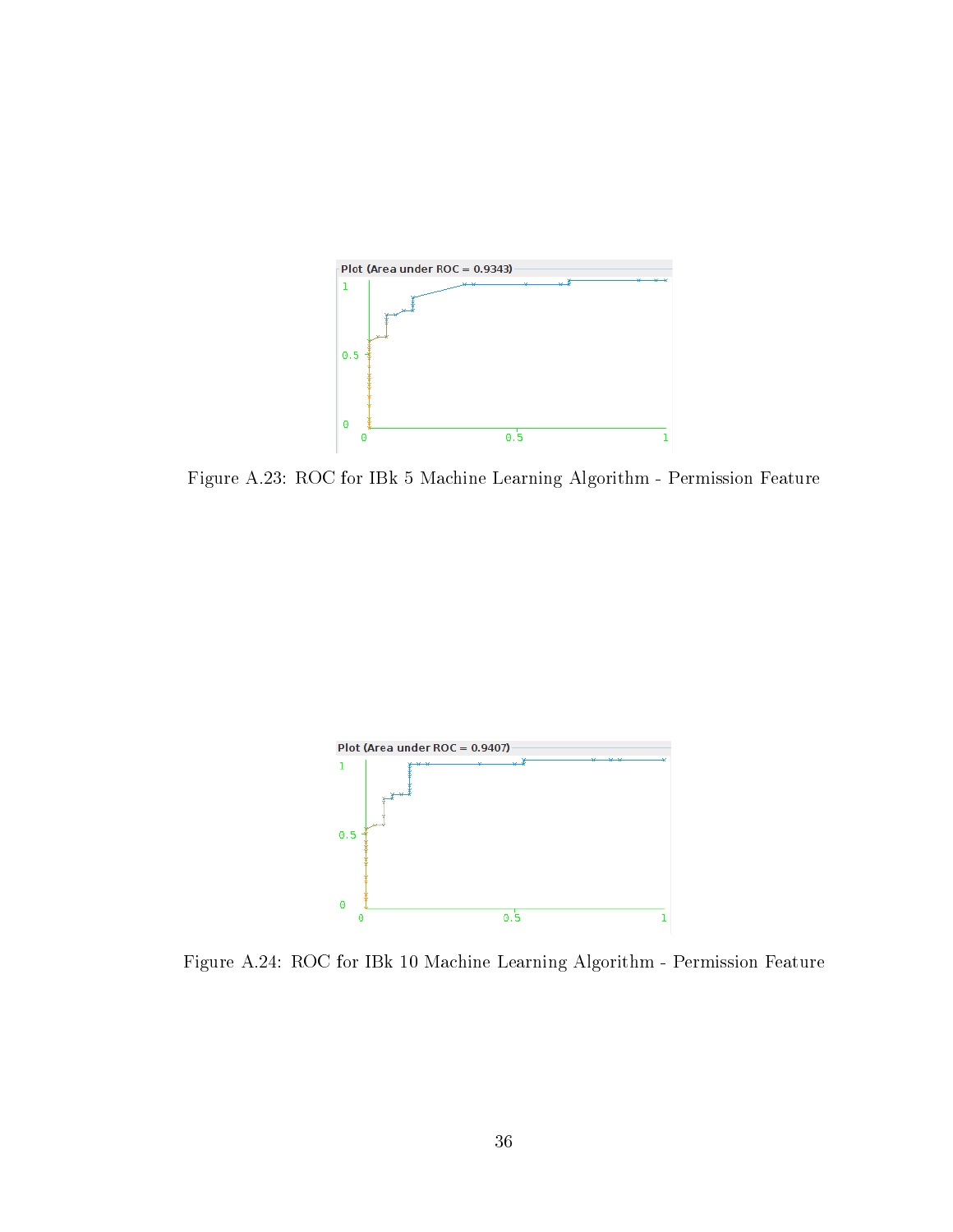## APPENDIX B

#### ROC Curves for System Calls app:b

## <span id="page-47-2"></span><span id="page-47-1"></span><span id="page-47-0"></span>B.1 Machine Learning Algorithm Analysis - System Calls features



<span id="page-47-3"></span>Figure B.25: ROC for Random Forest -10 Trees, Machine Learning Algorithm - System Calls Feature



<span id="page-47-4"></span>Figure B.26: ROC for J.48 Machine Learning Algorithm - System Calls Feature



Figure B.27: ROC for NaiveBayes Machine Learning Algorithm - System Calls Feature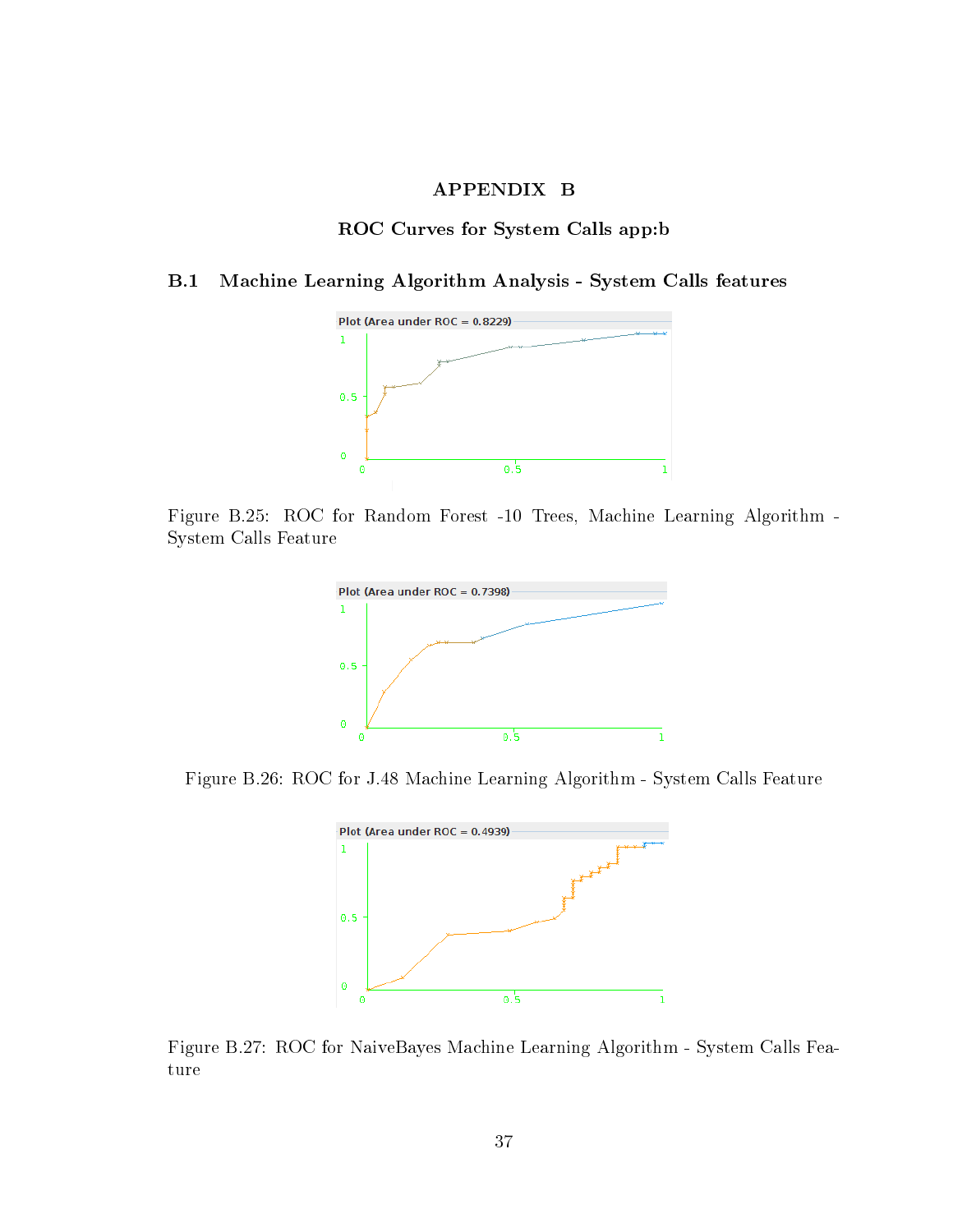<span id="page-48-0"></span>

<span id="page-48-1"></span>Figure B.28: ROC for Simple Logistic Machine Learning Algorithm - System Calls Feature



<span id="page-48-2"></span>Figure B.29: ROC for BayesNet K2 Machine Learning Algorithm - System Calls Feature



Figure B.30: ROC for SMO NPolyKernel Machine Learning Algorithm - System Calls Feature